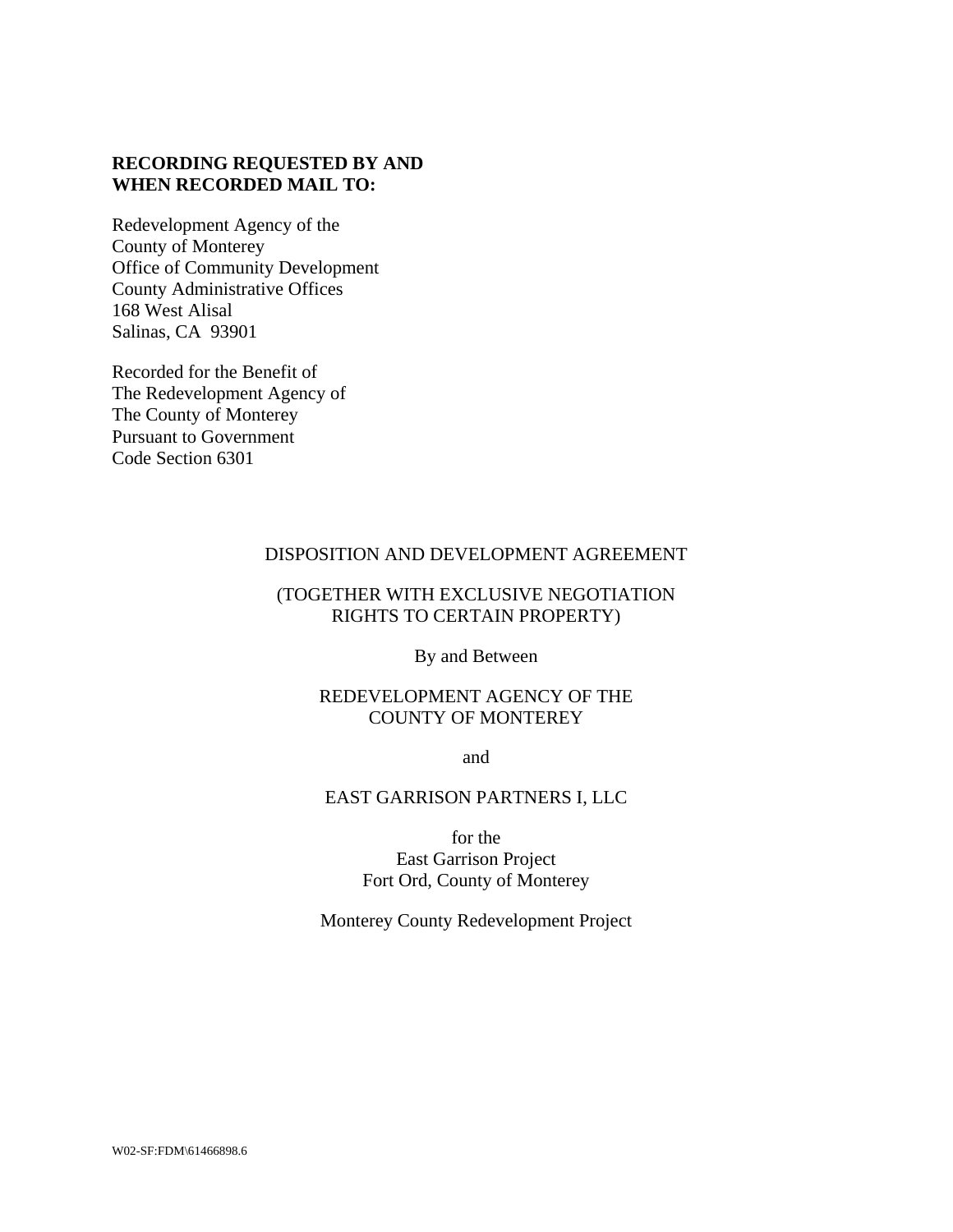# TABLE OF CONTENTS

# [TO BE CONFORMED IN FINAL DOCUMENT]

| I.   |                |    |                                                                           |     |
|------|----------------|----|---------------------------------------------------------------------------|-----|
|      | A.             |    |                                                                           |     |
|      | <b>B.</b>      |    |                                                                           |     |
|      | $\mathbf{C}$ . |    |                                                                           |     |
| D.   |                |    |                                                                           |     |
|      | Ε.             |    |                                                                           |     |
|      |                | 1. |                                                                           |     |
|      |                | 2. |                                                                           |     |
|      | F.             |    | [§108] Special Phasing Conditions: Income-Restricted Affordable Housing11 |     |
| II.  |                |    |                                                                           |     |
|      | A.             |    |                                                                           |     |
|      | <b>B.</b>      |    |                                                                           |     |
|      | C.             |    |                                                                           |     |
|      | D.             |    |                                                                           |     |
|      | Ε.             |    |                                                                           |     |
|      | F.             |    | [§205] Agency Financial Assistance; Developer's Evidence of Financing25   |     |
| III. |                |    |                                                                           |     |
|      | A.             |    |                                                                           |     |
|      |                | 1. |                                                                           |     |
|      |                | 2. | [§303] Cost of Construction                                               | .26 |
|      |                | 3. |                                                                           |     |
|      |                | 4. | [§305] Bodily Injury, Property Damage and Workers' Compensation           |     |
|      |                | 5. | [§306] County and Other Governmental Agency Permits27                     |     |
|      |                | 6. |                                                                           |     |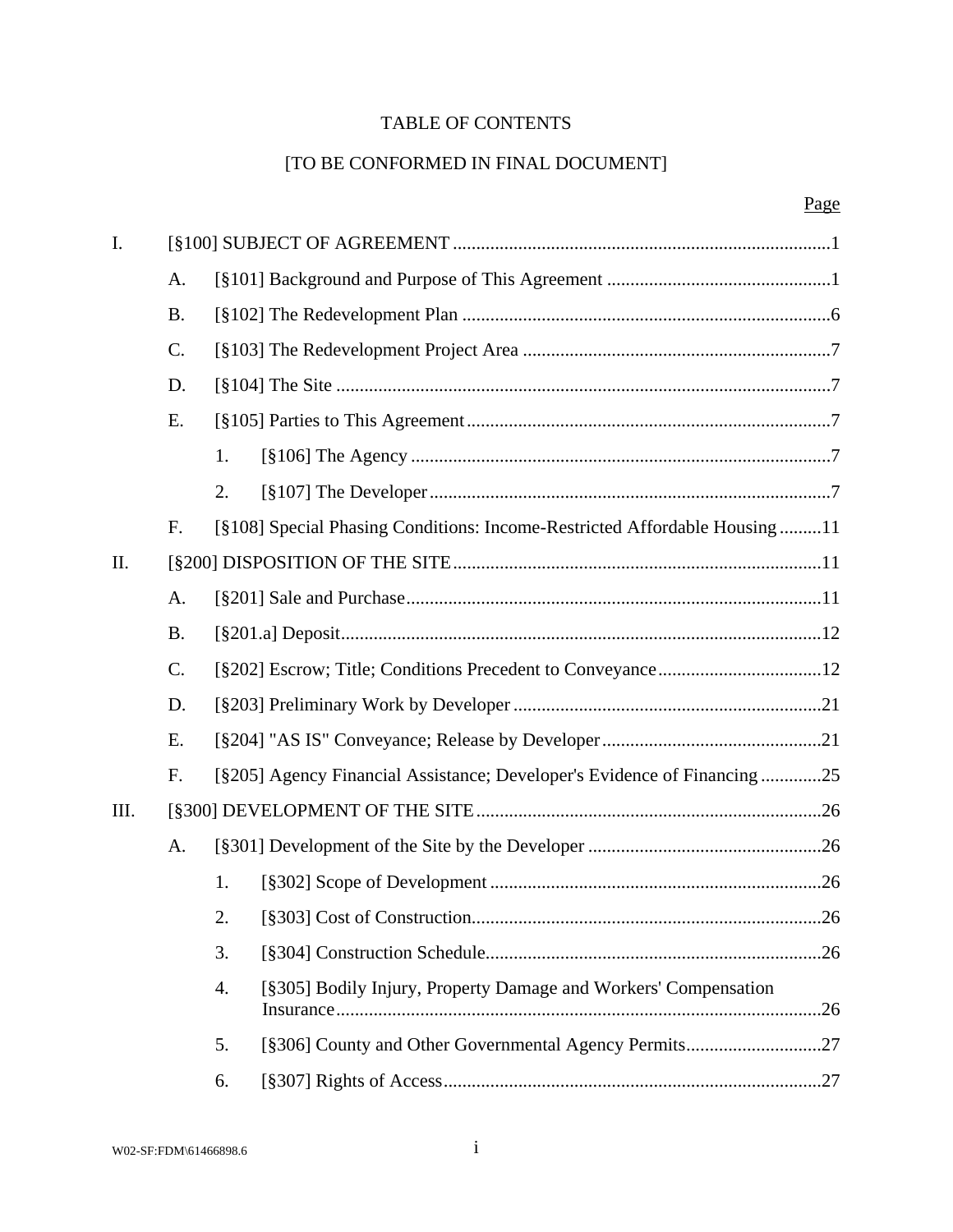|     |           | 7.                                                                                                                            |  |
|-----|-----------|-------------------------------------------------------------------------------------------------------------------------------|--|
|     |           | 8.                                                                                                                            |  |
|     | <b>B.</b> |                                                                                                                               |  |
|     | C.        |                                                                                                                               |  |
|     | D.        | [§312] Prohibition Against Transfer of Site, the Buildings or Structures                                                      |  |
|     | Ε.        |                                                                                                                               |  |
|     |           | [§314] No Encumbrances Except Mortgages, Deeds of Trust, Sales<br>1.<br>and Lease-Backs or Other Financing for Development 30 |  |
|     |           | [§315] Holder Not Obligated to Construct Improvements 31<br>2.                                                                |  |
|     |           | 3.<br>[§316] Notice of Default to Mortgage, Deed of Trust or Other                                                            |  |
|     |           | [§317] Failure of Holder to Complete Improvements 31<br>4.                                                                    |  |
|     |           | 5.<br>[§318] Right of Agency to Cure Mortgage, Deed of Trust or Other                                                         |  |
|     | F.        | [§319] Right of the Agency to Satisfy Other Liens on the Site After Title                                                     |  |
|     | G.        |                                                                                                                               |  |
|     | H.        |                                                                                                                               |  |
| IV. |           |                                                                                                                               |  |
|     | A.        |                                                                                                                               |  |
|     | <b>B.</b> |                                                                                                                               |  |
|     | C.        |                                                                                                                               |  |
|     | D.        |                                                                                                                               |  |
|     | Ε.        |                                                                                                                               |  |
| V.  |           |                                                                                                                               |  |
|     | A.        |                                                                                                                               |  |
|     | <b>B.</b> |                                                                                                                               |  |
|     |           | 1.                                                                                                                            |  |
|     |           | 2.                                                                                                                            |  |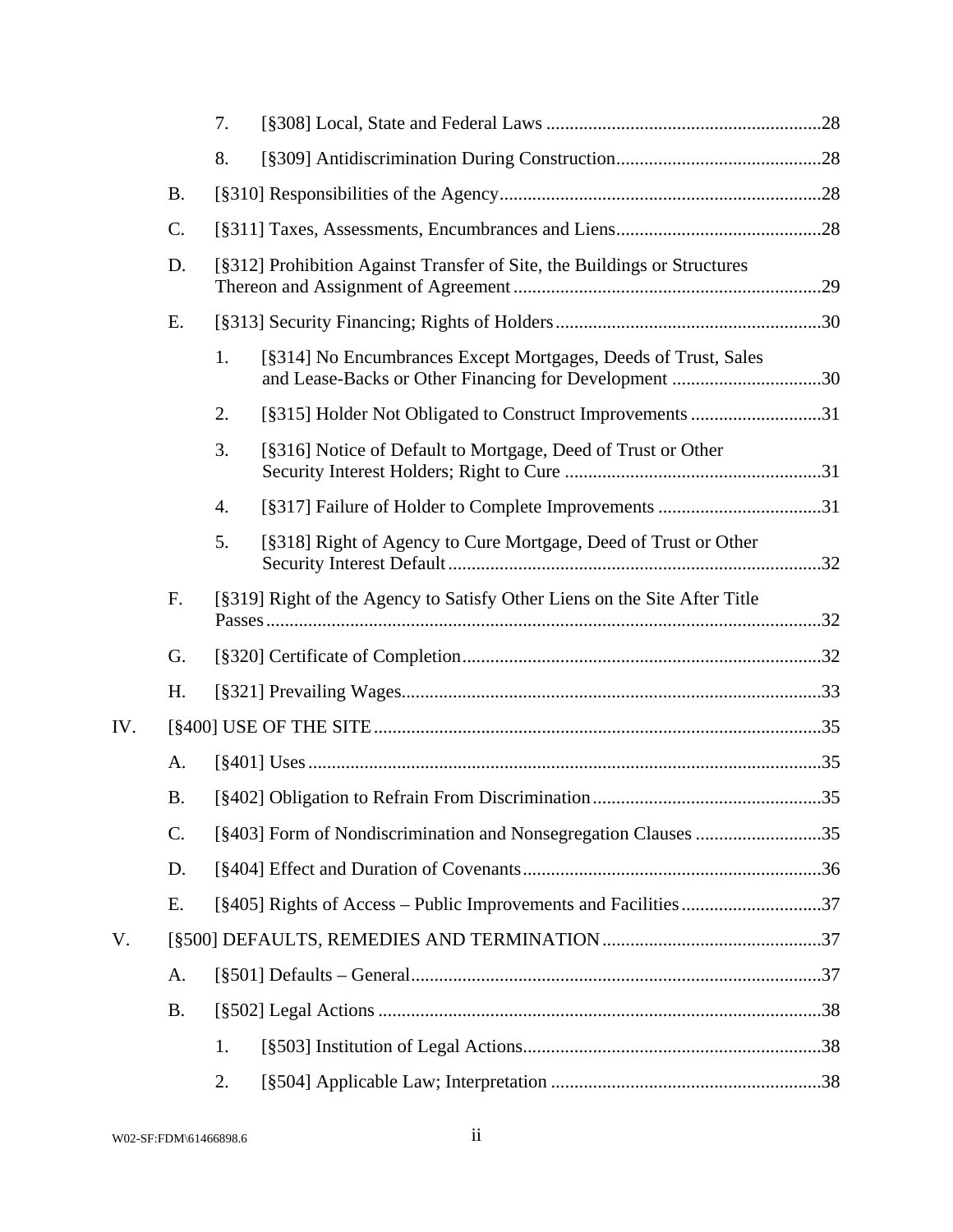|      |           | 3.                                                                     |  |  |
|------|-----------|------------------------------------------------------------------------|--|--|
|      | C.        |                                                                        |  |  |
|      | D.        |                                                                        |  |  |
|      | E.        |                                                                        |  |  |
|      | F.        | [§509] Remedies and Rights of Termination Prior to Conveyance of the   |  |  |
|      |           | 1.                                                                     |  |  |
|      |           | 2.                                                                     |  |  |
|      | G.        |                                                                        |  |  |
|      | H.        |                                                                        |  |  |
| VI.  |           |                                                                        |  |  |
|      | A.        | [§601] Notices, Demands and Communications Between the Parties47       |  |  |
|      | <b>B.</b> |                                                                        |  |  |
|      | $C$ .     | [§603] Nonliability of Agency or Developer Officials and Employees 48  |  |  |
|      | D.        |                                                                        |  |  |
|      | Ε.        |                                                                        |  |  |
|      | F.        |                                                                        |  |  |
|      | G.        |                                                                        |  |  |
|      | H.        |                                                                        |  |  |
|      | I.        |                                                                        |  |  |
|      | J.        |                                                                        |  |  |
|      | K.        |                                                                        |  |  |
|      | L.        | [§612] Government Functions of Agency; No Joint Venture or Third Party |  |  |
| VII. |           |                                                                        |  |  |
|      | А.        |                                                                        |  |  |
|      | <b>B.</b> |                                                                        |  |  |
|      | C.        |                                                                        |  |  |
|      | D.        |                                                                        |  |  |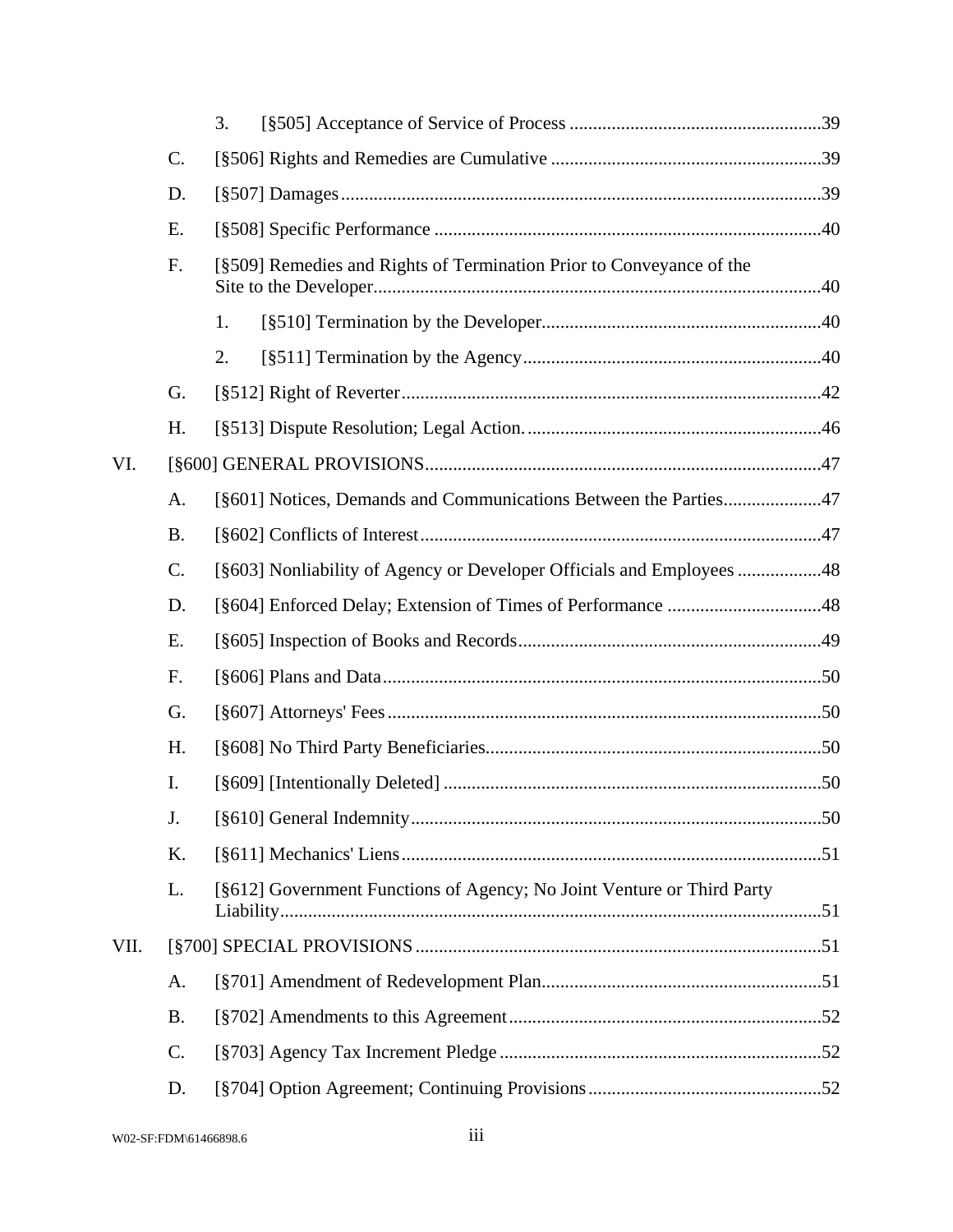|       | 1. | [§705] Rights to Exclusive Negotiations: Option Parcels. [Source:                                                                        |      |
|-------|----|------------------------------------------------------------------------------------------------------------------------------------------|------|
|       | 2. | [§706] Interim Property Management. [Source: based on                                                                                    |      |
|       | 3. | [§707] Reimbursement Agreement. [Source: based on Section 5 (e)                                                                          |      |
|       | 4. | [§708] No Third Party Rights to Use or Possession of the Site or<br>Option Parcels. [Source: based on Sections 5 (c) and 6 (k) of Option | .55. |
| VIII. |    | [§800] ENTIRE AGREEMENT, WAIVERS AND AMENDMENTS55                                                                                        |      |

# **Attachments**

| Attachment No. 1-A  | Map of the Site                             |
|---------------------|---------------------------------------------|
| Attachment No. 1-B  | Phasing Map                                 |
| Attachment No. 2    | Legal Description of the Site               |
| Attachment No. 3    | <b>Phasing Requirements</b>                 |
| Attachment No. 4    | <b>Financial Terms</b>                      |
| Attachment No. 5    | <b>Schedule of Performance</b>              |
| Attachment No. 6    | [INTENTIONALLY OMITTED]                     |
| Attachment No. 7    | Form of Deed                                |
| Attachment No. 8-A  | Form of Quitclaim Deed (Termination)        |
| Attachment No. 8-B  | Form of Quitclaim Deed (Reverter)           |
| Attachment No. 9    | Scope of Development                        |
| Attachment No. 10   | Form of Promissory Note and Agreement       |
| Attachment No. 11   | List of Pre-Approved Lenders                |
| Attachment No. 12   | Form of Certificate of Completion           |
| Attachment No. 13-A | Map of East Garrison Option Parcels         |
| Attachment No. 13-B | Map of Parker Flats Option Parcels          |
| Attachment No. 14   | [INTENTIONALLY OMITTED]                     |
| Attachment No. 15   | [INTENTIONALLY OMITTED]                     |
| Attachment No. 16   | Form of Assignment and Assumption Agreement |
| Attachment No. 17   | Map of MCWD Parcels                         |
| Attachment No. 18   | Form Completion Guaranty(s) of William Lyon |
|                     | Homes, Inc.                                 |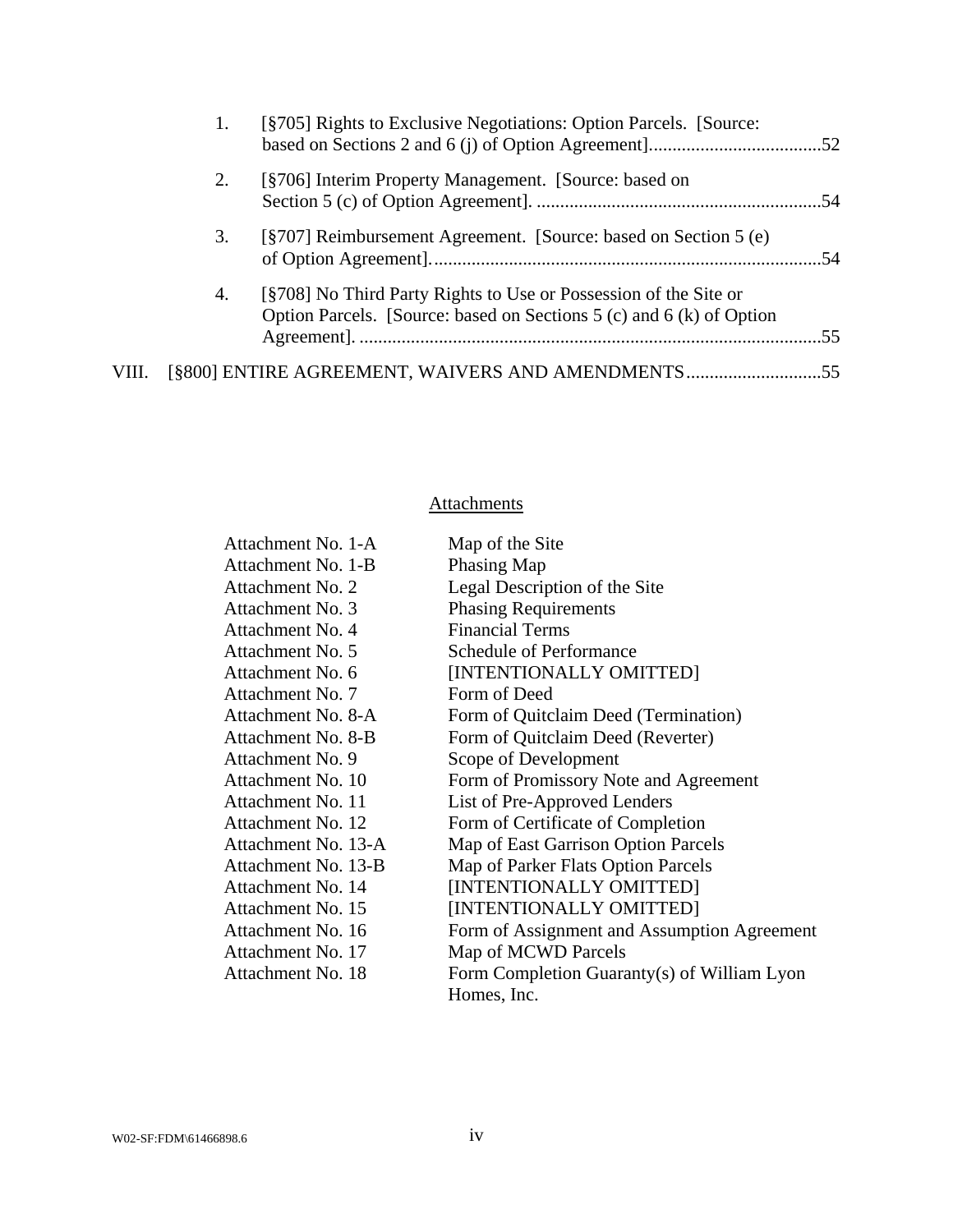# LIST OF DEFINED TERMS, WHERE FIRST USED

# [TO BE INSERTED IN APPROVED EXECUTION DRAFT]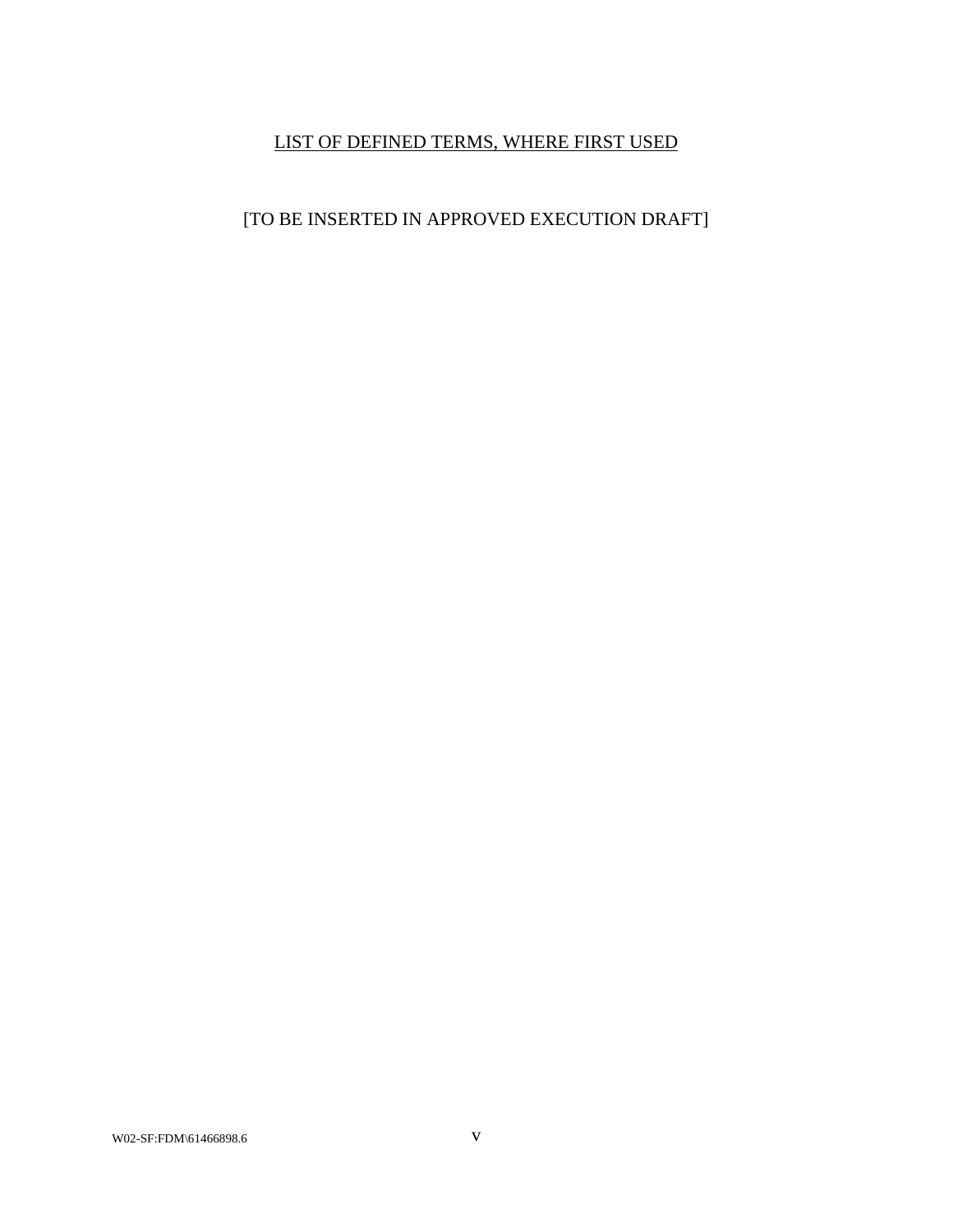### DISPOSITION AND DEVELOPMENT AGREEMENT (TOGETHER WITH EXCLUSIVE NEGOTIATION RIGHTS TO CERTAIN PROPERTY)

THIS AGREEMENT (this "Agreement") is entered into as of the day of , 2005 (the "Effective Date"), by and between the REDEVELOPMENT AGENCY OF THE COUNTY OF MONTEREY (the "Agency") and EAST GARRISON PARTNERS I, LLC (the "Developer") (each a "Party", collectively the "Parties"). The COUNTY OF MONTEREY (the "County") has consented to this Agreement as set forth in the Consent and Agreement of the County appended hereto following the signature pages. The Agency and the Developer agree as follows:

#### I. [§100] SUBJECT OF AGREEMENT

#### A. [§101] Background and Purpose of This Agreement

#### 1. [§101.a] Background

(a) The United States Department of the Army ("Army") military facility known as Fort Ord in the County of Monterey was officially closed pursuant to the federal Defense Base Closure and Realignment Act of 1990 (Public Law 101-510) ("Federal Base Closure Act"), and became federal surplus property available for disposition by the Army subject to the provisions of federal law including the provisions of the Comprehensive Environmental Response, Compensation and Liability Act (42 U.S.C. §§9601 et seq.) ("CERCLA") under which Fort Ord was placed on the National Priority List as a "superfund" site.

(b) Federal property is not subject to State or local planning laws or building codes, and State law and local laws do not control or govern the disposition of federal surplus property except as specially provided by federal law.

 The Federal Base Closure Act and implementing regulations of the Department of Defense have created procedures for the participation of affected local jurisdictions in the planning and disposition process. The State or local jurisdictions are required to designate a "redevelopment authority" to act as a military base reuse authority for purposes of the transfer of property at the closed military base, and adopt a base reuse plan, through a comprehensive public process involving all stakeholders, to be approved by the federal government to guide the disposition and reuse of the closed military base.

(c) The California Legislature, in response to the Federal Base Closure Act process, has adopted special legislation governing the planning, reuse and redevelopment of closed military bases, including but not limited to:

 (i) The Military Base Reuse Authority Act (Government Code Sections 67800 et seq. (adopted Stats. 1994, Chap. 1165 (A.B. 759)). This State legislation authorizes counties and cities to establish and designate a separate public corporation as a redevelopment authority to act as a military base reuse authority (Section 67811) to plan for, finance, and manage the transition of the military base from military to civilian use. The board of the authority is required to adopt a reuse plan and a 5-year capital improvement program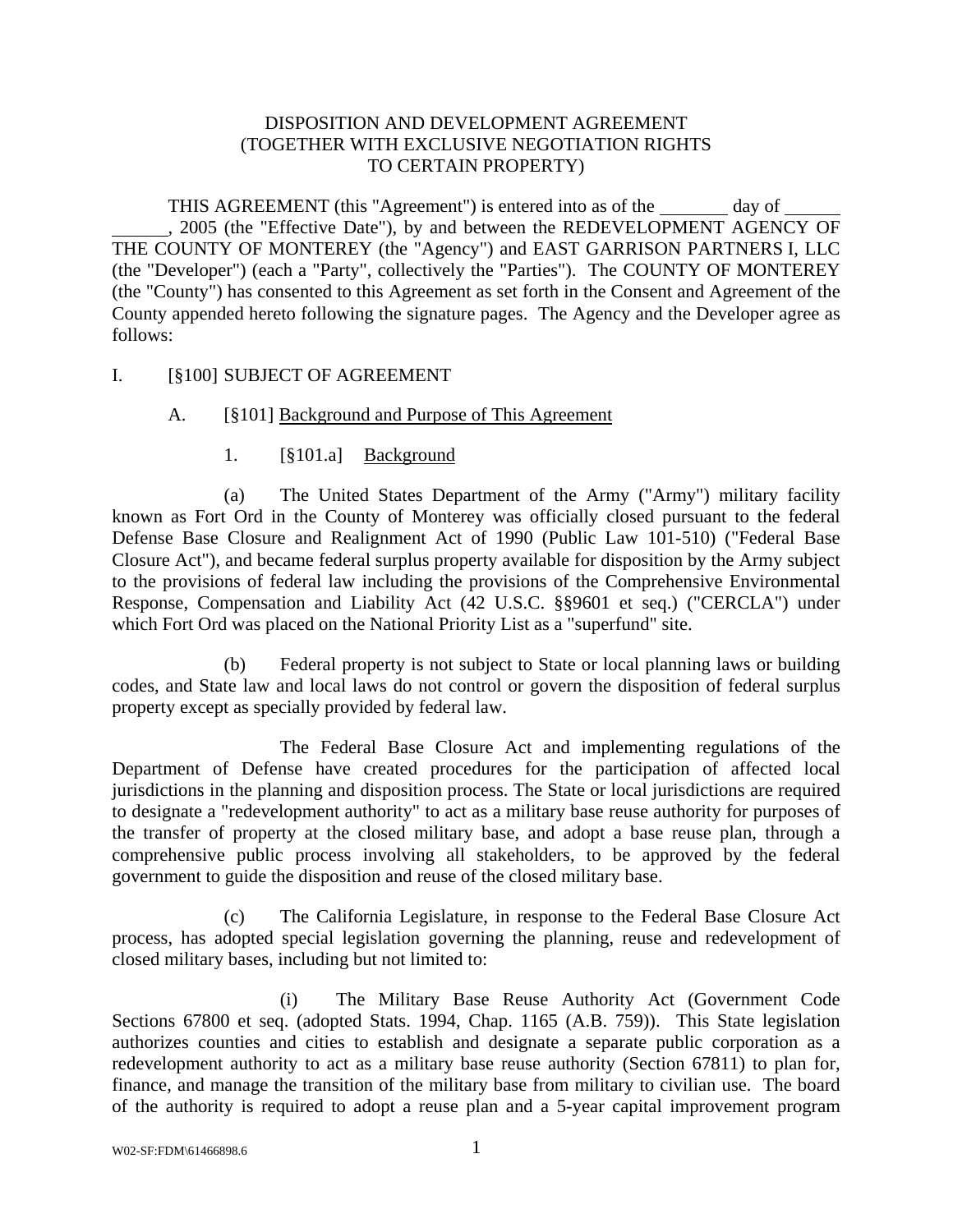"which shall be the official local plan for the reuse of the base for all public purposes…." (Section 67840.) Local general plans are then required to be submitted to the board of the authority for conformance with the reuse plan, as well as local zoning for conformity with the board-certified local general plan. (Sections 67840.1 and 67840.4.) The Legislature has found and declared that the "planning, financing, and management of the reuse of military bases is a matter of statewide importance, and that the powers and duties granted to the authority by this title shall prevail over those of any local entity, including any city or county…" (Section 67812.)

 (ii) The Local Reuse Authority ("LRA") (Government Code Sections 65050 et seq., or Sections 67800 et seq.). The LRA is established pursuant to applicable State law or pursuant to special State legislation (Stats. of 1997, Chap. 898). This State legislation authorizes specific military bases to establish a local reuse authority and provides, for those military bases without specific reuse authority designation, procedures for establishing an LRA. Pursuant to Government Code Section 65050, Fort Ord is a recognized military base for which the Fort Ord Reuse Authority was designated as the separate public corporation to plan for, finance and manage the Fort Ord transition from a military facility to a civilian facility.

 (iii) Amendments to the California Environmental Quality Act ("CEQA") (Public Resources Code sections 21000 et seq.). CEQA requirements for the environmental impact reports ("EIR") were amended as they apply to reuse plans for closed military bases, and subject to certain requirements, to allow agencies to analyze significant impacts in the context of physical conditions that were in effect at the time the decision for closure or realignment became final as opposed to existing conditions at the time of preparation of the EIR (Public Resources Code Section 21083.8.1).

 (iv) Amendments to the CRL. The Community Redevelopment Law ("CRL") (Health and Safety Code Sections 33000 et seq.) was amended to provide for the expedited adoption of redevelopment plans for closed military bases (Health and Safety Code Section 33492.5), with special provisions for Fort Ord (Health and Safety Code Section 33492.70) that authorize the establishment and authority of the Redevelopment Agency of Fort Ord (Health and Safety Code Section 33492.70), but this provision has not been implemented, and the adoption of redevelopment plans by local jurisdictions for their territory within the boundaries of Fort Ord, which provisions have been implemented. Such provisions require that redevelopment plans adopted by local jurisdictions at Fort Ord be consistent with the Fort Ord Reuse Plan (Health and Safety Code Section 33492.73).

(d) California courts have held that pursuant to the federal law governing military base closures and the disposition and reuse of surplus military property, and State laws implementing the federal law, the transfer of surplus military property does not make the property subject to all local planning and zoning laws but only those laws that are consistent with the reuse plan approved by the federal government. (*See Save Our NTC, Inc. v. City of San Diego, et al.* (2003) 105 Cal.App.4th 285, modified on denial of rehearing, 105 Cal. App. 4th 1381c.)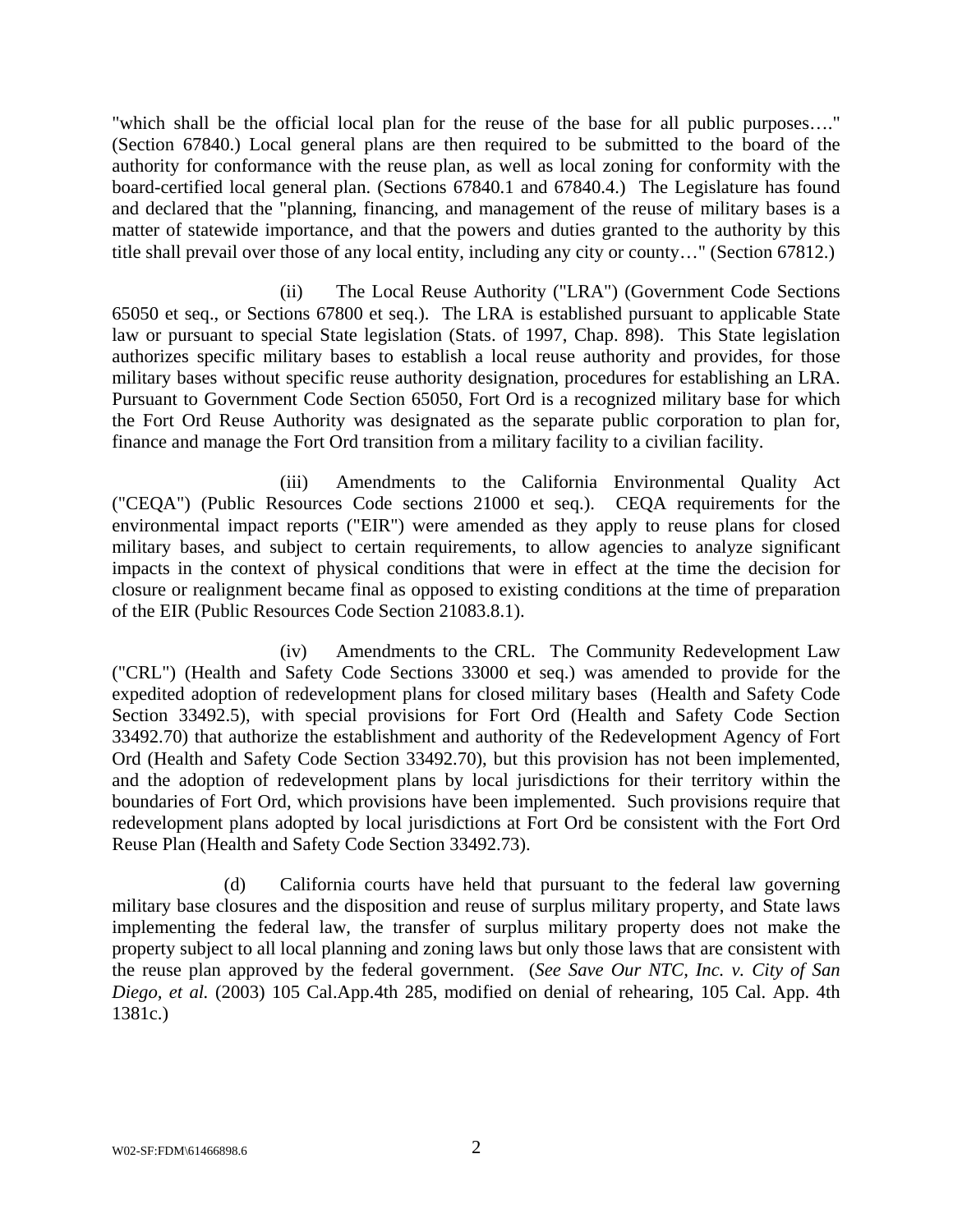#### 2. [§101.b] Fort Ord Reuse Authority Act

(a) The California Legislature has adopted special legislation to create the Fort Ord Reuse Authority ("FORA") as the governmental structure for the planning and reuse of Fort Ord, at the request of the County of Monterey and the cities in the County affected by the closure of Fort Ord (Government Code Sections 67650 et seq.) ("FORA Act"). Pursuant to the FORA Act, the County and cities have established the FORA, an independent public agency (Government Code Sections 67656, 67657), with a governing board of 13 representing the County of Monterey and the cities of Carmel, Del Rey Oaks, Marina, Sand City, Monterey, Pacific Grove, Salinas, and Seaside (Section 67660), with a number of ex officio non-voting members (Section 67661).

(b) FORA's purpose is to plan for, finance, and manage the transition of Fort Ord from military to civilian use (Section 67658).

(c) FORA was required to adopt a comprehensive reuse plan (the "Fort Ord Reuse Plan") approved by the federal government, including land use, transportation, circulation, conversions, capital improvements and other elements, as the "official plan for the reuse of the base for all pubic purposes, including all discussions with the Army and other federal agencies, and for purposes of planning, design, and funding by all state agencies." (Section 67675.) FORA officially adopted the Fort Ord Reuse Plan on June 30, 1997, following certification of a Final Environmental Impact Report for the Fort Ord Reuse Plan and adoption of a statement of overriding considerations pursuant to CEQA, following the filing of an environmental impact statement by the federal government (Public Resources Code, Section 21625.9).

(d) The Fort Ord Reuse Plan is designated under the FORA Act as the official local plan for all purposes related to planning, disposition, reuse and redevelopment of the former Fort Ord (Government Code Section 67675).

(e) Upon adoption of the Fort Ord Reuse Plan local jurisdictions were required to amend and submit to FORA their general plans for a determination of conformity with the Fort Ord Reuse Plan, and to conform their zoning regulations to the FORA approved amended general plans. (Sections 67675 to 67675.7, inclusive.) The County prepared its General Plan Amendment on or about November 20, 2001, and FORA found the County General Plan Amendment was consistent with the Fort Ord Reuse Plan by adopting Resolution No. 02-3 on or about January 18, 2002.

(f) FORA is authorized to accept the transfer of property at Fort Ord from the Army and to dispose of such property by sale, lease or other disposition at full market value or at less than full market value, in compliance with applicable federal regulations, in order to facilitate the rapid and successful transition of Fort Ord to civilian use. "Except for property transferred to the California State University; or to the University of California, that is used for educational or research purposes, and except for property transferred to the California Department of Parks and Recreation, all property transferred from the federal government to any user or purchaser, whether public or private, shall be used only in a manner consistent with the plan [the Fort Ord Reuse Plan] adopted or revised pursuant to Section 67675." (Sec. 67678(f); emphasis added.)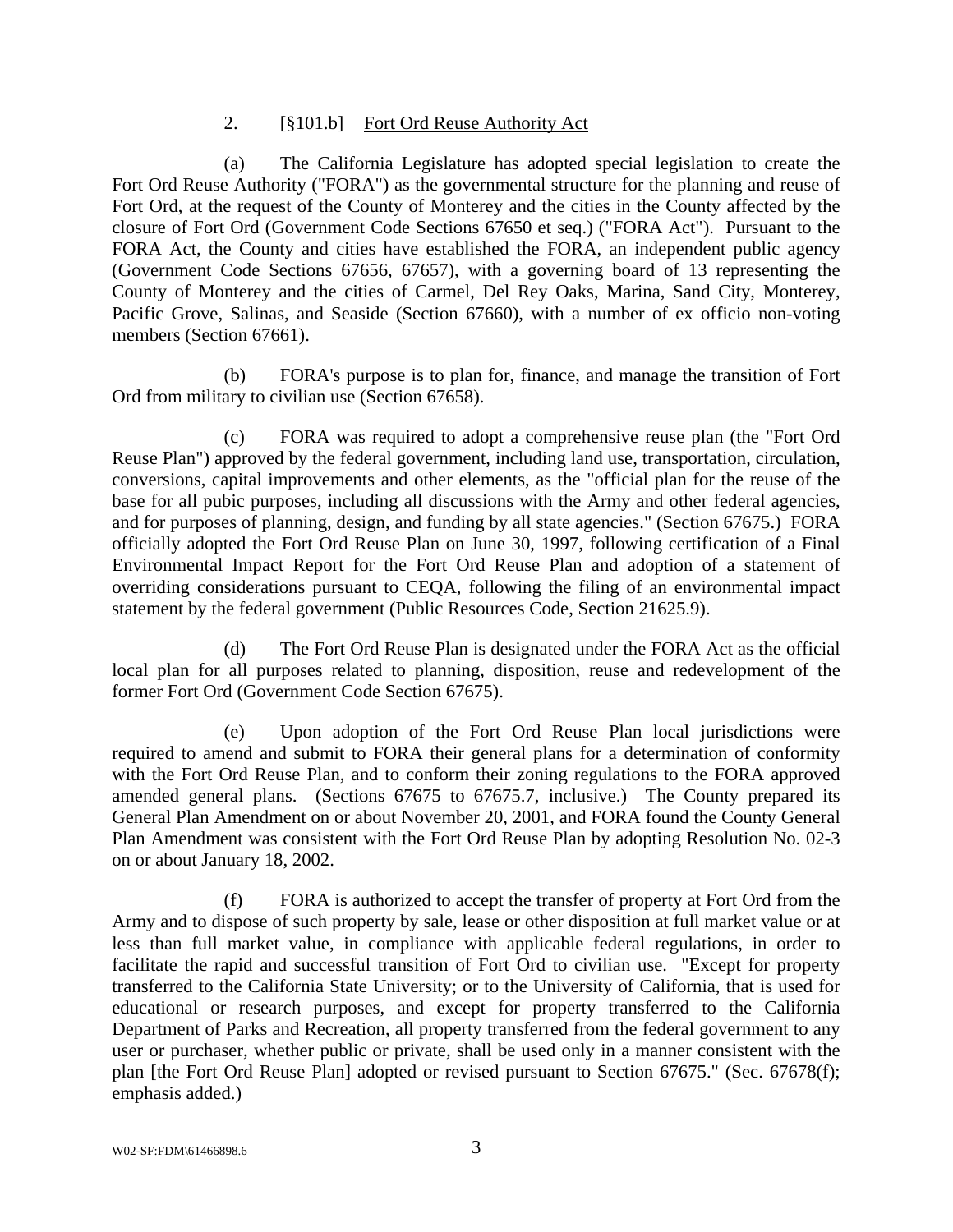(g) FORA has adopted a Master Resolution, as amended which, among other matters, implements requirements that all land use and development approvals of local jurisdictions be consistent with the Fort Ord Reuse Plan.

(h) FORA and the County entered into an Implementation Agreement, dated as of January 9, 2001, providing, among other matters, procedures for FORA's acquisition of Fort Ord property from the Army and transfer to local jurisdictions and for review by FORA of the financial terms of disposition of such property by local jurisdictions and requiring a covenant that such property only be used and developed in a manner consistent with the Fort Ord Reuse Plan.

(i) As mandated by the special provisions of the CRL relating to Fort Ord (Health and Safety Code Sections 33492.70 et seq.), the County adopted the Redevelopment Plan for the Fort Ord Redevelopment Project Area, on February 19, 2002, by Ordinance No. 4136 (the "Redevelopment Plan") for the reuse and redevelopment of Fort Ord lands in the unincorporated area of the County. Pursuant to Health and Safety Code Section 33492.73, FORA found the Redevelopment Plan to be consistent with the Fort Ord Reuse Plan. Pursuant to Section 8 of Ordinance No. 4136, the Agency is charged with carrying out the Redevelopment Plan.

### 3. [§101.c] Purpose of this Agreement

The purpose of this Agreement is to effectuate the Redevelopment Plan by providing for the disposition and development of certain real property (the "Site", as identified in Section 104 hereof) included within the boundaries of the Fort Ord Redevelopment Project Area (the "Redevelopment Project Area").

The Agency plans to take title to the Site from FORA, which has received or will receive title to the Site, as an economic development conveyance, from the Army. The Site is therefore subject to certain covenants, restrictions and disclosures contained in the Army Deed and FORA Deed (both as defined in Section 202) which will be applicable, as incorporated or referenced, in the Agency's deed to the Developer together with other matters acceptable to the Developer pursuant to Section 202. The Parties assume, and the transaction contemplated by this Agreement assumes, that the conveyance of title to the Site from the Army to FORA and from FORA to the Agency will be at no cost to either of the transferees.

The development of the Site pursuant to the Development Approvals (as defined below) and this Agreement (the "Project") and the fulfillment generally of this Agreement are in the vital and best interests of the County, and the health, safety, and welfare of its residents and in accord with the public purposes and provisions of applicable federal, state and local laws and requirements.

Construction of the Project will substantially improve the economic and physical conditions in the Site and the County lands in accordance with the purposes and goals of the Reuse Plan, the General Plan (as referenced below) and the Redevelopment Plan.

As of \_\_\_\_\_\_\_\_\_\_\_, the Agency, County and Developer entered into an Exclusive Negotiating Rights Agreement (as amended and extended, the "ENRA"). Pursuant to the ENRA, the Agency, County and Developer entered into an Option Agreement, dated as of February 4,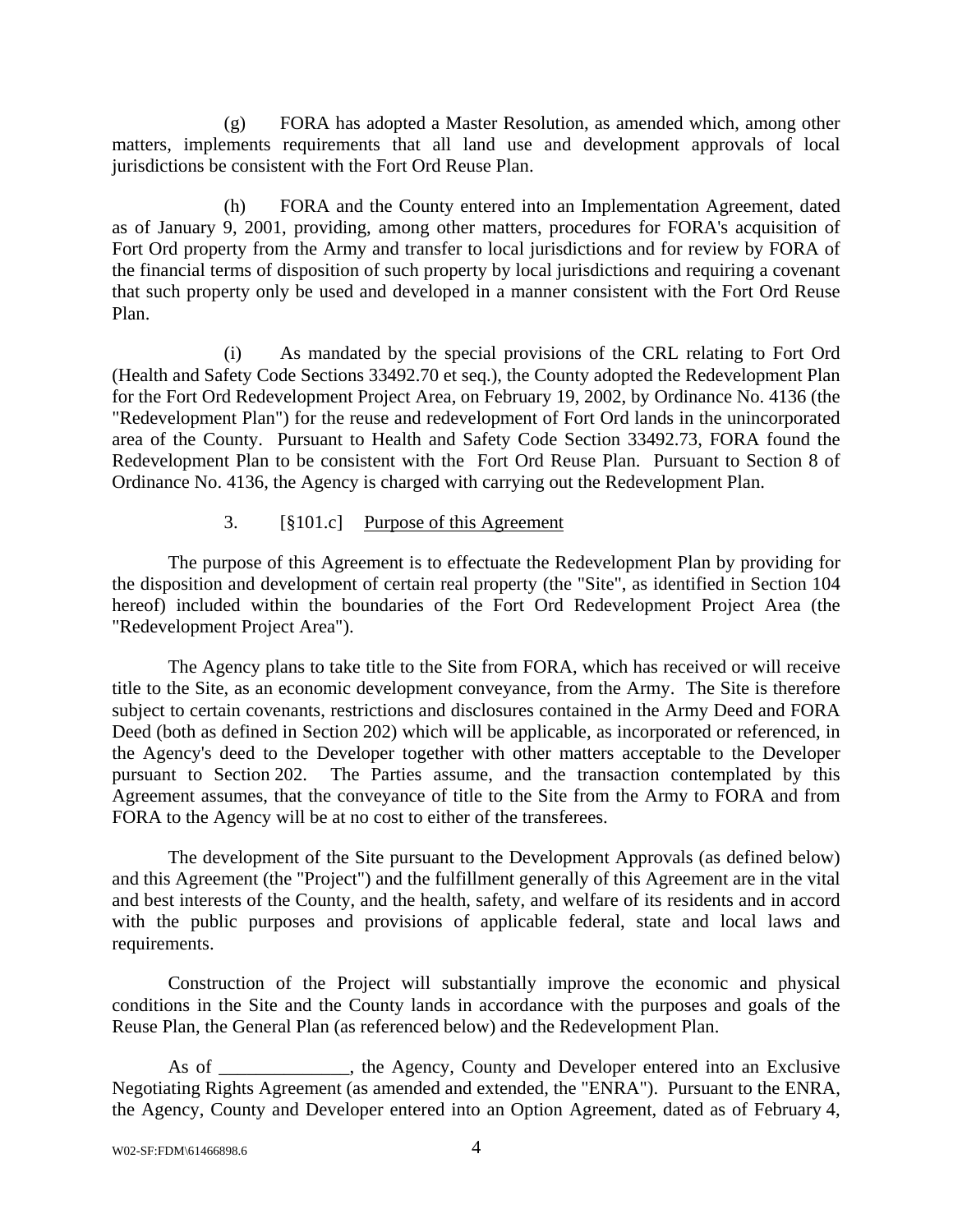2003, as the same has been extended from time to time (the "Option Agreement"). This Agreement is entered into pursuant to and in furtherance of certain provisions of the Option Agreement. Notwithstanding the foregoing, the Parties acknowledge that this Agreement differs in certain respects from certain terms of the Option Agreement. Upon mutual execution and delivery of this Agreement, this Agreement shall supersede and replace the Option Agreement which shall be hereby terminated, except to the extent that certain provisions thereof expressly remain in effect as set forth in Sections 202 (22) (l) (xvii) and 704 through 708 hereof.

In connection with the actions contemplated in the Option Agreement, the County has approved, for the development of the Site:

1. Certification of a Final Subsequent Environmental Impact Report ("FSEIR"), including project-specific mitigation measures adopted by County (Resolution No. \_\_\_\_\_\_\_, adopted on \_\_\_\_\_\_\_\_\_\_\_\_\_\_\_).

2. Mitigation Monitoring and Reporting Program ("MMRP") adopted by the County Board of Supervisors (Resolution No.  $\qquad \qquad$ , adopted on  $\qquad \qquad$ ).

3. The East Garrison Specific Plan ("Specific Plan") approved by the County Board of Supervisors (Resolution No. \_\_\_\_\_\_, adopted on \_\_\_\_\_\_\_\_\_\_\_\_\_\_).

4. General Plan text amendments approved by the County Board of Supervisors (Resolution No. \_\_\_\_\_\_\_\_\_\_\_ adopted on \_\_\_\_\_\_\_\_\_\_\_\_\_\_\_\_\_\_).

5. Zoning Ordinance text and map amendments adopted by the County Board of Supervisors (Ordinance No.  $\qquad \qquad \text{adopted on}$ ).

6. Combined Development Permit, including Conditions of Approval, comprising a standard subdivision (Vesting Tentative Map) to create parcels for up to 1400 dwelling units (plus up to 70 second ("carriage") accessory building spaces, each on the same lot as a residential unit), commercial uses, and public uses, use permit for tree removal, general development plan, use permit to allow development on slopes over thirty percent (30%), and Design Approval including approval of a Pattern Book, approved by County Board of Supervisors (Resolution No.  $\frac{1}{\sqrt{1-\frac{1}{2}}}\$ , adopted on  $\frac{1}{\sqrt{1-\frac{1}{2}}}\$ .

7. Allocation by the County of 470 acre-feet annually of potable water (from the FORA allocation of water to the County) to serve the Project (Resolution No. adopted on  $\qquad$ ).

8. The Development Agreement (the "Development Agreement"), approved by the County Board of Supervisors (Ordinance No. \_\_\_\_\_\_\_\_\_\_, adopted on \_\_\_\_\_\_\_\_\_\_\_\_\_\_, (the "Enacting Ordinance")).

All such documents, each as may be amended from time to time, together with the Subsequent Development Approvals and Vested Elements, each as defined in the Development Agreement, collectively are referred to herein as the "Development Approvals".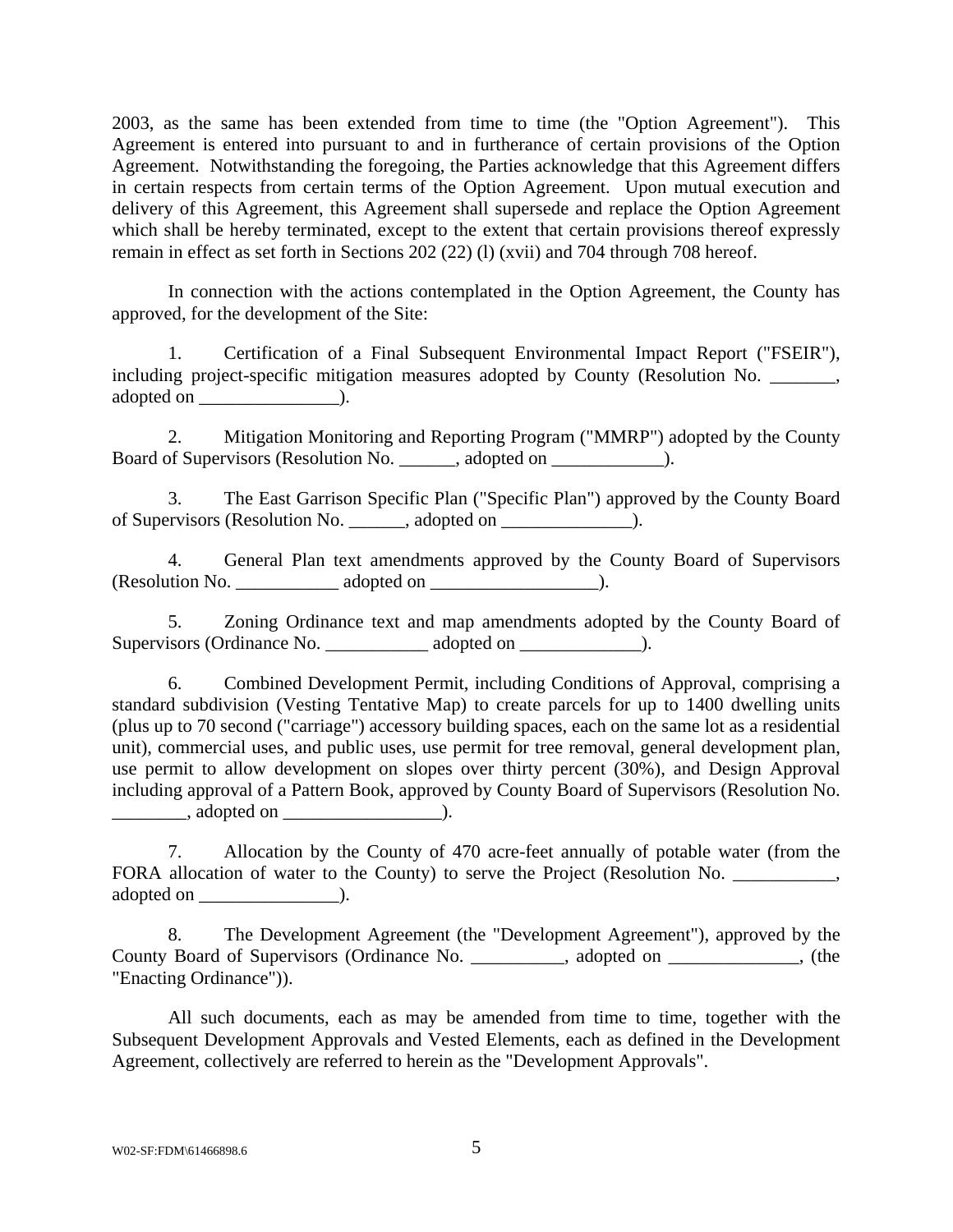It is the purpose and intent of this Agreement, among others, to provide for the terms and conditions (including consideration payable by the Developer) for the disposition and development of the Site; to establish appropriate terms and conditions to assure that development of the Site will be in accordance with the Development Approvals; and to set forth the requirements, terms and conditions of financing to be provided by the Developer, the Agency and others in connection with the development of the Site. Accordingly, all maps, plans and drawings submitted by the Developer or others, and all approvals required, for development of the Site, including, but not limited to, development plans, infrastructure design and financing plans, construction plans for building permits, the formation of special financing districts (including community facilities districts and community services districts), commitments pertaining to the financing and/or construction of improvements and facilities by entities other than the Agency such as FORA and the Marina Coast Water District ("MCWD"), and the dedication or reservation of land or improvements for public use (including, but not limited to, utilities, roads, parks, schools and related public uses), shall be reviewed, given and/or administered by the County and its designated personnel in accordance with the Development Approvals, and, except for any action required to be taken by the Agency pursuant to this Agreement, the Agency shall have no jurisdiction over such matters and shall rely upon and be bound by the actions and approvals of the County pertaining thereto or other agencies as provided pursuant to the Development Approvals.

Inasmuch as this Agreement, in substantial part, provides for funding of the development of the Site from private sources, public financing mechanisms and Agency tax increment financing for public, affordable housing and certain nonprofit elements of the Project, it constitutes a contract, obligations and evidence of indebtedness within the meaning and scope of Government Code Section 53511 in that it provides a means of satisfying financial obligations above referenced to benefit the County, Agency and the public generally in the community, and finality as to the respective obligations of the Agency and Developer is required for the financial operations of the Agency and the County and in order to ensure the redevelopment of the Site for public benefit.

#### B. [§102] The Redevelopment Plan

This Agreement and the development of the Project as contemplated herein, is in accordance with the provisions of the Redevelopment Plan that was approved and adopted on February 19, 2002, by the Board of Supervisors of the County by Ordinance No. 4136 (as referenced in Section 101.b.(i) hereof), which Ordinance contained certain findings, including among others that the Redevelopment Plan conformed to and was consistent with the Fort Ord Reuse Plan and the General Plan of the County as amended November 20, 2001 (as referenced in Section 101.b.(e) hereof), including, but not limited to, the Housing Element of the General Plan. The Redevelopment Plan, as it now exists, and as it may be subsequently amended pursuant to Section 701, is incorporated herein by reference and made a part hereof as though fully set forth herein.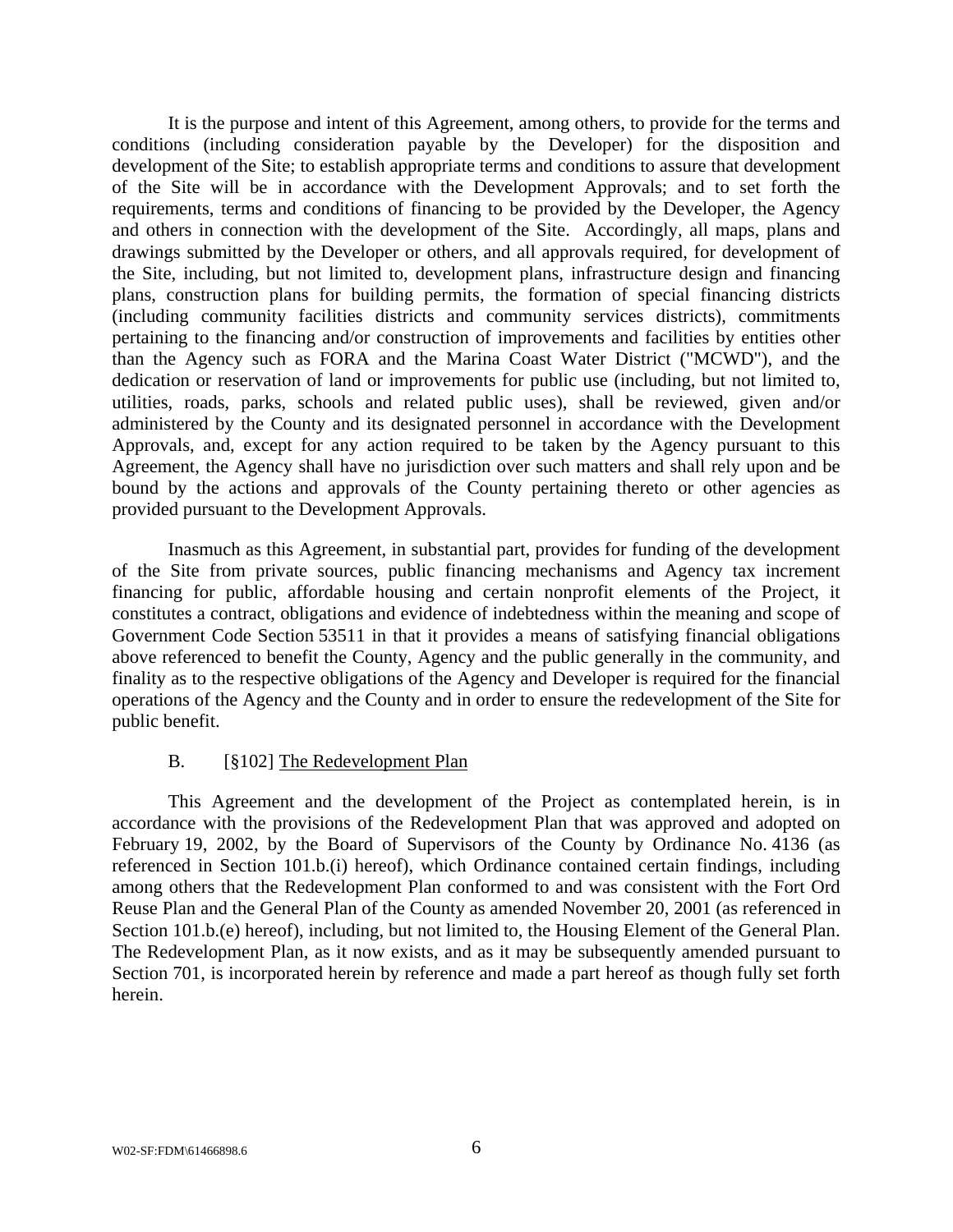### C. [§103] The Redevelopment Project Area

The Redevelopment Project Area is located in the unincorporated area of former Fort Ord, County of Monterey, California, and the exact boundaries thereof are specifically described in the Redevelopment Plan.

### D. [§104] The Site

The Site, generally known as East Garrison Track Zero, is that portion of the Redevelopment Project Area shown on the Map of the Site (Attachment No. 1-A hereto) and is more particularly described in the Legal Description of the Site (Attachment No. 2 hereto), consisting of approximately 244 acres. The Site also includes the MCWD Parcels shown on Attachment No. 17 hereto. The Site consists of three phases of development to be developed concurrently or sequentially as determined by Developer (as generally shown on the Phasing Map, Attachment No. 1-B) as Phases 1, 2 and 3, each of which shall be deemed a separate "Phase" for certain purposes of this Agreement, and reference to the "Site" herein shall be to, as applicable, the entire Site or each Phase thereof as development is undertaken and completed in such Phase. The Site excludes certain lands and buildings to be retained by the Agency for public use and/or conveyed by the Agency to a nonprofit corporation for purposes of preserving certain historic buildings in Phase 3. A list of the foregoing parcels, and the Town Center and Fire Station parcels which are being conveyed to the Developer as part of the Site, is set forth in Exhibit 2 to Attachment No. 9 hereto.

### E. [§105] Parties to This Agreement

### 1. [§106] The Agency

The Agency is a public body, corporate and politic, exercising governmental functions and powers and organized and existing under the Community Redevelopment Law of the State of California (Health and Safety Code Sections 33000 et seq.). The office of the Agency is located at County Administrative Offices, County of Monterey, 168 West Alisal, Salinas, CA 93901, Fax: (831) 786-1342. "Agency," as used in this Agreement, includes the Redevelopment Agency of the County of Monterey and any assignee of or successor to all of its rights, powers and responsibilities with respect to jurisdiction over the Site and, if applicable, the Option Parcels (as defined in Section 705 hereof). The Executive Director of the Agency or his or her designee is authorized to act on behalf of the Agency as to matters of administration and interpretation of this Agreement and the reviews, consents and approvals required by the Agency under this Agreement, except for matters expressly required in this Agreement to be acted upon by the Agency Governing Board or the County's Board of Supervisors; provided that the Executive Director, in his or her sole discretion, may refer any matter under this Agreement to the Agency Governing Board for action in a timely manner and as may be required by the Agency under this Agreement.

### 2. [§107] The Developer

The Developer is East Garrison Partners I, LLC, a California limited liability company, the members of which are Woodman Development Company, LLC ("Woodman"), and Lyon East Garrison Company I, LLC ("Lyon"). The principal office of the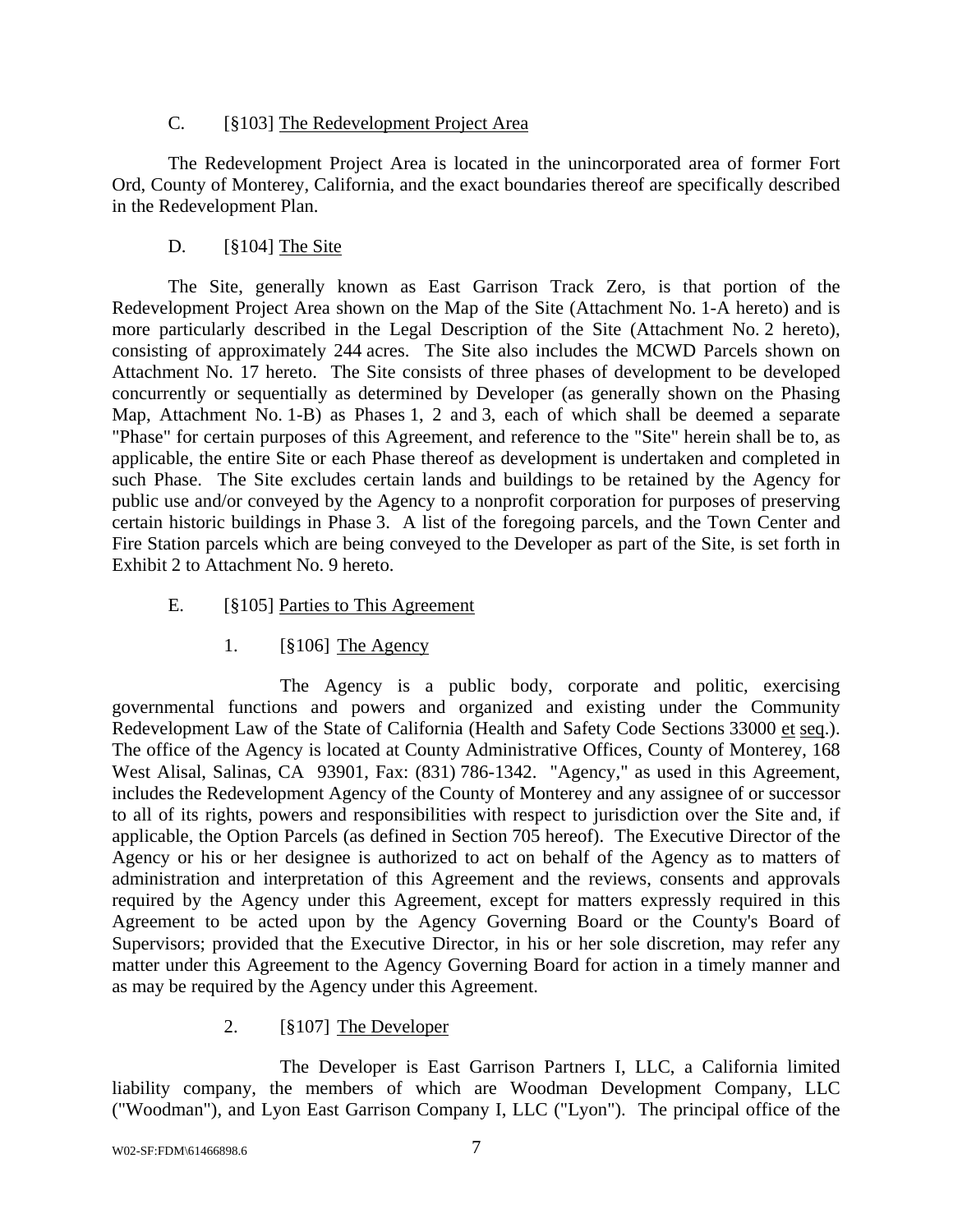Developer is located at c/o Woodman Development Company, LLC, 24571 Silver Cloud Court, Suite 101, Monterey, California, 93940, Fax: (831) 674-2441. Wherever the term "Developer" is used herein, such term shall include any permitted nominee, transferee, assignee or successor in interest as herein provided.

The Developer is a single-purpose limited liability company formed for the purpose of planning the Project, pursuing and obtaining entitlements, acquiring the Site and causing the development of the Site. The Developer has submitted its limited liability company operating agreement ("Operating Agreement") to the Agency for the Agency's review and approval prior to closing. Any change in the managing members of the Developer (other than Woodman or Lyon) shall require approval of the Agency which shall not be unreasonably withheld, conditioned or delayed; provided that this restriction shall not preclude the members from agreeing in or pursuant to the Operating Agreement for the allocation or delegation to one or the other of specific functions and responsibilities pertaining to the implementation of the Project provided such provisions of the Operating Agreement, if not included in the Operating Agreement as reviewed and approved by the Agency, have been reviewed and reasonably approved by the Agency. Any change adding any new member (not already a member of the Developer or an Affiliate (as defined in Section A.3.f.(i) of Attachment No. 4 hereto) of a member of the Developer) or any new financial partner admitted to the Developer (other than a pre-approved lender on the list of pre-approved lenders listed on Attachment No. 11 hereto) must be approved by the Agency, as must any other material changes in the material provisions of the Operating Agreement, which approval shall not be unreasonably withheld, conditioned or delayed.

The Agency agrees that the Developer shall be deemed the master developer of the Site and, in consultation with Agency and County staff, shall be authorized to speak on behalf of and promote the development of the Site before public agencies and in the community, provided that the Developer cannot purport to speak on behalf of the Agency or the County. The Developer intends to serve as the land development entity and intends to build or cause the build out of all major infrastructure and obtain all land use and Development Approvals for the Site. The Agency acknowledges that the Developer may sell portions of the Site at fair market value (as determined in accordance with the provisions of Section A.3.f. of Attachment No. 4 hereto) to its members or their Affiliates and to merchant homebuilders, who will build and market housing thereon, and other portions of the Site to nonprofit corporations or other parties, who will develop and/or operate such other portions of the Site. The Developer presently intends that at least one-half of the market rate housing units to be built on the Site will be built by the members of Developer or their Affiliates, who shall take conveyance of development pads or lots for such purpose at fair market value in an arms-length transaction determined in accordance with the methodology set forth in Section A.3.f. of Attachment No. 4 hereto.

The qualifications and identity of the Developer, including, but not limited to, its members, are of particular concern to the Agency, and it is because of such qualifications and concerns, among other reasons, that the Agency has selected the Developer to carry out the Project described in this Agreement. Agency in selecting Developer has determined that Developer as constituted upon the execution of this Agreement has the necessary experience, skill, capacity and financial capability to develop the Project, and to fund and pay for or cause to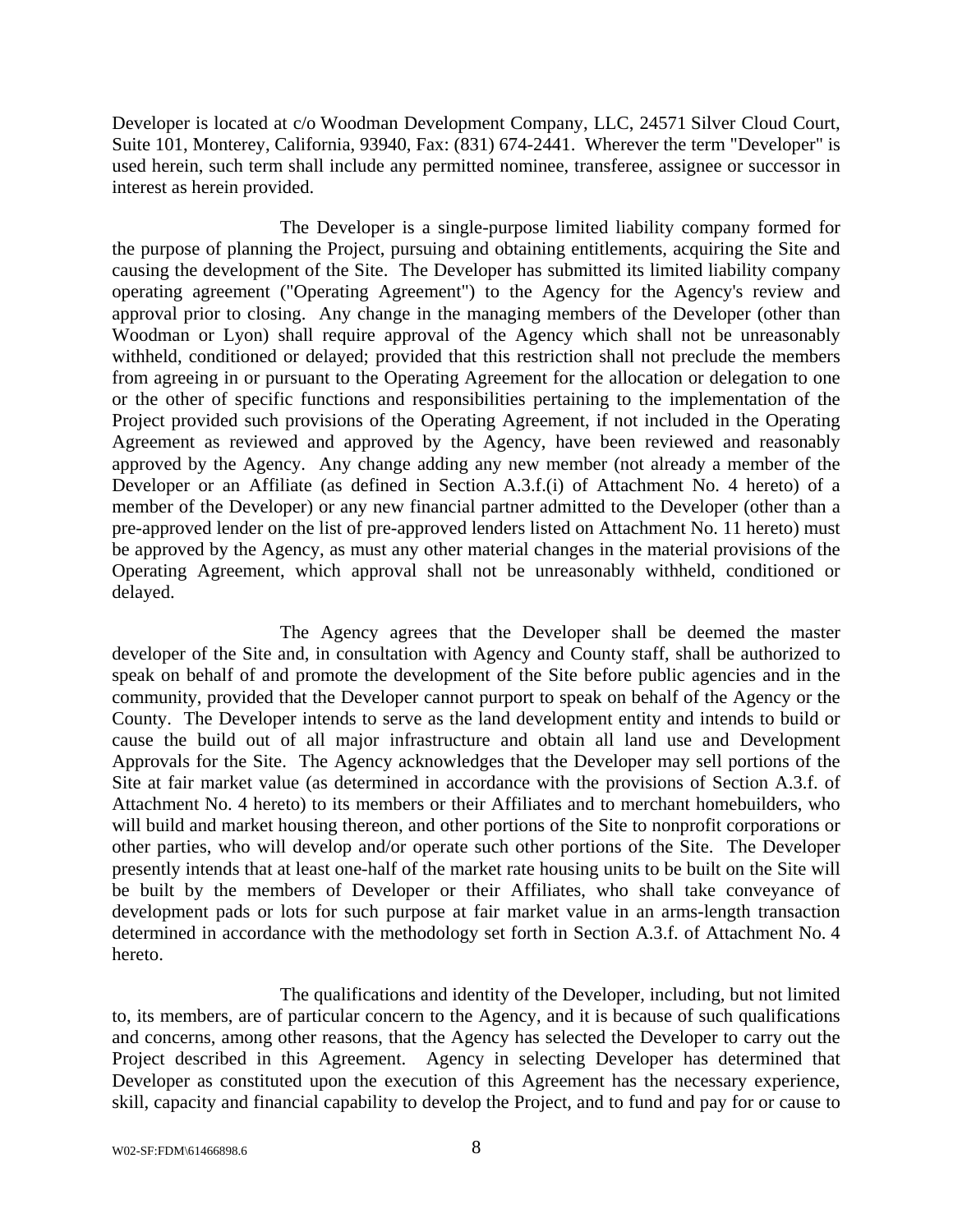be funded and paid for (i) the amount of the Initial Land Payment (as defined in Part A of Attachment No. 4 hereto); (ii) the amount necessary to pay the development costs including the cost of infrastructure improvements and the cost of inclusionary housing to be developed in accordance with Sections 4 and 5 of Attachment 9 hereto; (iii) the estimated impact and mitigation fees payable to the County; and (iv) the community facilities district fees payable to FORA. No voluntary or involuntary successor in interest of the Developer shall acquire any rights or powers under this Agreement except as expressly set forth in this Agreement. The Agency may declare a default and exercise its remedies for such default, including termination of this Agreement, if there is any transfer of the interest of Developer in material violation of the express restrictions on transfer in this Agreement.

Except as otherwise expressly permitted by this Agreement, the Developer shall not, prior to completion of development of any portion of the Site as evidenced by a Certificate of Completion pursuant to Section 320 hereof for such portion of the Site, assign all or any part of this Agreement with respect to such portion of the Site without the prior written approval of the Agency's Executive Director, which approval shall not be unreasonably withheld, conditioned or delayed if such assignment is approved by the County pursuant to the terms of the Development Agreement. It shall not be unreasonable for the Agency to withhold such approval if the proposed assignee fails to demonstrate to the reasonable satisfaction of the Agency that it possesses the financial resources and development experience necessary to develop such portion of the Site assigned in accordance with this Agreement, and to satisfy the indemnification obligations in Sections 204, 321 and 610 to be assumed by such assignee. Except as otherwise provided in this Agreement, for an approved assignment to be effective, the Developer and assignee shall enter into an assignment and assumption agreement with the Agency ("Assignment and Assumption Agreement," which may be included as part of the assumption agreement entered into pursuant to the Development Agreement with respect to such assignment), whereby the assignee assumes the obligations of the Developer under this Agreement which are assigned with respect to the vertical development of the applicable assigned portion of the Site, and, upon such assignment becoming effective, Developer shall be released from all obligations under this Agreement with respect to such portion of the Site being assigned, except with respect to any guaranty of completion of very low and low income affordable housing, if applicable, provided by William Lyon Homes, Inc., in its sole and absolute discretion under Section B.7. of Attachment No. 3 hereto. Any such Assignment and Assumption Agreement shall be substantially in the form set forth in Attachment No. 16 hereto, and the Agency shall not unreasonably withhold its consent to any such Assignment and Assumption Agreement. The Executive Director of the Agency shall administer the provisions of this Section 107, including the approval and execution on behalf of the Agency of all Assignment and Assumption Agreements, and no review or action by the Agency Board shall be required.

Notwithstanding the provisions of this Section 107 and Section 312, the following assignments or transfers of this Agreement and portions of the Site shall be permitted:

(a) the sale or lease of residential units within the Project, for occupancy upon completion;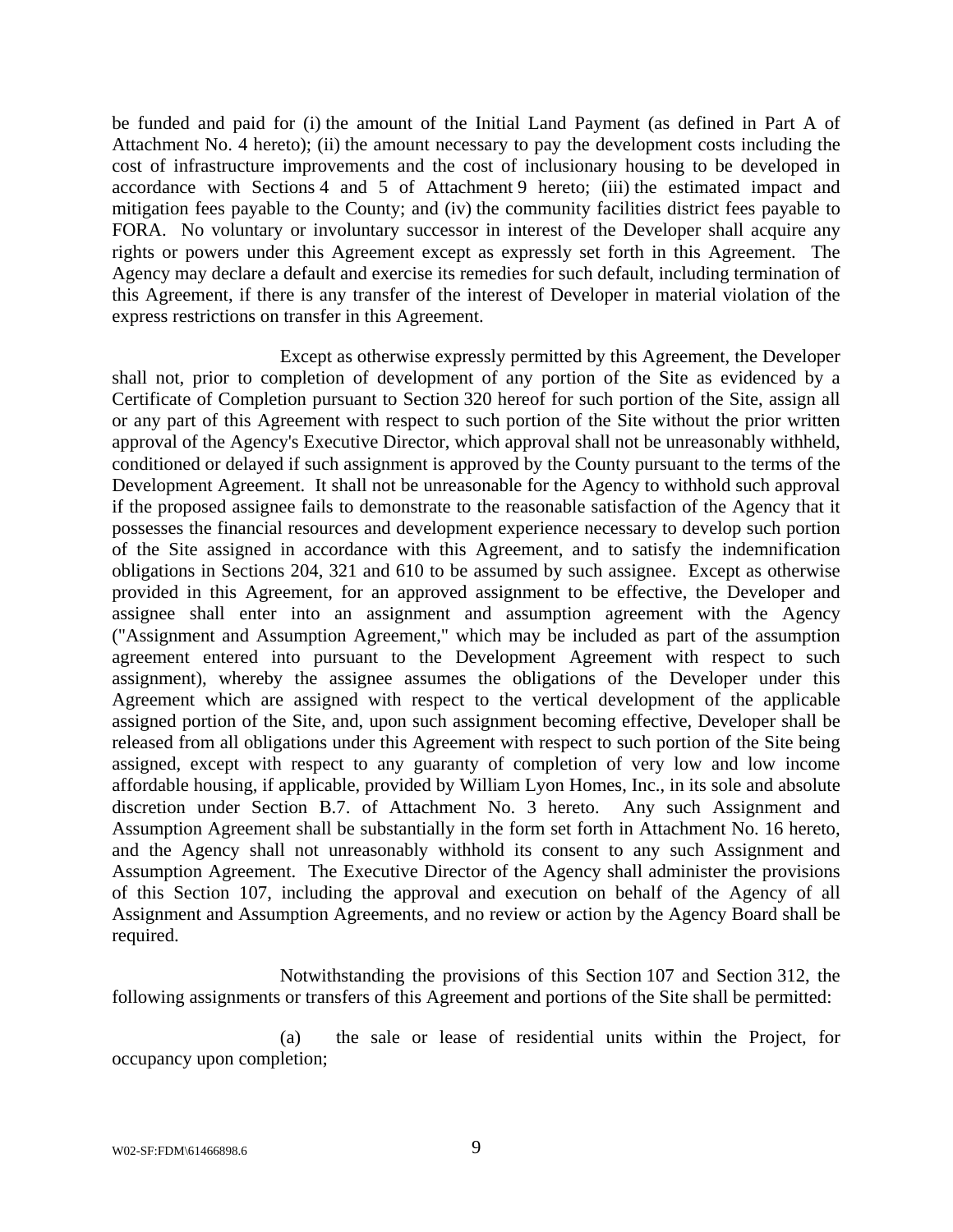(b) the sale or lease of any non-residential improvements in the Project to tenants or end-users, for occupancy upon completion;

(c) a transfer of the Town Center mixed-use commercial and residential parcels, and the rights and obligations under this Agreement pertaining thereto, to Woodman Development Company, LLC, or a special purpose Affiliate ("Assignee"), as further defined in and as such transfer is referenced in Section G.2 of Attachment No. 4 hereto, which transfer shall have the effect of substituting Assignee as the "Developer" under this Agreement with respect to the Town Center and relieving the Developer of any rights or obligations with respect to the Town Center;

(d) a transfer of any portion of the Site to a member of the Developer or an Affiliate of the Developer or of a member of the Developer;

(e) a transfer of a portion of the Site to an Agency-approved affordable housing developer, including a Rental Affordable Housing Developer (as defined in Section 4 of Attachment No. 9) for the development of deed-restricted affordable housing, including Artspace with respect to affordable housing in the Historic District;

(f) a transfer of lots (subject only to the usual subdivision improvements to be provided by such merchant builders) to third party merchant builders meeting the following minimum requirements: (i) a minimum net worth of at least Two Million Dollars (\$2,000,000), (ii) construction of at least 250 homes in northern California during the preceding five years, and (iii) demonstrating to the reasonable satisfaction of the Agency that it has secured financing commitments, subject to the customary conditions, in an amount sufficient to construct its vertical development obligations; provided the builder entity shall maintain its legal existence for at least two years following the issuance of a Certificate of Completion (as defined in Section 320 hereof) for the last of its homes to be built, shall also maintain its minimum net worth at all times during construction and for the two year period above, and shall allow the Agency to inspect its financial records pertaining thereto at reasonable times and upon reasonable notice not more often than twice a year;

(g) a transfer of title of all or any portion of the Site (including, if requested by the Developer, a direct conveyance of the Site or such portion thereof from the Agency at close of escrow for the Site), for financing purposes under Section 314, to one or more of the lenders ("Title Holder") on the list of the Pre-Approved Lenders set forth in Attachment No. 11 hereto, subject to the obligation of the Developer to take title to such portions of the Site for horizontal development and subsequent transfers for vertical development; provided that such Title Holder shall hold title subject to all of the terms of this Agreement and the Developer shall at all times remain responsible for the obligations of the Developer under this Agreement; and provided, further, that the Agency shall have reviewed the terms of the transaction documents between the Developer and such Title Holder and, in the exercise of its sole and absolute discretion, shall have approved the entire financing transaction as well as the transfer of title to the Title Holder;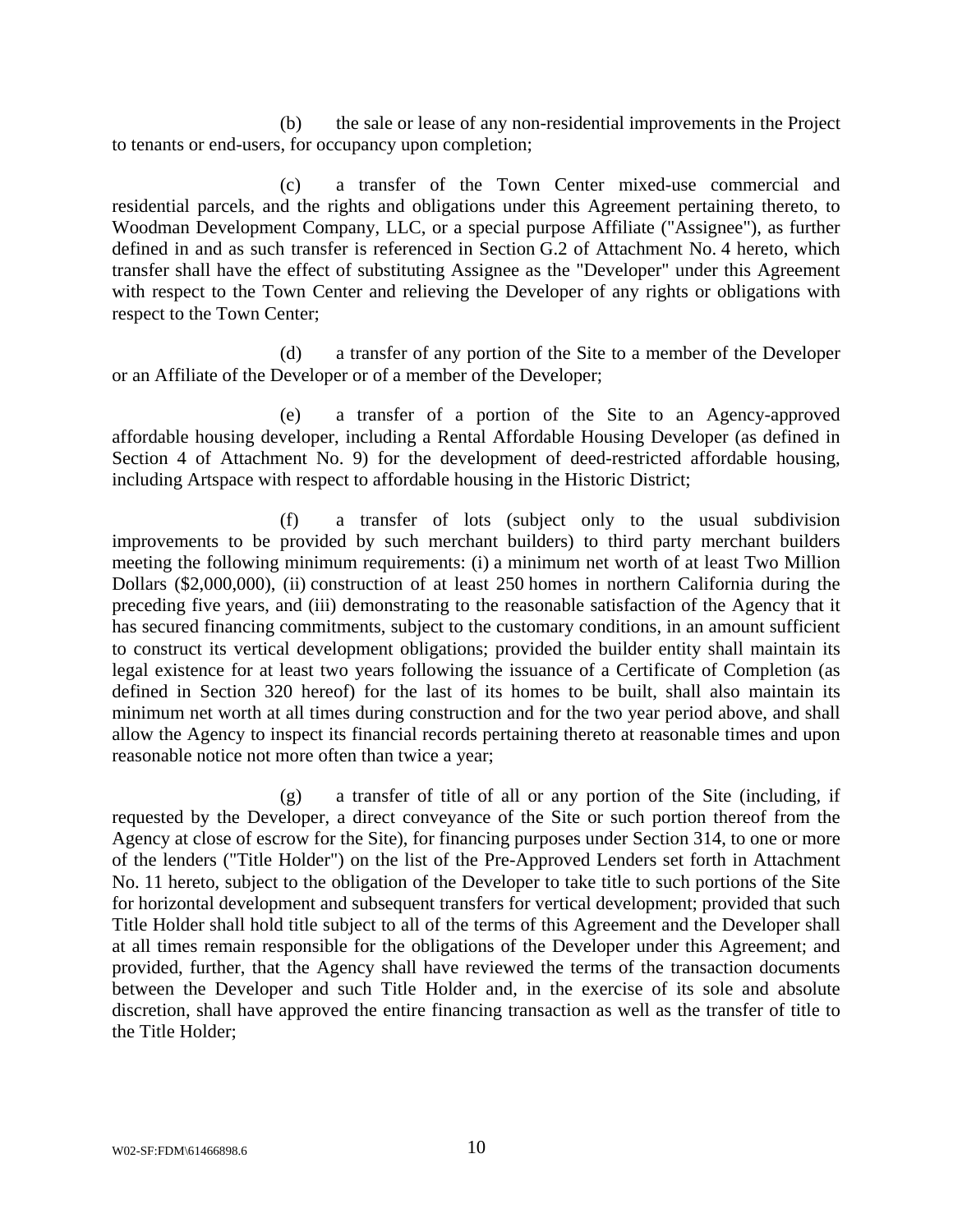(h) any transfers between the Developer and the County and/or Agency or other federal, state or local public entity or utility company in order to facilitate the development of the Project as designated in the Development Approvals;

provided, that no transfer permitted under (d), (e) or (f), above, shall be effective until the transferee has entered into an Assignment and Assumption Agreement as required hereunder (and any transfer of the Town Center parcels or portions thereof under (c) for residential development, above, shall also require an Assignment and Assumption Agreement).

Following the issuance of a Certificate of Completion pursuant to Section 320 hereof as to the Site or any Phase or portion thereof, the provisions of this Section 107 and Sections 312-319 hereof shall be of no further effect with respect to the Site or such Phase or portion thereof, as applicable and the Development Agreement shall govern the transfer or assignment of the Site or such Phase or portion thereof covered by the Certificate of Completion.

### F. [§108] Special Phasing Conditions: Income-Restricted Affordable Housing

In order to assure that the development of the income-restricted affordable housing units required for the Project occurs in a timely manner relative to the development of the market rate housing units in the Project, the market rate housing units shall be subject to the Phasing Requirements set forth in Attachment No. 3 hereto.

### II. [§200] DISPOSITION OF THE SITE

### A. [§201] Sale and Purchase

In accordance with and subject to all the terms, covenants and conditions of this Agreement, the Agency agrees to use its diligent good faith efforts to assure that the Implementation Agreement between FORA and the County is carried out and to acquire the Site from FORA, provided that any reasonable expenses incurred by the Agency in enforcing the Implementation Agreement shall promptly be reimbursed by the Developer to the extent not reimbursed under other agreements with Agency or County, and if the Agency does acquire the Site, to sell it to the Developer, and the Developer agrees to purchase the Site from the Agency for development in phases in accordance with the Development Approvals and this Agreement and for a land price (the "Land Payment") in the amount and to be paid in the manner set forth in Part A of the Financial Terms as set forth in Attachment No. 4 hereto. To facilitate orderly and efficient demolition of structures, grading, site preparation and infrastructure installation, which shall include both backbone infrastructure and in-tract infrastructure required for recording of final maps, all of which may occur in phases, the entire Site (including all Phases) will be sold and conveyed to the Developer in a single conveyance.

The Agency acknowledges that the Developer, prior to conveyance of the Site, intends to seek approval from FORA, the County and/or Agency to enter onto the Site, pursuant to Section 203 hereof, to conduct inspection and deconstruction and preliminary site preparation activities, such as sampling, testing and surveys, but not grading or tree removal without the express written consent of the County in its sole discretion.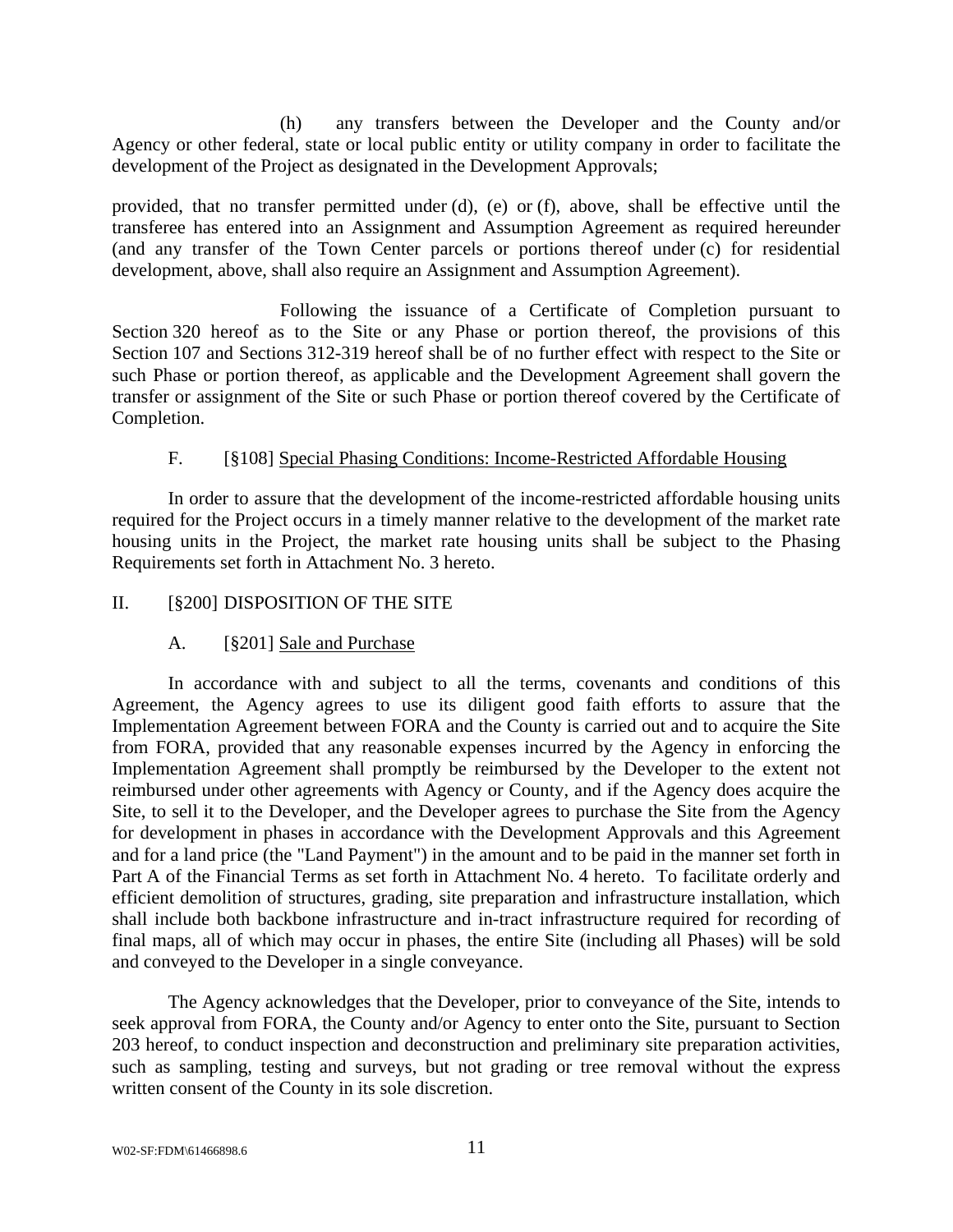The County and Agency acknowledge that the Developer intends, following conveyance of the Site, to initially conduct mass grading of multiple phases of the Site, followed by the installation of infrastructure and site preparation in the following estimated sequence dependent upon the anticipated scheduling of vertical development: first, as necessary for the Phase 1 vertical development, second, as necessary for the Phase 2 vertical development and third, as necessary for the Phase 3 vertical development, pursuant to approved grading plans for grading and pursuant to infrastructure improvement plans for infrastructure, all subject to prior approval by the County consistent with the Development Approvals.

The Developer acknowledges and understands that the Site will be conveyed to the Developer for purposes of development pursuant to this Agreement and not for speculation in undeveloped land.

### B. [§201.a] Deposit

The Developer shall, prior to or simultaneously with the execution of this Agreement by the Agency, place into an escrow account with the Escrow Agent (as defined in Section 202) for the benefit of the Agency a deposit of cash or certified check in the amount of ONE HUNDRED THOUSAND DOLLARS (\$100,000) (the "Deposit") as security for the performance of the obligations of the Developer to be performed prior to the credit and/or return of the Deposit to the Developer as provided herein, or its retention by the Agency as liquidated damages if permitted by the express terms of this Agreement.

The Deposit shall be placed in an interest bearing account, and any interest earned or accrued thereon shall become part of the Deposit.

Upon termination of this Agreement by the Agency prior to conveyance of the Site, as more specifically provided in Section 511 expressly allowing for retention of the Deposit by the Agency, the Deposit (including all interest earned or accrued thereon) shall be paid to the Agency as liquidated damages as provided therein and such liquidated damages shall be the sole remedy of the Agency as further provided in Section 511.

Upon termination of this Agreement by the Developer as provided in Section 510, the Deposit (including all interest earned or accrued thereon) shall be returned to the Developer.

Upon the issuance of a Certificate of Completion for the development of the last phase of horizontal development pursuant to Section 320 of this Agreement, the full amount of the Deposit of ONE HUNDRED THOUSAND DOLLARS (\$100,000) (plus all interest earned or accrued thereon) shall be returned to the Developer.

### C. [§202] Escrow; Title; Conditions Precedent to Conveyance

(1) The Agency and Developer shall open an escrow with Chicago Title Company or First American Title Company, or any other escrow company approved by the Agency and the Developer, as escrow agent (the "Escrow Agent"), in the County of Monterey, California, within the time established in the Schedule of Performance attached hereto as Attachment No. 5, for the purchase and conveyance of the Site. The Agency and Developer shall exercise mutual best efforts to complete the conveyance of the Site within 60 days of the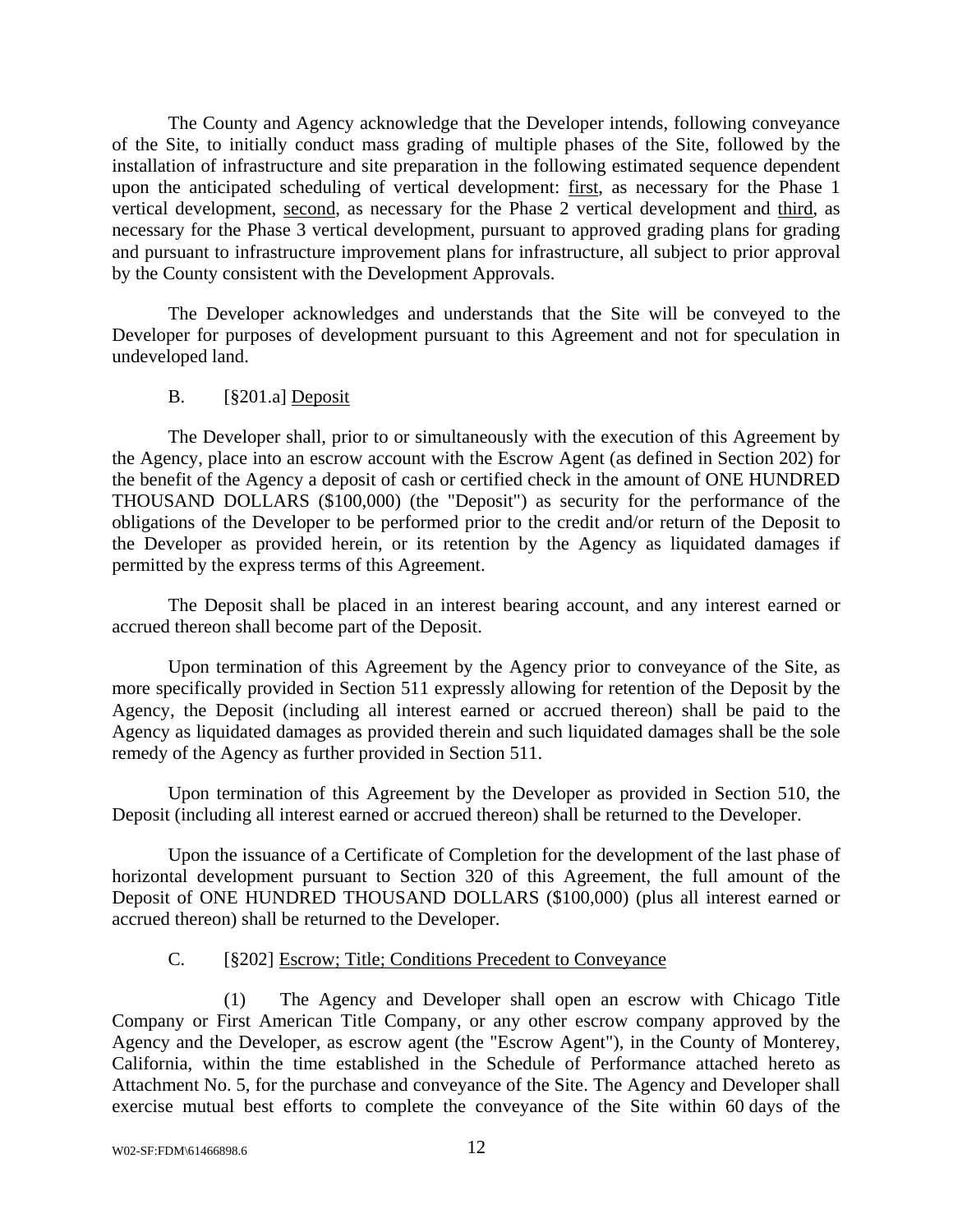satisfaction of all of the conditions precedent referenced in this Section 202 of this Agreement including, without limitation, subsection 22 thereof. This Agreement constitutes the joint escrow instructions of the Agency and the Developer, and a duplicate original of this Agreement shall be delivered to the Escrow Agent upon the opening of escrow. The Agency and the Developer shall mutually provide such additional escrow instructions as shall be necessary and consistent with this Agreement; provided that in the event of any inconsistency between such additional escrow instructions and this Agreement, the provisions of this Agreement shall control. Upon indicating its acceptance of the provisions of this Section 202 in writing, delivered to the Agency and to the Developer prior to opening the escrow, the Escrow Agent is empowered to act under this Agreement and shall carry out its duties as Escrow Agent hereunder. Satisfaction of the requirements of this Section 202 shall be a condition precedent to the Developer's obligation under this Agreement to close escrow and take title to the Site.

Subject to the Agency's approval, in its sole discretion as provided in subsection (g) of Section 107, the Developer may direct the Escrow Agent that upon the satisfaction of all of the requirements of this Section 202 for close of escrow title to the Site or any portion thereof shall be conveyed from the Agency directly to a Title Holder (as defined in subsection (g) of Section 107), in which event the Agency deed (Attachment No. 7 hereto) and the provisions of this Section 202 shall be modified as necessary to effectuate the transfer of title from the Agency to the Title Holder, provided that the Developer shall remain fully responsible for the obligations of the Developer under this Agreement, and provided further that the Agency shall have approved transfer of title to Title Holder in its sole and absolute discretion.

(2) Within the time set forth in the Schedule of Performance (Attachment No. 5 hereto), the Agency shall submit to the Developer for review and approval a preliminary title report (the "Preliminary Title Report") issued by Chicago Title Company or First American Title Company or any other title company approved by the Agency and the Developer (the "Title Company"). The Developer shall approve or disapprove the Preliminary Title Report within the time established in the Schedule of Performance. The Agency and Developer will mutually approve certain title exceptions, including but not limited to a lien for the FORA fees, after the execution of this Agreement and within the time set forth in the Schedule of Performance (Attachment No. 5 hereto) (the "Approved Title Exceptions") and Developer's approval or disapproval of the Preliminary Title Report shall pertain only to exceptions to title which are not Approved Title Exceptions. Failure by the Developer to either approve or disapprove within such time shall be deemed a disapproval.

(3) In the event the Developer disapproves or is deemed to have disapproved any exception(s) to the title reflected in the Preliminary Title Report, the Agency shall have thirty (30) days to either modify or remove the disapproved exception(s); provided the Developer may not disapprove any exception unless such exception is not consistent with the terms of this Agreement or would materially impede (or increase the costs of) development of the Site as contemplated by the Development Approvals, including, but not limited to, the Specific Plan and Development Agreement. If the Agency determines that it is not feasible to, or in its sole and absolute discretion elects not to, modify or remove any disapproved exception(s), the Developer, at its sole election, may act to remove such disapproved title exception(s). Any costs incurred by the Developer, at its sole election, to remove any disapproved title exception(s) not removed by the Agency shall result in an adjustment to the Land Payment; provided, however, any such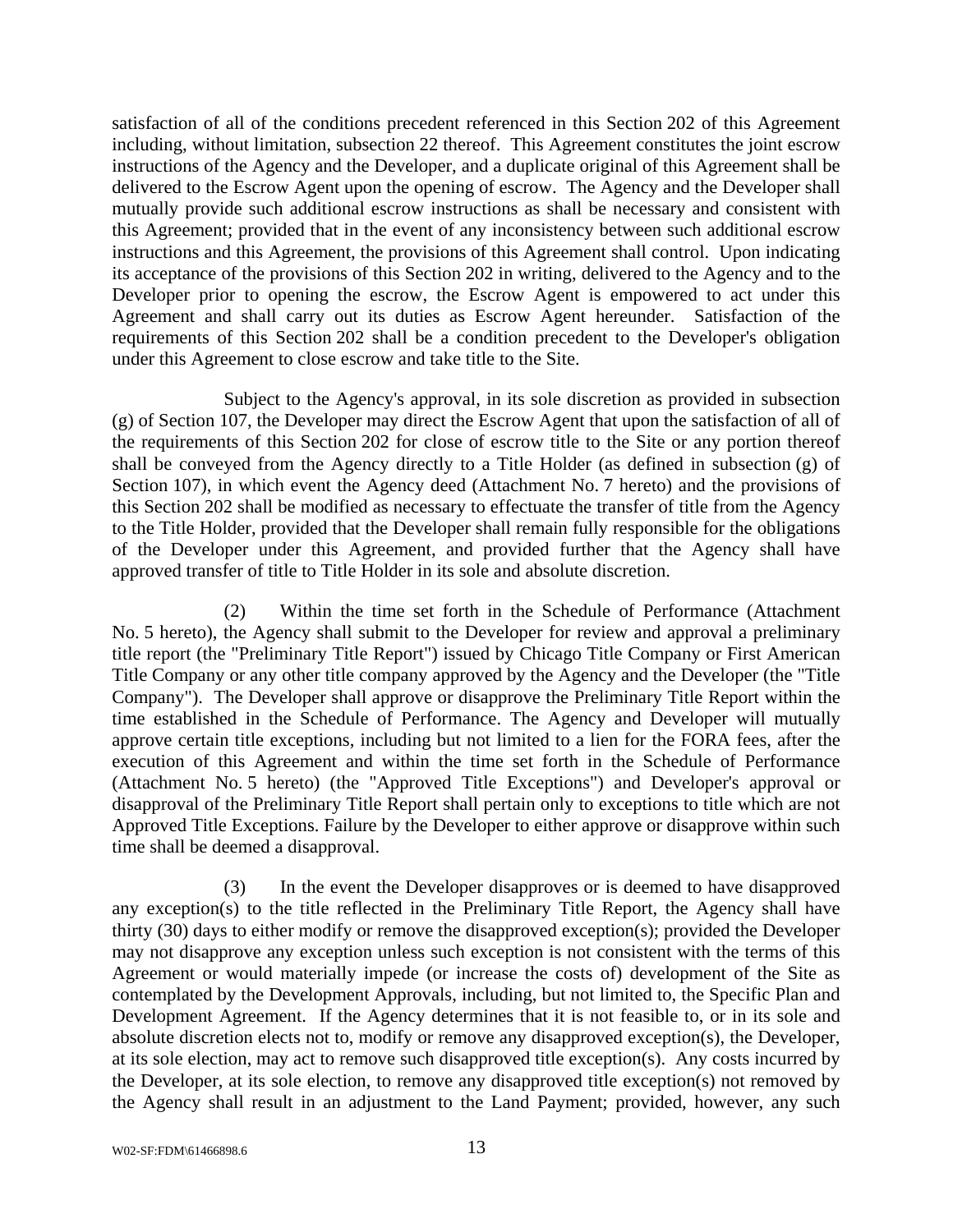adjustment shall not exceed in any event, without the consent of the Agency, the aggregate sum of \$100,000; and provided, further, that any such adjustment shall not exceed the reasonable cost of removing such disapproved exception(s).

(4) As a condition precedent to closing, the Agency shall convey to the Developer good and marketable fee simple title to the Site, free and clear of all recorded liens, encumbrances, assessments, leases and taxes, or rights of possession in any party; provided, however, that the Site shall be subject to such easements and matters of record reflected on the Preliminary Title Report to the extent approved by the Developer.

(5) As a condition precedent to closing, the Developer shall deliver into escrow to the Escrow Agent the following payments, fees, charges and costs promptly after the Escrow Agent has notified the Developer of the amount of such fees, charges and costs, but not later than two (2) business days prior to the scheduled date for the close of escrow:

(a) The amount of the Initial Land Payment (as defined in Part A of Attachment No. 4)for the Site (subject to adjustment, if any, provided in subsection (3) above) in the amount and manner provided in Part A of Attachment No. 4;

(b) The amount of any due and unpaid Agency or County invoices pursuant to the Reimbursement Agreement (as defined in Section 707);

(c) The premium for the title insurance policy for the Site plus any special endorsements requested by the Developer unless otherwise paid for by the Agency pursuant to subsection (3) above;

(d) Recording fees for any documents to be recorded in connection with conveyance of the Site;

Site; and

(e) Any State, County or City documentary transfer tax for the

(f) Except for Agency costs set forth in subsection (6), below, all other costs of escrow for the Site, including the escrow fee.

(6) As a condition precedent to closing, the Agency shall pay in escrow to the Escrow Agent the following fees, charges and costs promptly after the Escrow Agent has notified the Agency of the amount of such fees, charges and costs, but not later than two (2) business days prior to the scheduled date for the close of escrow:

conveyance of title; and

(a) Ad valorem taxes, if any, upon the Site for any time prior to

(b) If applicable, any costs incurred by the Title Company at the request of the Agency to remove any disapproved exception(s) to title pursuant to subsection (3) of this Section 202.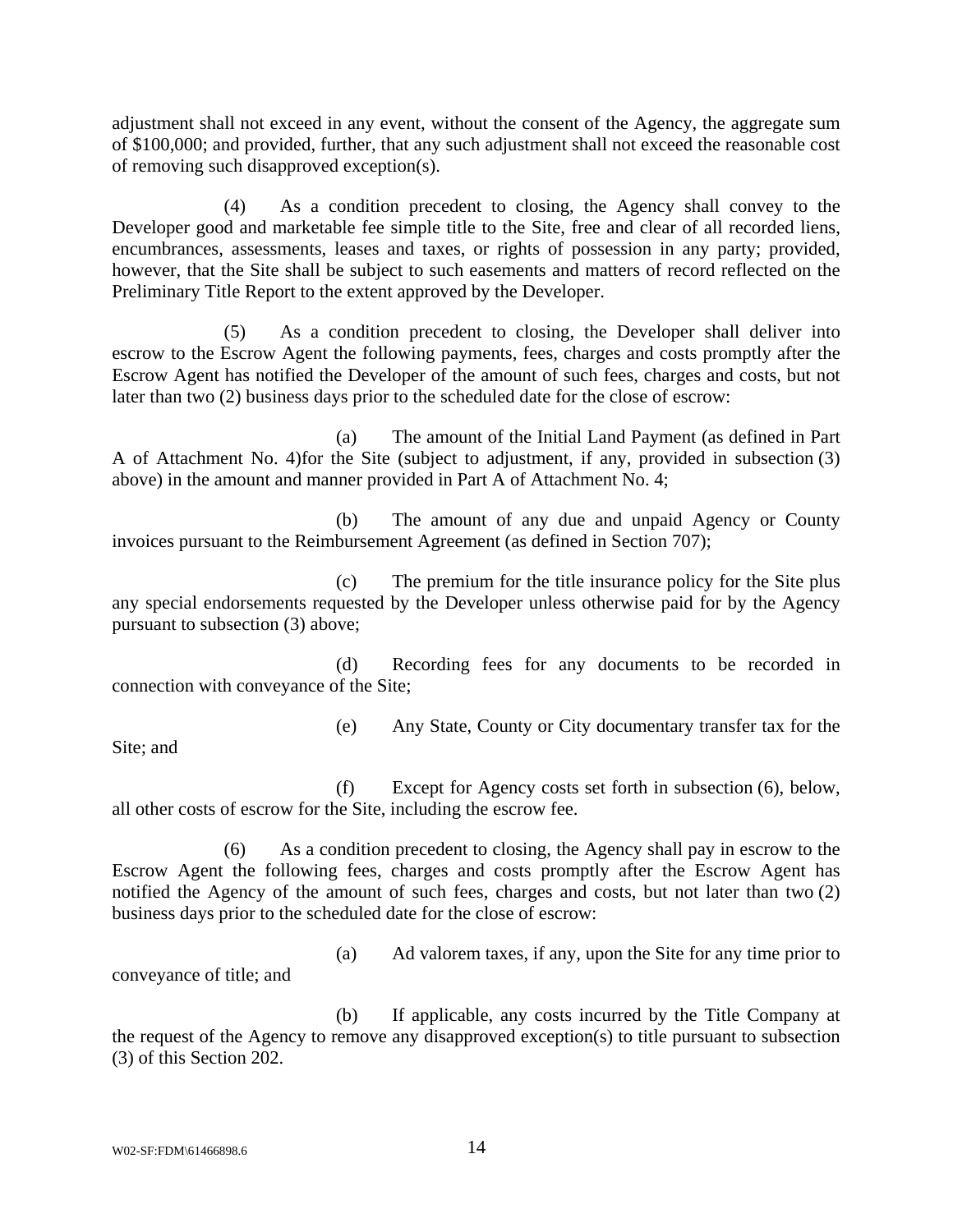(7) As a condition precedent to closing, the Agency shall timely and properly execute, acknowledge and deliver to Escrow Holder not later than two (2) business days prior to the scheduled date for the close of escrow the deed conveying to the Developer title to the Site in substantially the form set forth in Attachment No. 7 hereto.

(8) As a condition precedent to closing, the Title Company shall have irrevocably committed to providing, and concurrently with recordation of the deed for the Site, the Title Company shall provide and deliver to the Developer or irrevocably and unconditionally commit to provide and deliver, a title insurance policy issued by the Title Company insuring that the title to the Site is vested in the Developer in the condition required by subsection (4) of this Section 202. The title insurance policy shall be for an ALTA standard form coverage, with endorsements or extended coverage policy if and as requested by Developer in the reasonable exercise of its business judgment, in an amount to be determined by the Developer. The Title Company shall provide the Agency with a copy of the title insurance policy.

(9) The Developer shall pay for all premiums for title insurance coverage, including any special endorsements or extended coverage that may be requested by the Developer unless otherwise paid for by the Agency pursuant to subsection (3) above.

(10) Ad valorem taxes and assessments, if any, on the Site, and taxes upon this Agreement or any rights hereunder, levied, assessed or imposed for any period commencing prior to conveyance of title shall be borne by the Agency and shall be paid and satisfied on the closing to the extent then outstanding. All ad valorem taxes and assessments levied with respect to the Site for any period commencing after closing of the escrow for the Site shall be paid by the Developer. Notwithstanding the foregoing, the Developer agrees that the Site may be subject to a lien for the FORA Fees (as referenced in Part C of Attachment No. 4).

(11) The Site shall be conveyed free of any possession or right of possession by any person except that of the Developer and the easements of record to the extent approved by Developer.

(12) The Escrow Agent shall record the deed for the Site on the close of escrow in accordance with the terms and provisions of this Agreement. Possession of the Site shall be delivered to the Developer concurrently with the conveyance of title thereof, except that limited access to the Site by the Developer may be permitted before conveyance of title as permitted in Sections 203 and 706.

(13) Subject to Section 604 of this Agreement, the satisfaction of all conditions precedent to conveyance under this Section 202, including, without limitation, under subsection (22), and the timely closing of escrow, the Developer shall accept title and possession of the Site on or before the date specified in the Schedule of Performance (Attachment No. 5 hereto).

(14) The Escrow Agent shall buy, affix and cancel any transfer stamps required by law and pay any transfer tax required by law. Any insurance policies governing the Site are not to be transferred other than the FORA PLL (as defined in Section 204) with respect to Developer's interest in the Site.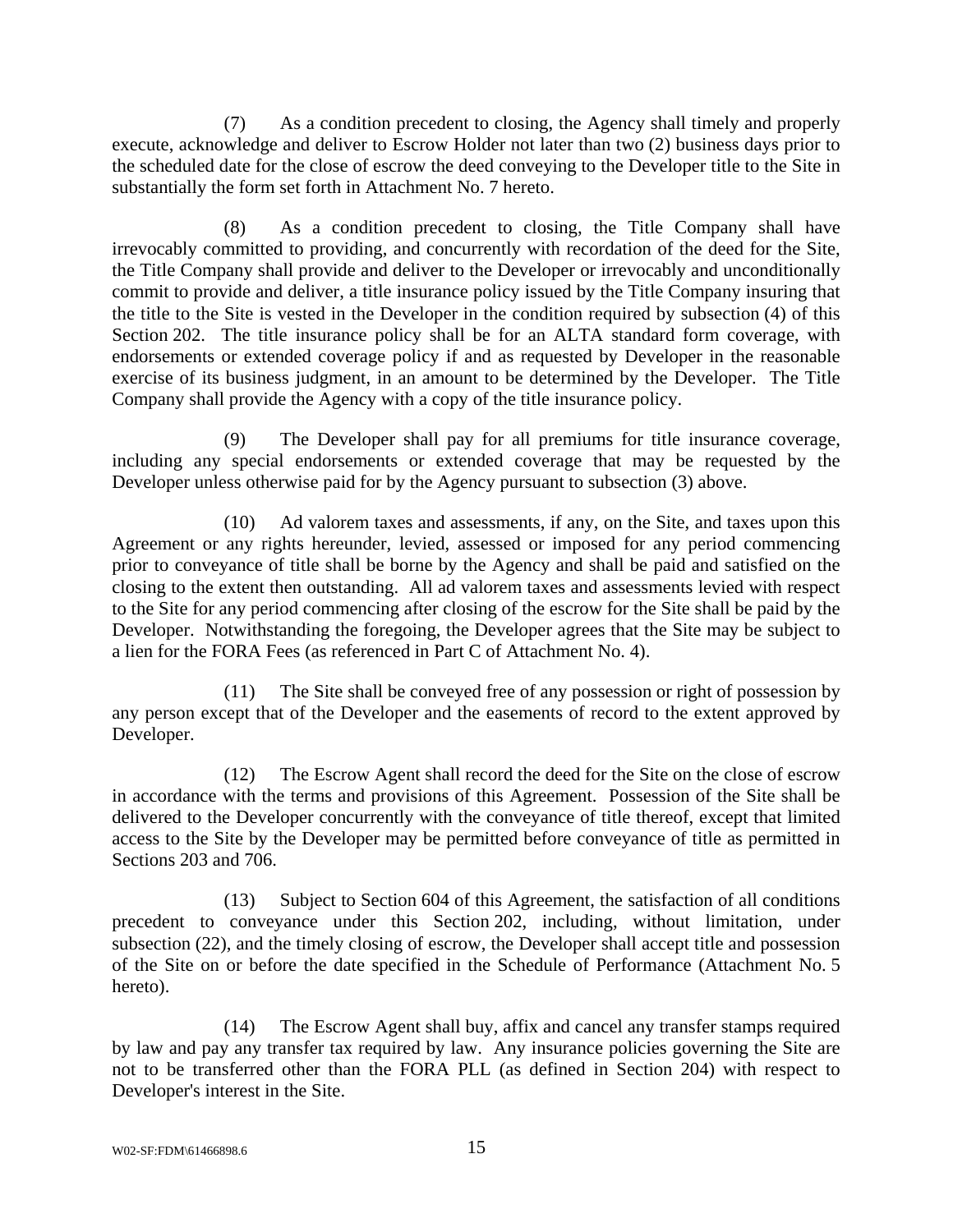(15) Upon receiving a written certification from both the Agency and the Developer that the conditions for conveyance to the Developer of title to the Site have either been satisfied or waived and instructing the Escrow Agent to close escrow as to the Site, the Escrow Agent is authorized to:

(a) Pay and charge the Agency and the Developer, respectively, for any fees, charges and costs payable under this Section 202. Before such payments are made, the Escrow Agent shall notify the Agency and the Developer, at least four business days prior to the close of escrow, of the fees, charges and costs necessary to clear title and close the escrow;

(b) Disburse funds to the parties entitled thereto when the conditions of the escrow have been fulfilled by the Agency and the Developer; and

(c) Record any instruments delivered through the escrow, as necessary or proper, to vest title in the Site to the Developer in accordance with the terms and provisions of this Agreement and deliver the recorded deed to the Developer and other documents to the parties entitled thereto.

(16) All funds received in the escrow shall be deposited by the Escrow Agent with other escrow funds of the Escrow Agent in a general interest bearing escrow account or interest bearing accounts with any state or national bank doing business in the State of California for the benefit of the Party depositing the funds into escrow. Such funds may be transferred from time to time to any other such general interest bearing escrow account or interest bearing accounts maintained by the Escrow Holder. All disbursements shall be made by check or wire transfer of the Escrow Agent. All adjustments shall be made on the basis of a 30-day month.

(17) Any amendment of these escrow instructions shall be in writing and signed by both the Agency and the Developer. At the time of any amendment, the Escrow Agent shall agree to carry out its duties as Escrow Agent under such amendment.

(18) All communications from the Escrow Agent to the Agency or the Developer shall be directed to both the Agency and Developer to the addresses and in the manner established in Sections 105 and 601 of this Agreement for notices, demands and communications between the Agency and the Developer.

(19) Quitclaim Deed (Termination). Upon opening of escrow pursuant to this Section 202, the Developer shall deposit with the Escrow Agent a quitclaim deed fully executed and acknowledged, in substantially the form attached hereto as Attachment No. 8-A, Form of Quitclaim Deed (Termination), quitclaiming to the Agency all right, title and interest of the Developer under this Agreement as to the Site not already conveyed to the Developer in the event this Agreement is terminated by the Agency pursuant to Section 511 of this Agreement. Subject to the provisions of subsection (20) below relating to objections, the Escrow Agent shall deliver the quitclaim deed to the Agency not sooner than ten (10) days after receipt by the Escrow Agent (with evidence of concurrent delivery to the Developer) of a written notice and certification by the Agency that this Agreement has been terminated by the Agency pursuant to Section 511 of this Agreement.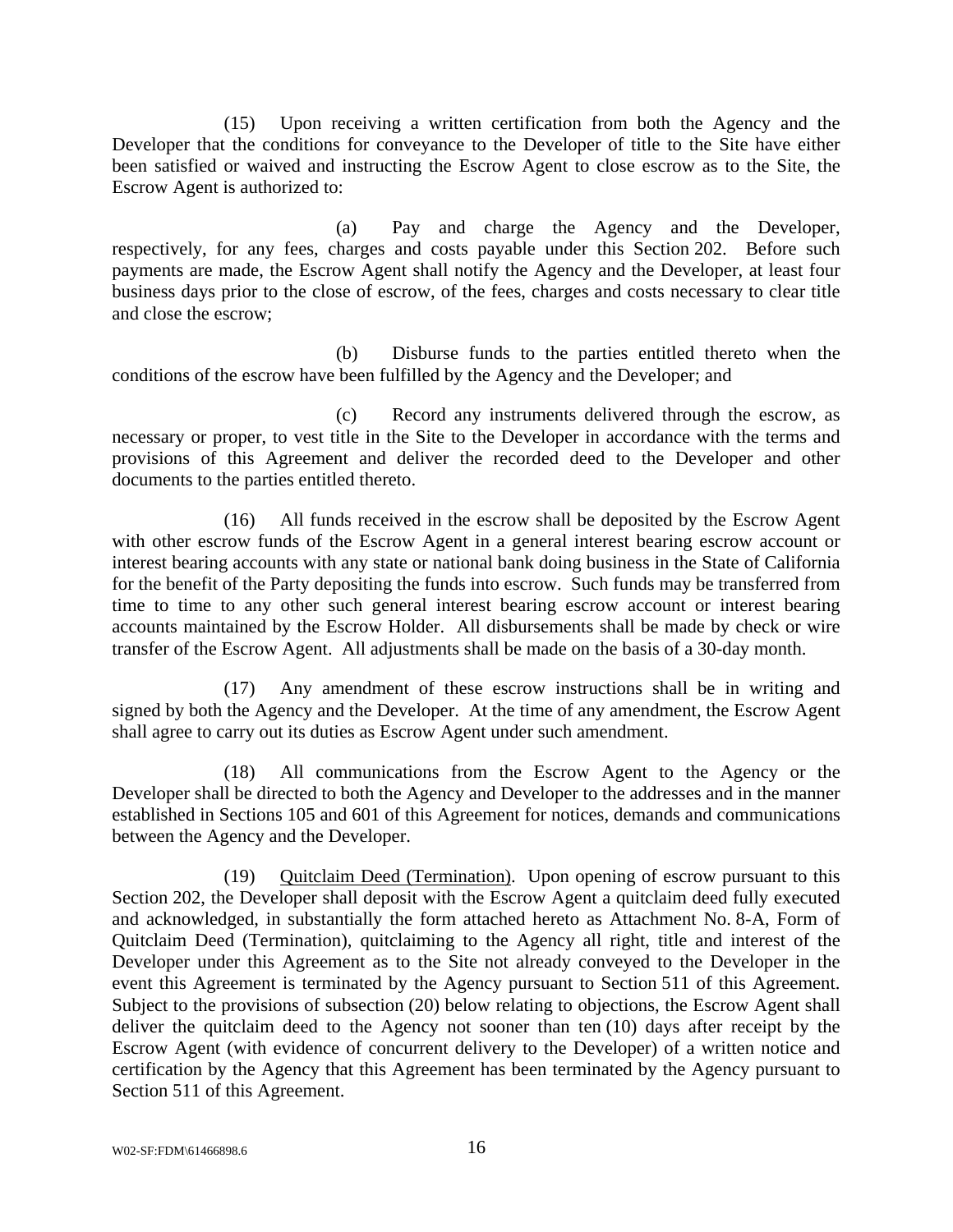(19.a) Quitclaim Deed (Reverter). Upon opening of escrow pursuant to this Section 202, the Developer shall deposit with the Escrow Agent a quitclaim deed fully executed and acknowledged, in substantially the form attached hereto as Attachment No. 8-B, Form of Quitclaim Deed (Reverter), quitclaiming to the Agency all right, title and interest of the Developer under this Agreement as to the Site in the event this Agreement is terminated by the Agency pursuant to Section 512 of this Agreement. Subject to the provisions of subsection (20) below relating to objections, the Escrow Agent shall record the quitclaim deed not sooner than ten (10) days after receipt by the Escrow Agent (with evidence of concurrent delivery to the Developer) of a written notice and certification by the Agency that this Agreement has been terminated by the Agency pursuant to Section 512 of this Agreement.

(20) Liability of Escrow Agent. The liability of the Escrow Agent under this Agreement is limited to performance of the obligations imposed upon it under this Section 202.

If escrow is not in condition to close before the time for conveyance established above, either party who then shall have fully performed the acts to be performed by it before the conveyance of title may, in writing, enforce this Agreement in the manner set forth in Section 508 hereof. Thereupon all obligations and liabilities of the parties under this Agreement shall be governed by the provisions set forth in Section 508 hereof. If either the Agency or the Developer has not fully performed the acts to be performed by it before the time for conveyance established above, no termination or demand for return of money, paper or documents including the Quitclaim Deed (Termination) referenced in subsection (19) above or the Quitclaim Deed (Reverter) referenced in subsection (19.a) above shall be recognized until ten (10) days after the Escrow Agent shall have mailed copies of such demand to the other party or parties at the address and in the manner specified in Section 601 of this Agreement. If any objections are raised within the 10-day period specified in subsections (19) or (19.a), above, or this subsection (20), the Escrow Agent is authorized to hold all money, papers and documents with respect to the Site until instructed in writing by both the Agency and the Developer or upon failure thereof by a court of competent jurisdiction. Nothing in this subsection (20) shall be construed to impair or affect the rights or obligations of the Agency or the Developer to other remedies set forth in Article V hereof.

(21) Preparation of Survey. The parties contemplate that a survey will be prepared by the Army or FORA for the conveyance of the Site from the Army to FORA. The Agency shall promptly provide the Developer with a copy of any such survey. Any other survey of the Site (if not prepared by the Army or FORA) required for conveyance from the Agency to the Developer shall be prepared by the Developer at its expense and submitted to the Agency for its approval, which shall not be unreasonably withheld, conditioned or delayed.

(22) Additional Conditions Precedent to Conveyance. In addition to the foregoing, satisfaction of the following conditions are conditions precedent to the obligation of the Agency to convey, and the Developer to accept conveyance of, the Site, except to the extent mutually waived in writing by the Agency and Developer or by the party for whose sole benefit the condition exists:

(a) The Developer shall provide evidence or certification reasonably satisfactory to the Agency that the Developer has obtained all Development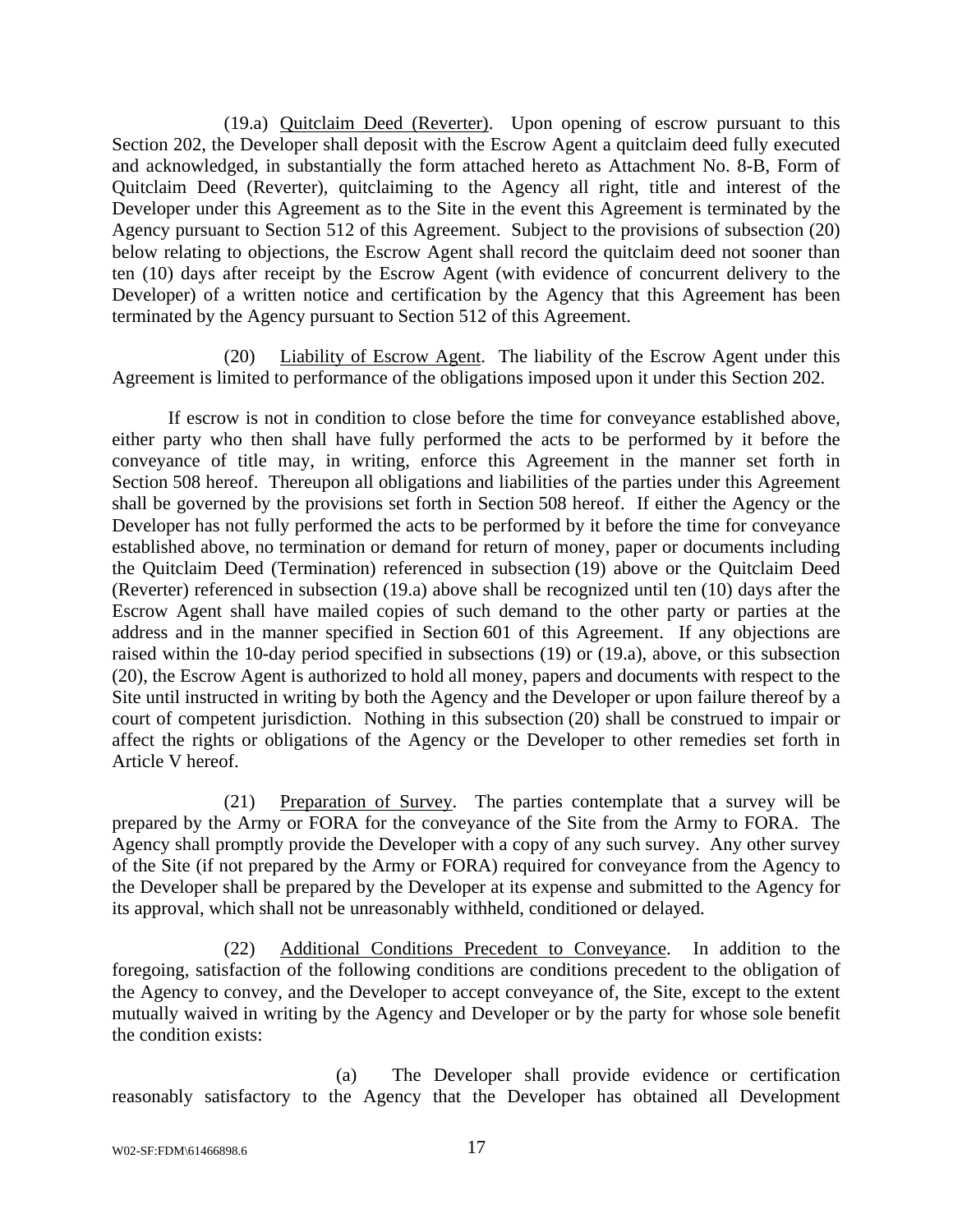Approvals required for initial commencement of mass grading and horizontal improvements to the Site (subject to early entry onto the Site pursuant to Section 203);

(b) FORA has found the Project consistent with the Fort Ord Reuse Plan and has approved the financial terms of this Agreement;

(c) With respect to mass grading and initial infrastructure costs, to the extent that mass grading and/or infrastructure is to be financed (with the exception of any Mello-Roos financing), in whole or in part, with equity and/or loans or lines of credit, Developer has demonstrated the availability of such equity and/or source of such loans or lines of credit (which if from a pre-approved lender listed in the Attachment No. 11 hereto, shall be deemed approved as to source);

(d) The Developer has demonstrated that an approved grading permit with appropriate addenda, if any, is ready to be issued, subject only to conveyance of the Site to the Developer, or, at the option of the Developer, a pre-grading permit or other such approval by the County to commence pre-development activities on the Site;

(e) Developer has received a "will serve" letter or other assurance satisfactory to the Developer and the County, from the MCWD (as defined in Section 101.c.) for a firm and timely supply of 470 acre feet of potable water annually for the Project on the entire Site (which the County shall have allocated as part of the Development Approvals);

(f) Developer has entered into an agreement with FORA addressing the issues described in Section C of Attachment No. 4 hereto, except to the extent waived by the Developer;

(g) Developer has taken actions necessary on its part for the County to initiate the formation of a Community Services District ("CSD") to the extent necessary to establish fiscal neutrality, as referenced in Section K of Attachment No. 4 hereto;

(h) Developer has complied with all the conditions of the Historic Covenant (as defined in Section 3 of Attachment No. 9), with respect to providing for the review by the State Historic Preservation Officer ("SHPO") of the Specific Plan provisions for the Historic District;

(i) Developer, County and Agency have entered into an agreement with Artspace or another non-profit corporation to rehabilitate and operate certain buildings in conjunction with Arts Habitat in the Historic District, as referenced in Section 3 of Attachment No. 9 hereto;

(j) Developer has entered into preliminary agreements (which agreements shall include requirements for submission of financing plans and satisfaction of other conditions) with Mid Peninsula Housing Coalition, CHISPA, Artspace, Inc., or other non-profit housing developers reasonably satisfactory to the Agency and Developer, for construction of the very low and low income restricted units to be developed in Phases 1, 2 and 3, respectively;

(k) Developer has entered into a contract with the Salinas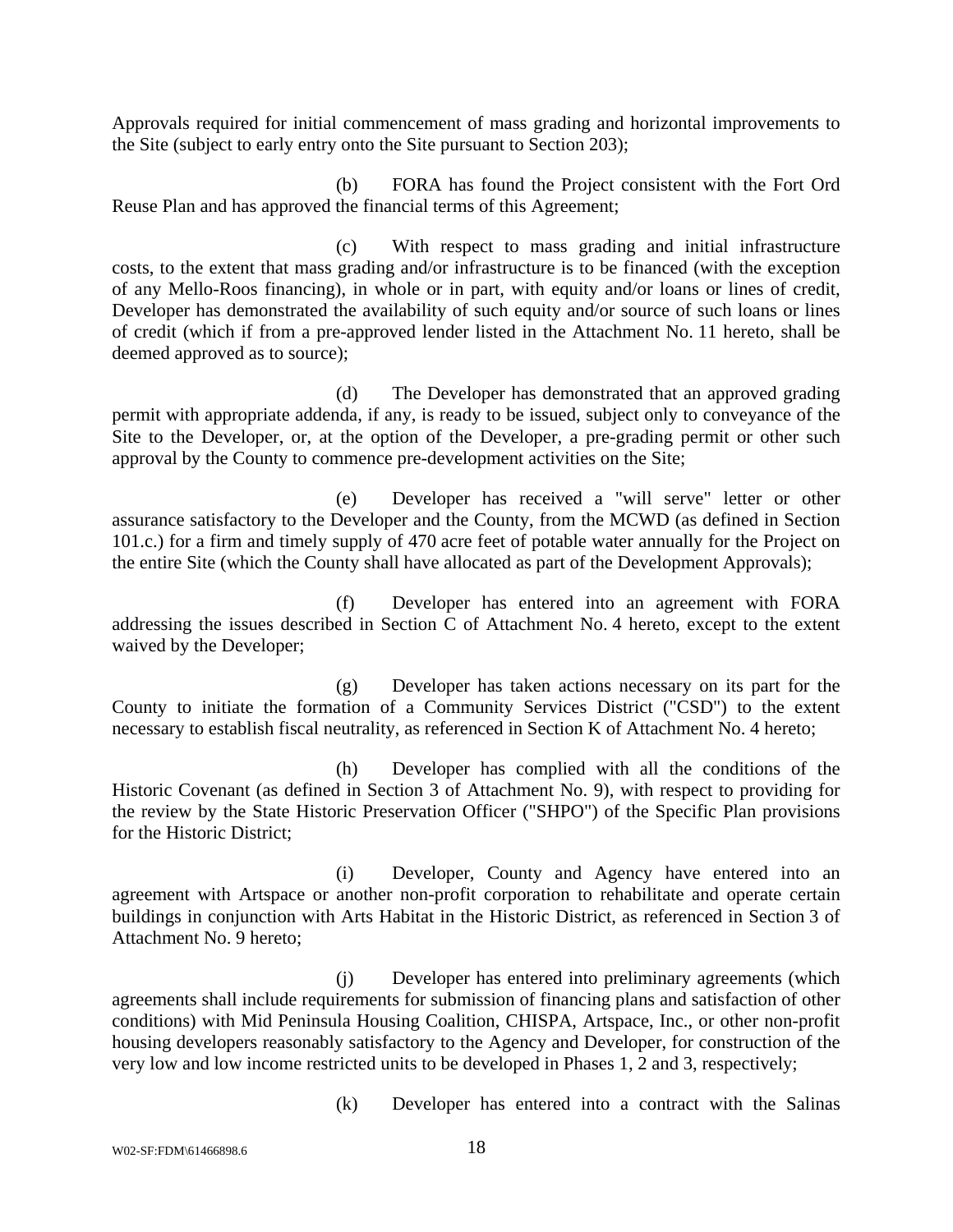Rural Fire District for the construction and equipping of a fire station on the Site, consistent with the Development Approvals, as referenced in Section 8.(i) of Attachment No. 9 hereto; and

(l) In addition, other conditions to closing are the following:

(i) FORA has agreed to the timing, financing and construction or deconstruction and infrastructure for which FORA is responsible, including fee credits, to the satisfaction of the County, Agency and Developer (which agreement may be included as part of the FORA agreement under subsection (22)(f), above).

(ii) No challenges, referenda, initiative, litigation or administrative appeal has been filed and/or is pending with respect to the Development Approvals and/or this Agreement, including, without limitation, FORA actions, the FSEIR, the Specific Plan, the Development Agreement or actions of any public entities required in order to implement the Development Approvals or this Agreement, and the time period for the filing of any such challenge, referenda, initiative, litigation or administrative appeal has expired.

(iii) The Army shall have conveyed, or shall be prepared to convey concurrently with the close of escrow for conveyance to the Developer under this Agreement, title to the Site to FORA by quitclaim deed (the "Army Deed") in form and substance acceptable to the Agency and the Developer, and under a Finding of Suitability to Transfer ("FOST") satisfactory to the Developer in its sole discretion and subject only to such terms and conditions as shall be satisfactory to the Developer in its sole discretion, which shall include, but not be limited to, Developer's satisfaction that any Hazardous Substances (as defined in Section 204 hereof) or dangerous conditions on the Site have been removed or remediated to a level acceptable to local, Federal and State agencies having jurisdiction over the Site or any portion thereof to permit unrestricted residential use, and that the Army Deed contains the covenants and warranties under the Comprehensive Environmental Response, Compensation and Liability Act ("CERCLA"), and "Section 330" (P.L. 102-484) indemnifications, running to the benefit of subsequent transferees of the Site or any portion thereof.

(iv) FORA shall have conveyed, or shall be prepared to convey concurrently with the close of escrow for conveyance to the Developer under this Agreement, title to the Site, including the MCWD Parcels, as shown in Attachment No. 17, to the Agency by quitclaim deed (the "FORA Deed") in form and substance acceptable to the Agency and the Developer, subject only to such terms and conditions as shall be satisfactory to the Developer in its sole discretion.

(v) The Department of Toxic Substances Control of the California Environmental Protection Agency ("DTSC") and the Central Coast Regional Water Quality Control Board ("RWQCB") and other environmental enforcement agencies having jurisdiction over the Site or any portion thereof shall have issued no further action letters (each an "NFA Letter") or have otherwise approved the development of the Site to a standard for unrestricted residential use for Phases 1 and 2, and subject to compliance with an agreement with respect to land development activities in Phase 3, will issue such NFA Letter or shall have otherwise approved Phase 3 for unrestricted residential use subject only to such restrictions or requirements as are acceptable to the Developer in its sole discretion.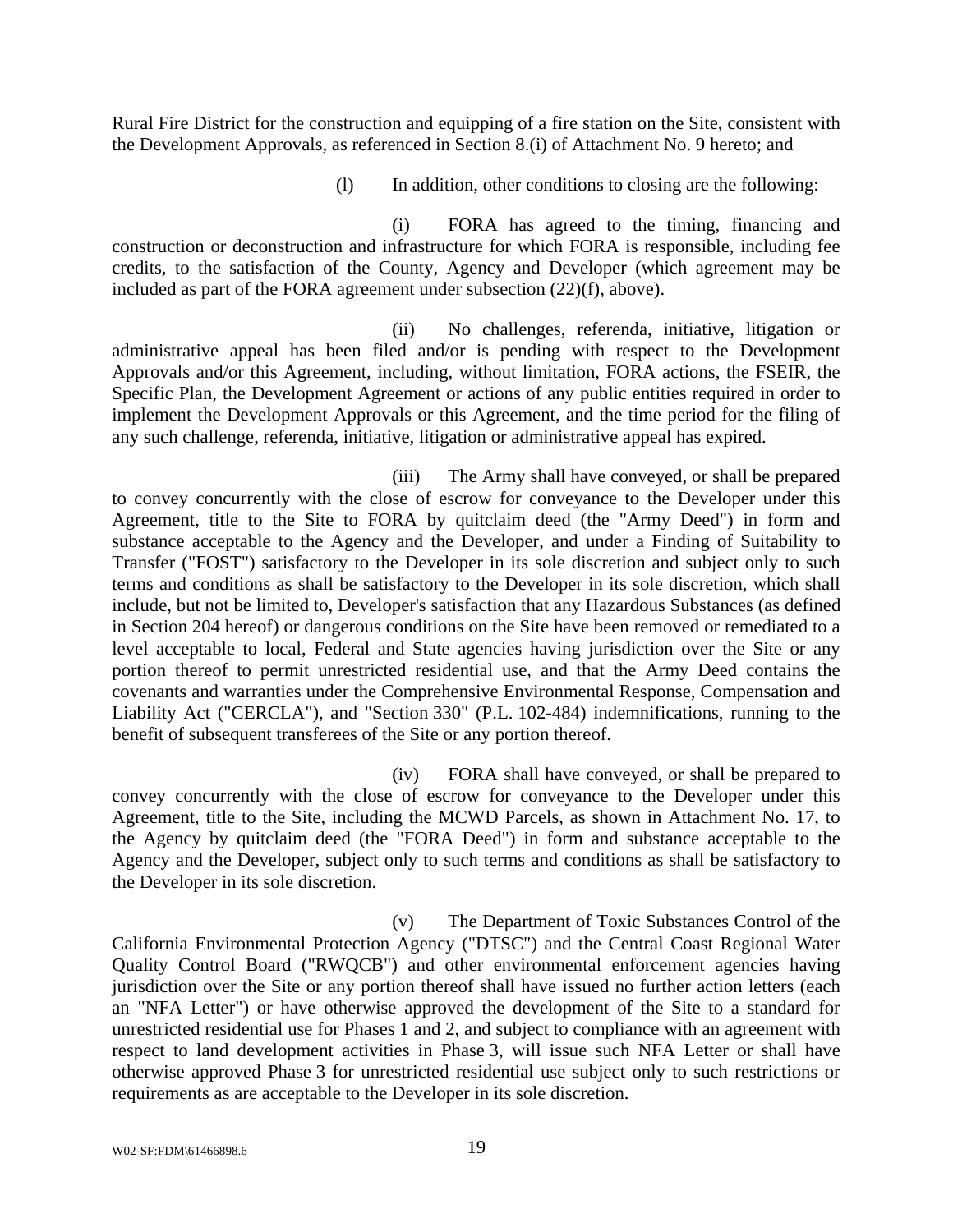(vi) The Agency and/or Developer shall have entered into a mutually satisfactory agreement with DTSC concerning any matters (such as lead based paint in soils) as may be required by the Developer in its sole discretion.

(vii) The FORA PLL shall have been obtained by FORA and be in effect, to the satisfaction of the Agency and the Developer; the County and Agency shall have been allocated coverage under the FORA PLL to their satisfaction and shall be named additional insureds with respect to such coverage; and the Developer, its members, and successors, transferees and assigns shall be named additional insureds under the FORA PLL as to coverage and other terms satisfactory to the Developer in its sole discretion.

(viii) Any excess environmental insurance desired by the Developer shall have been obtained to its satisfaction.

(ix) The MCWD shall have committed or entered into agreements with the County or the Developer for the transfer of the MCWD Parcels, as shown in Attachment No. 17, and the financing, timing and provision of public facilities, including water and sewer, to serve the Site, to the satisfaction of the County and the Developer.

(x) The County, at the request of the Developer, shall have commenced formation of a community facilities district ("CFD") and shall have commenced preparation of a financing plan, consistent with Section E of Attachment No. 4, for the construction, maintenance and operation of specified infrastructure and public facilities by the CFD to implement the Development Approvals to the satisfaction of the County and the Developer as provided in Section E of Attachment No. 4.

(xi) The County, at the request of the Developer, shall have submitted an application to the Local Agency Formation Commission and shall have commenced formation of a Community Services District ("CSD"), and the Developer and the County shall have commenced preparation of a financing plan for the installation, maintenance and operation of certain public facilities and the provision of certain public services to implement the Development Approvals to the satisfaction of the County and the Developer.

(xii) The Local Agency Formation Commission shall have received an application for the annexation of the Site to the Salinas Rural Fire District.

(xiii) The Army, FORA, the Agency or the County, as the case may be, shall have granted rights of entry, easements or other licenses or rights, by agreement or otherwise, over lands outside the Site which are necessary for development of the Site in accordance with the Development Approvals, to the satisfaction of the Agency and the Developer.

(xiv) The Developer and the Agency shall have agreed to the form of the Developer's Progress Reports referred to in Attachment 4, Para. 3(g)(i).

(xv) The Developer, Agency and County shall have entered into Project Reimbursement Agreement as required under Section 707.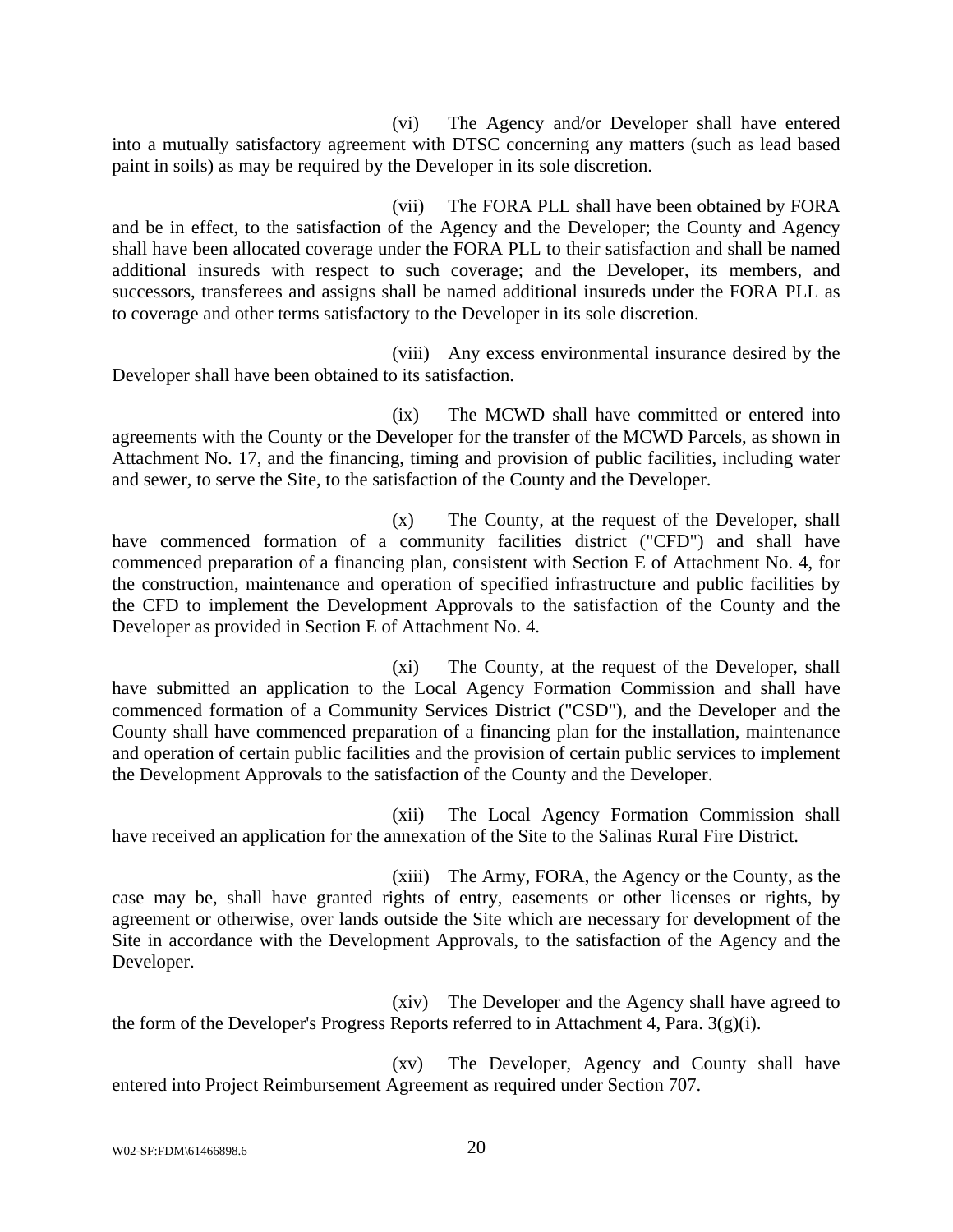(xvi) Agency shall have approved the initial financing for the horizontal development, and, in the exercise of its approval of the initial financing for horizontal development under this Agreement, a subordination agreement with a horizontal lender approved by the Agency (unless a lender on the list of Pre-Approved Lenders in Attachment No.11), in form mutually acceptable to the Agency, Developer and such horizontal lender, containing, among other matters, provisions governing the rights and obligations, if any, of the horizontal lender and the application and enforcement of the Agency's remedies hereunder in the event of a default by the Developer under its loan or under the terms of the DDA, as a material inducement for the horizontal lender to make its loan to the Developer for the horizontal improvements, in whole or in part; and, in conjunction therewith, the Agency shall also have approved , in its sole and absolute discretion, to the reasonable satisfaction of the Developer, a draft of provisions which would be acceptable to the Agency for any subordination agreement with a lender for a loan for vertical development, at such time as negotiations with such a lender are commenced by a vertical developer.

(xvii) Until all of the above conditions are satisfied or waived as provided herein and the closing occurs, the obligations of the County and Agency under Section 6, subsections (a), (d), (e), (f), (g), (h), (i), and (j) of the Option Agreement shall remain in full force and effect.

### D. [§203] Preliminary Work by Developer

Following the conveyance of the Site from the Army to FORA and prior to the conveyance of title from the Agency to the Developer, representatives of or consultants or agents for the Developer shall have the right of access to the Site at all reasonable times and after reasonable notice to the Agency pursuant to a right of entry granted by FORA for the purpose of obtaining data and making surveys and tests necessary to carry out this Agreement, and subject to compliance with other applicable regulatory requirements, to proceed with demolition and other preliminary site preparation activities, such as sampling, testing and surveys, as approved by FORA and the County, but not including tree removal or grading without the express written consent of the County in its sole discretion. The Developer shall have access to all data and information on the Site available to the Agency, but without warranty or representation by the Agency as to the completeness, correctness or validity of such data and information.

Copies of data, surveys and tests obtained or made by the Developer on the Site or any portion thereof shall be filed with the Agency. Any preliminary work by the Developer shall be undertaken only after securing any necessary permits from the appropriate governmental agencies.

The right of entry from FORA shall also cover entry into those lands and buildings to be retained by the Agency or to be conveyed by the Agency to others (i.e. Historic District buildings) which have been excluded from the Site, as referenced in Section 104 hereof.

### E. [§204] "AS IS" Conveyance; Release by Developer

Subject to the applicable provisions of Section 202, including, but not limited to, subsections  $(3)$ ,  $(4)$  and  $(22)$   $(l)$   $(iii)$  through (viii), and as a condition precedent to the close of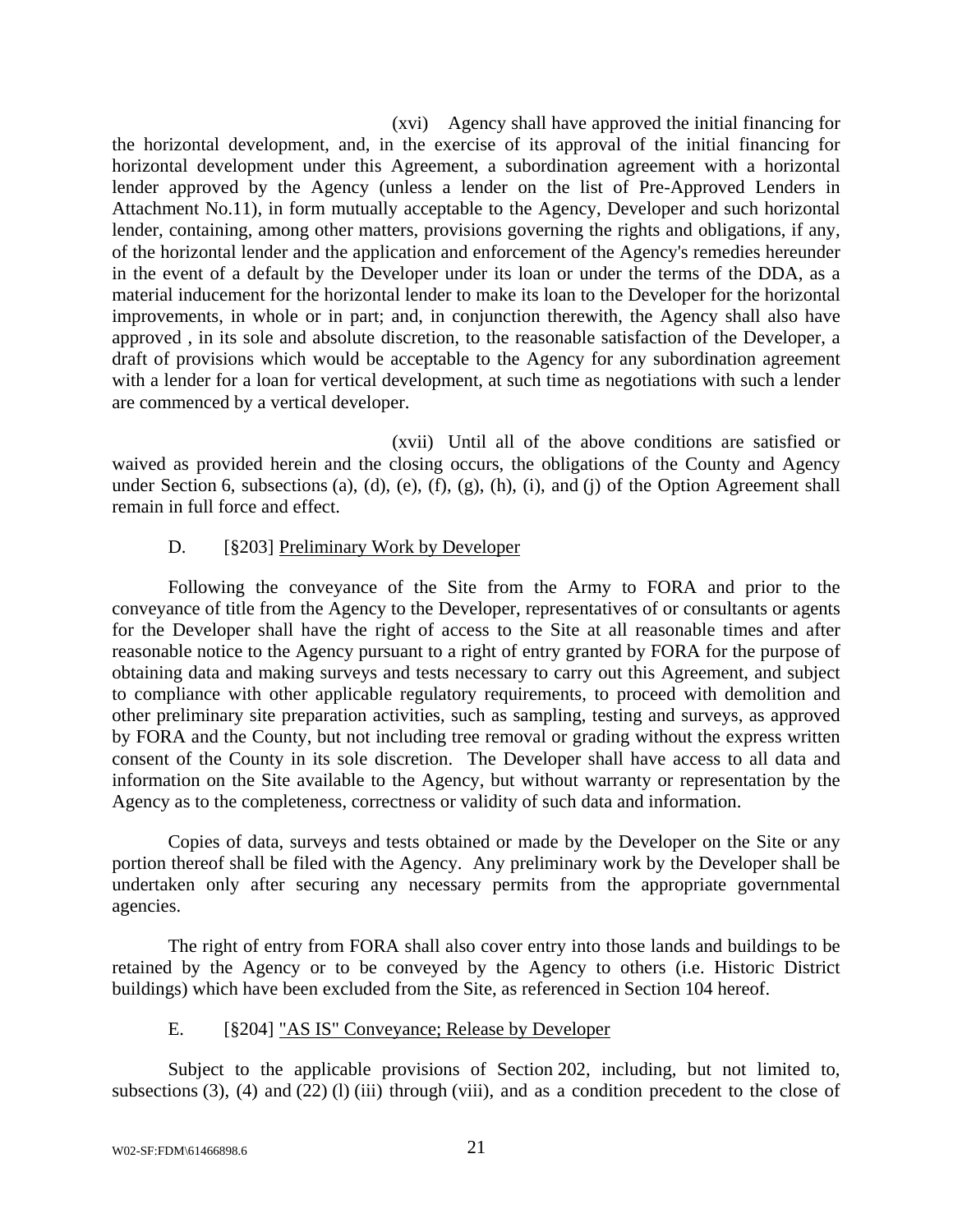escrow for the Site, the Site shall be conveyed from the Agency to the Developer in its "AS IS" condition but with an assignment to the Developer of warranties, indemnifications and covenants given by the United States Government (acting by and through the Department of the Army) to FORA and/or the Agency, together with certifications or agreements in place from local, State and Federal agencies having jurisdiction over the Site or any portion thereof, that the Site has been remediated of Hazardous Substances (as defined below) to a level permitting unrestricted residential use. The Agency will assign the warranties and indemnifications received from the Army and FORA, if any, and obtain the above certifications or agreements from local, State and Federal agencies having jurisdiction.

Effective upon the close of escrow for the Site, the Developer shall be deemed to waive, release, acquit and forever discharge the Agency and the County only (and not the Army or FORA), their officers, directors, employees or agents, or any other person acting on behalf of the Agency or County, of and from any and all claims, actions, causes of action, demands, rights, damages, costs, expenses or compensation whatsoever, direct or indirect, known or unknown, foreseen or unforeseen, which Developer may have or which may arise in the future on account of or in any way resulting from or in connection with the condition of title to the Site or any conditions on the Site, including, but not limited to, the presence of any Hazardous Substance(s) on, in, under, from, or affecting or otherwise resulting from operations or activities on the Site or any law or regulation applicable thereto, including, but not limited to, the application to the Site of the Comprehensive Environmental Response, Compensation and Liability Act of 1980, 42 U.S.C. Sections 9601 et seq., as amended, and any similar state or local law, provided, however, that the foregoing waiver and release shall not apply to the extent such condition of title, conditions on the Site and/or such Hazardous Substances have been actually caused or released by the Agency or the County or their respective officers, directors, employees or agents, or by any other person acting on behalf of the Agency or County or, with the knowledge and/or consent of the Agency or County, by the holder of any possessory interest or any other approval, permit or authorization, express or implied, granted by the Agency or County (collectively "Related Parties"), or to the extent the Agency, County or their respective Related Parties otherwise had actual knowledge of and did not disclose to the Developer or concealed from the Developer such conditions of title, conditions of the Site or Hazardous Substances. Developer acknowledges that it is familiar with Section 1542 of the California Civil Code which reads:

> "A general release does not extend to claims which the creditor does not know or suspect to exist in his or her favor at the time of executing the release, which if known by him or her must have materially affected his or her settlement with the debtor…"

Developer acknowledges that the release contemplated by this Section includes unknown claims, and except as otherwise provided hereinabove, Developer waives the benefit of Civil Code Section 1542, or under any other statute or common law principle of similar effect, in connection with the releases contained in this Section.

### DEVELOPER INITIALS \_\_\_\_\_\_\_\_\_\_\_\_\_\_\_

Because the Agency anticipates it will convey the Site to the Developer simultaneously with receiving conveyance from FORA, the Agency contemplates that it will have no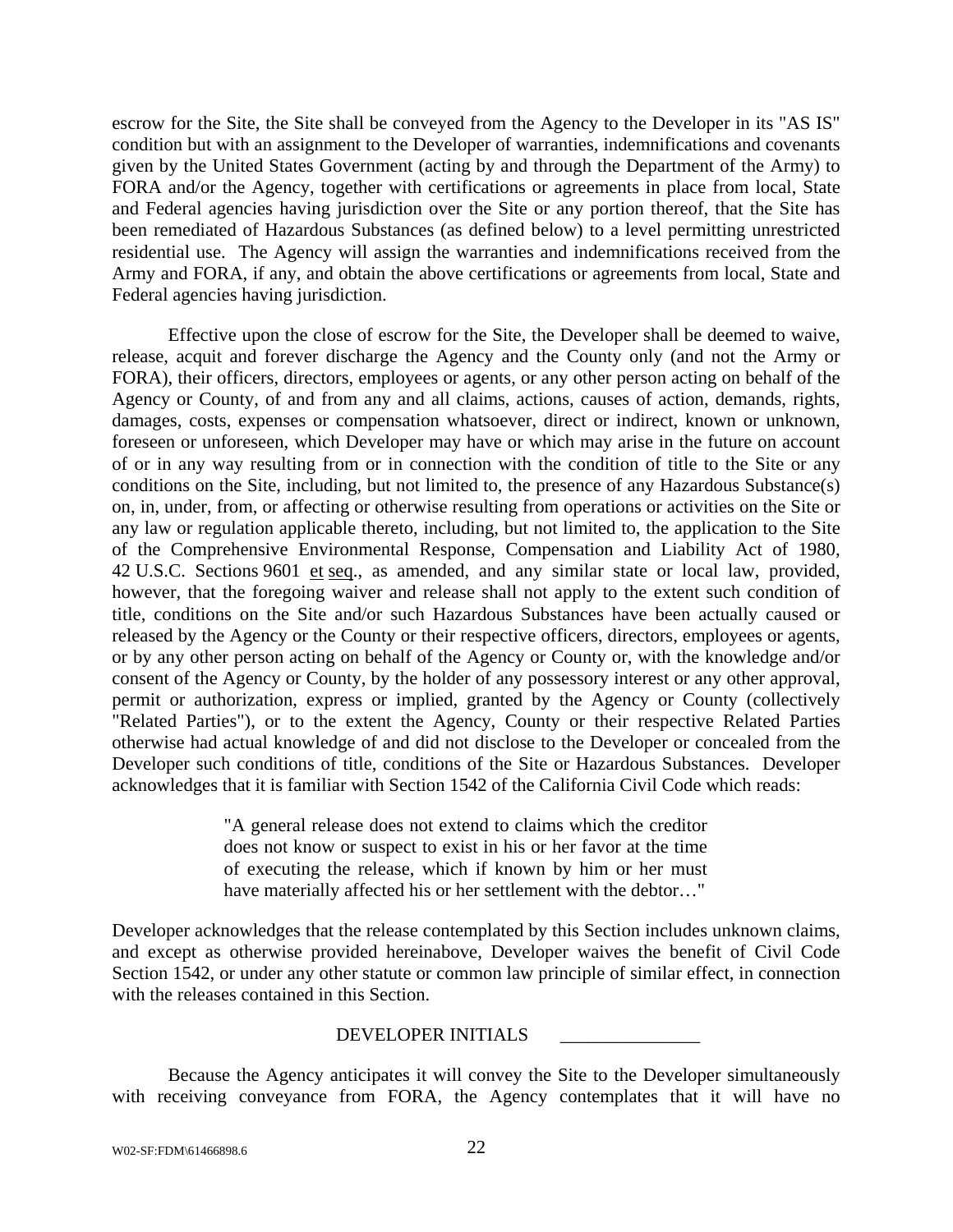remediation obligations whatsoever with respect to the Site. Under such conditions the Agency is conveying the Site on an "AS IS" basis to Developer, and will cooperate in facilitating the assignment of covenants and warranties it receives from the Army and/or FORA. Since the Agency and the Developer negotiated the terms of and entered into the Option Agreement, FORA has obtained base-wide environmental liability insurance ("FORA PLL") providing for the County, Agency and the Developer to be eligible to be allocated a portion of the base-wide coverage as a Named Insured under the FORA PLL. The Parties contemplate that they will each, as the case may be, rely upon their status as Named Insureds under the FORA PLL to provide basic protection from environmental liability and costs resulting from pre-existing hazardous conditions of the Site, and any of the Parties may also seek "excess coverage" environmental insurance over and above that provided in the FORA PLL on such terms and at such cost as they may individually desire. In addition, the Agency shall rely on and diligently seek to enforce for its own benefit and, at the request of Developer, for the benefit of Developer and any successor or assign (consistent with its FORA PLL coverage) the covenants, warranties and indemnifications from the Army under the Army Deed to FORA and under the FORA Deed to the Agency and shall also assert, as applicable, its governmental immunities from liability from claims or costs.

Indemnity. Without limiting the generality of the indemnification set forth in Section 610 according to its terms but as a separate and distinct obligation, the Developer hereby agrees to indemnify, protect, hold harmless and defend (by counsel reasonably satisfactory to the Agency) the Agency, the County, their board members, officers, and employees from and against any and all claims, losses, damages, liabilities, fines, penalties, charges, administrative and judicial proceedings and orders, judgments, remedial action requirements, enforcement actions of any kind, and all costs and expenses incurred in connection therewith (including, but not limited to, reasonable attorney's fees and expenses), arising directly or indirectly, in whole or in part, out of: (1) the failure of the Developer or its contractors to comply with any laws relating in any way whatsoever to the handling, treatment, presence, removal, storage, decontamination, cleanup, transportation or disposal of Hazardous Substances into, on, under or from the Site first occurring after the Developer has accepted conveyance of the Site or if the Developer performs work pursuant to a right of entry prior to conveyance, after the Developer obtains a right of entry; (2) the presence or any releases or discharges of any Hazardous Substances (including unexploded ordnance) into, on, under or from the Site first occurring while the Developer is owner of or in possession of the Site or portion thereof; or (3) any activity carried on or undertaken by the Developer on or off the Site subsequent to the conveyance of the Site or any portion thereof to the Developer or subsequent to the entry by the Developer onto the Site or any portion thereof pursuant to a right of entry, whichever is later, and whether by the Developer, or employees, agents, contractors or subcontractors of the Developer or any third persons at any time occupying or present on the Site with the permission of the Developer (other than the Agency, County or their respective Related Parties), in connection with the handling, treatment, removal, storage, decontamination, cleanup, transport or disposal of any Hazardous Substances at any time located or present on or under the Site (collectively "Indemnification Claims"). The foregoing indemnity shall further apply to any contamination on or under Site, or affecting any natural resources, and to any contamination of any property or natural resources arising in connection with the generation, use, handling, treatment, storage, transport or disposal of any such Hazardous Substances, and irrespective of whether any of such activities were or will be undertaken in accordance with applicable laws, provided such contamination first arises or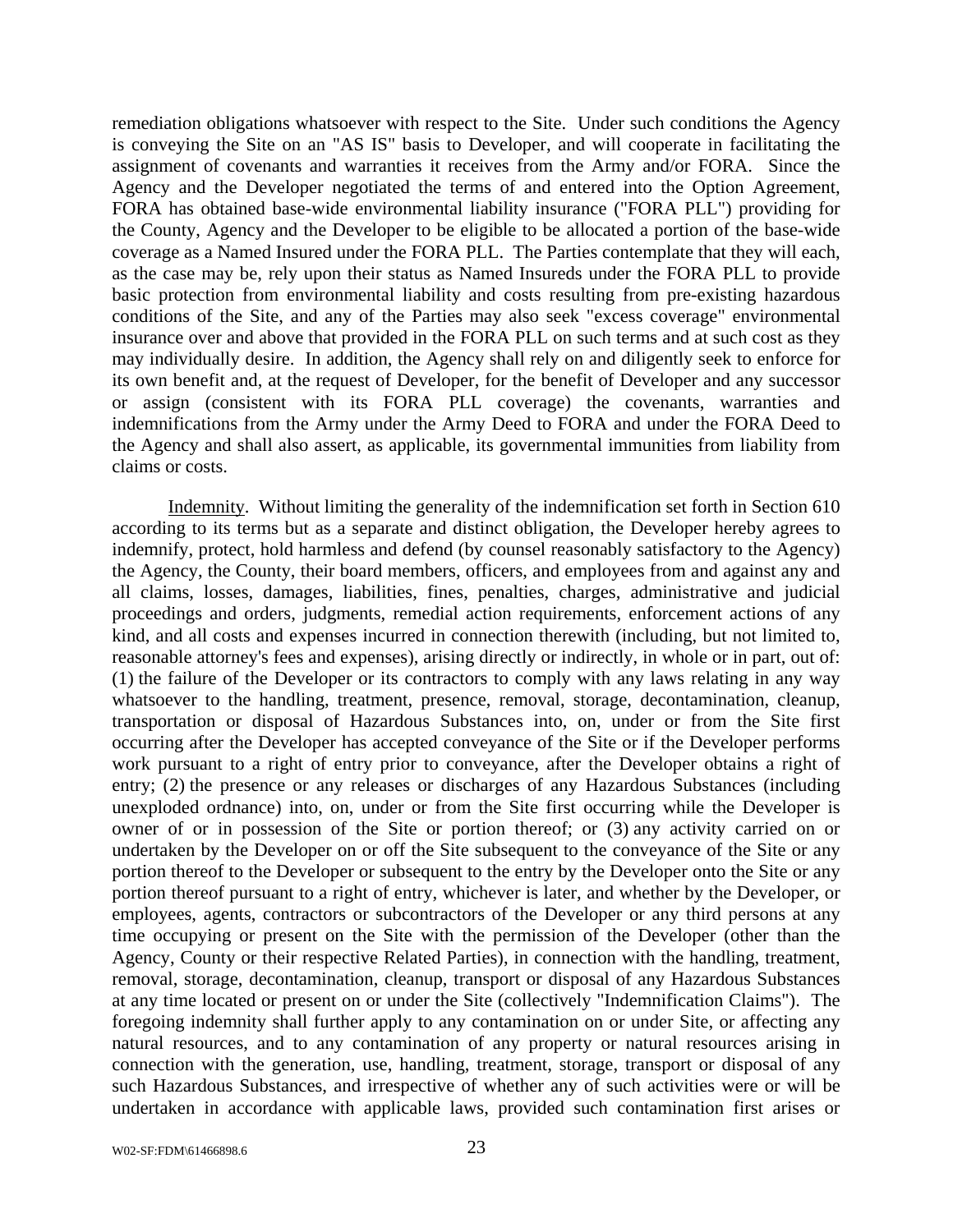occurs while Developer is the owner of or in possession of the Site. The foregoing indemnity shall not apply to the extent that any such conditions on the Site and/or the presence, storage, release or discharge of Hazardous Substances (including unexploded ordnance) are attributable solely to the County or Agency or their respective Related Parties, or concerning which the Agency or County or their respective Related Parties otherwise had actual knowledge and was not disclosed to the Developer or was concealed by the County or Agency or their respective Related Parties.

No Limitation. Except as otherwise expressly provided in this Section 204, the Developer hereby acknowledges and agrees that the Developer's duties, obligations and liabilities under this Agreement, including, without limitation, under Section 610, are in no way limited or otherwise affected by any information the Agency may have concerning the Site and/or the presence within the Site of any Hazardous Substances, whether the Agency obtained such information from the Developer or from its own investigations.

Environmental Work. The Developer shall be responsible for performing the work of any investigation and remediation which may be required by applicable law on the Site in order to develop the Project, except with respect to those conditions and Hazardous Substances excepted from the Developer's indemnification obligations including, without limitation, those referenced in the last sentence of the paragraph above entitled Indemnity. The determination as to whether any such remediation is needed, and as to the scope and methodology thereof, shall be made by mutual agreement of the governmental agency with responsibility for monitoring such remediation and the Developer. The Developer shall notify the Agency promptly upon discovery of any actionable levels of Hazardous Substances, and upon any release thereof, and shall consult with the Agency in order to establish the extent of remediation to be undertaken and the procedures by which remediation thereof shall take place. The Developer shall comply with, and shall cause its agents and contractors to comply with, all laws regarding the use, removal, storage, transportation, disposal and remediation of Hazardous Substances. The investigation and remediation work shall be carried out in accordance with all applicable laws and such other procedures and processes as may be described in this Agreement. The foregoing provision of this paragraph shall be interpreted and applied consistent with and in compliance with the procedures of and policies of the FORA PLL under which the Agency or the Developer is a named insured with respect to the Site or other portion or Phase thereof.

For the purposes of this Agreement, "Hazardous Substances" shall have the meaning set forth in the Comprehensive Environmental Response, Compensation and Liability Act of 1980, as amended as of the date of this Agreement, 42 U.S.C. §9601(14), and in addition shall include, without limitation, petroleum (including crude oil or any fraction thereof) and petroleum products, asbestos, asbestos-containing materials, polychlorinated biphenyls ("PCBs"), PCB-containing materials, all hazardous substances identified in the California Health & Safety Code Sections 25316 and 25281(h), all chemicals listed pursuant to the California Health & Safety Code Section 25249.8, and any substance deemed a hazardous substance, hazardous material, hazardous waste, or contaminant under any federal, state or local law, regulation or ordinance governing hazardous wastes, wastewater discharges, drinking water, air emissions, Hazardous Substance release or reporting requirements, Hazardous Substance use or storage, and employee or community right-to-know requirements.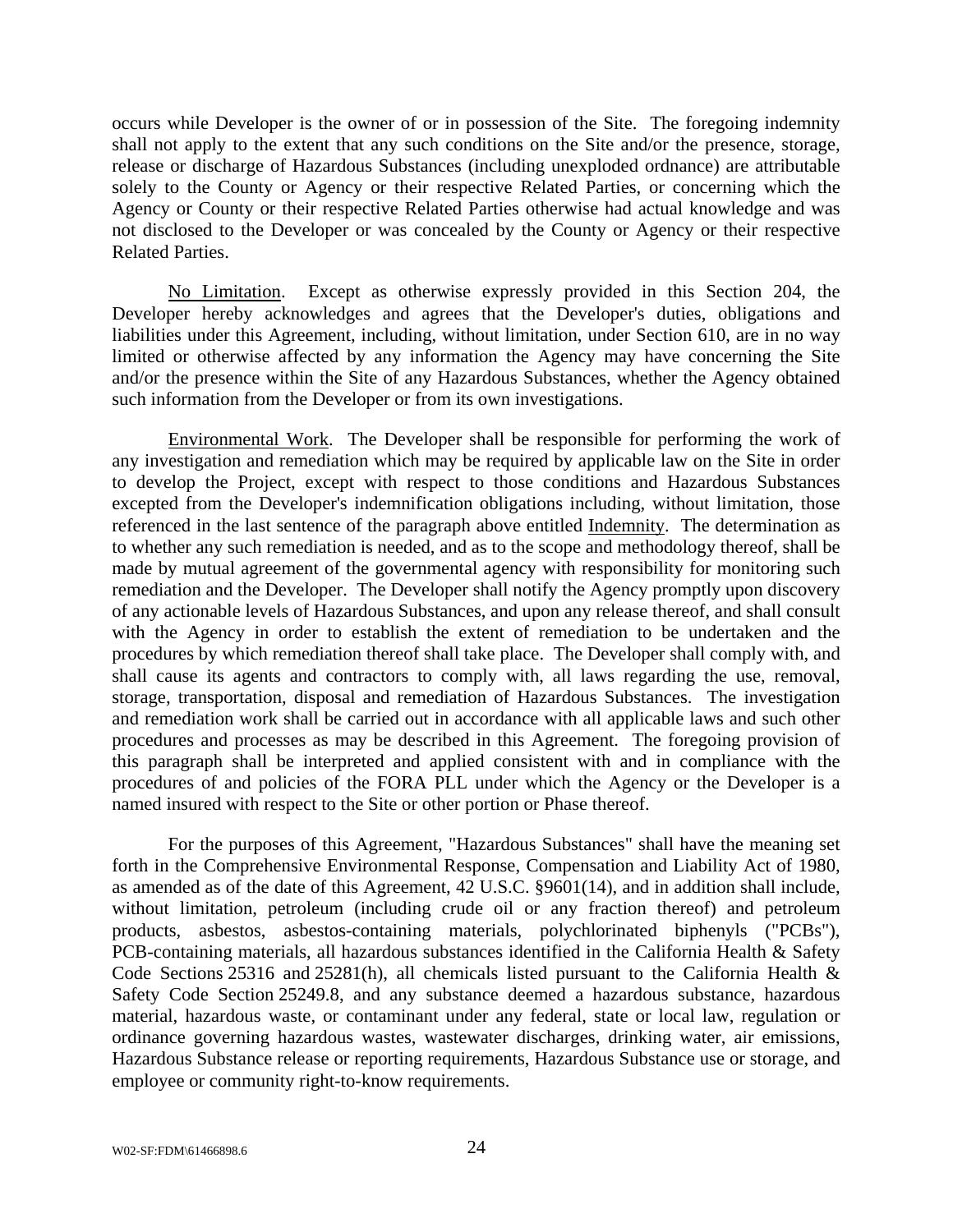Successors and Assigns. The provisions of this Section 204 shall be binding upon successors and assigns of the Developer, including Affiliates, with respect to portions of the Site transferred to them, and shall be incorporated into every Assignment and Assumption Agreement entered into pursuant to Section 107 hereof; provided, that Developer shall have no liability or indemnification obligations under this Section 204 with respect to such portions of the Site after transfer to a successor or assign under Section 107 hereof.

#### F. [§205] Agency Financial Assistance; Developer's Evidence of Financing

(1) The Agency shall provide financial assistance for the development of the public improvements and facilities, inclusionary housing and certain nonprofit elements of the Project to be developed on the Site in the manner and within the times set forth in the Financial Terms (Attachment No. 4).

(2) If the Developer, through a third party, finances the acquisition and development of all or any portion of the Site and related activities, such financing shall be subject to the approval of the Agency, which approval will not be unreasonably withheld, delayed or conditioned by the Agency (and which shall be deemed approved as to source if from one or more pre-approved lenders listed in Attachment No. 11 (the "List of Pre-Approved Lenders")); provided, however, that the Agency shall accept and be bound by financing mechanisms, including but not limited to, a CFD and a CSD, adopted or approved by the County pursuant to the Development Approvals.

Subject to Section 604, no later than the time specified in the Schedule of Performance (Attachment No. 5 hereto), the Developer shall submit to the Agency a written certification that the Developer has invested not less than Five Million Dollars (\$5,000,000) in the planning and development of the Site and that it has the ability to finance or obtain financing, subject to customary conditions, for the balance of the costs to be incurred by the Developer for the horizontal development of the Site, taking into consideration any financial assistance provided by the Agency pursuant to Section 205 (1) hereof and financing mechanisms adopted or approved by the County, from one or more pre-approved lenders listed in the List of Pre-Approved Lenders (Attachment No. 11 hereto) or from another lender reasonably approved by the Agency. The Agency has pre-approved the List of Pre-Approved Lenders, attached hereto as Attachment No. 11.

The Agency shall act reasonably to approve or disapprove the Developer's evidence of approvals and financing within the times set forth in the Schedule of Performance (Attachment No. 5 hereto). Failure by the Agency to approve or disapprove within such time shall be deemed an approval. Any disapproval shall be in a writing delivered to Developer and shall state the reasons therefor.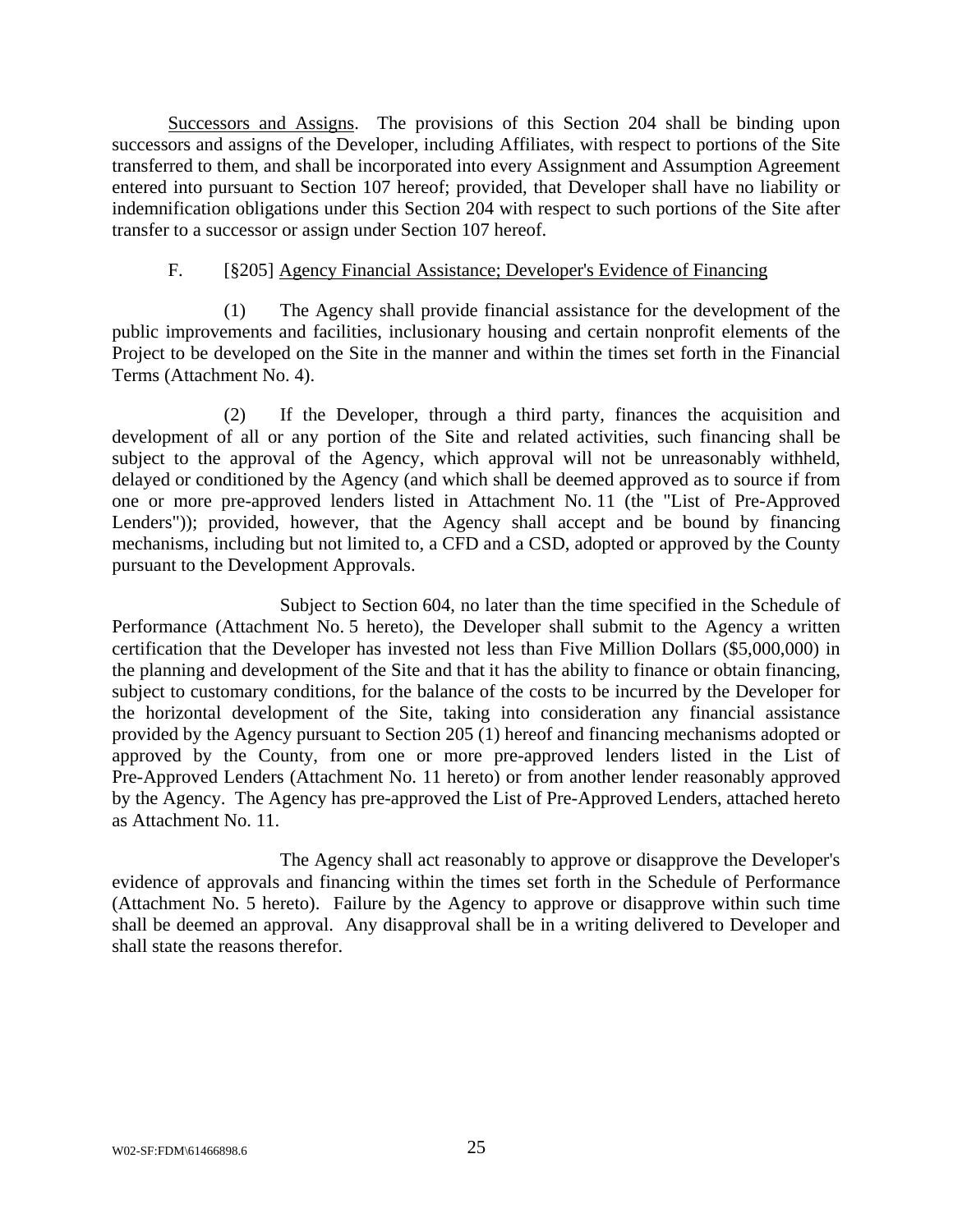### III. [§300] DEVELOPMENT OF THE SITE

#### A. [§301] Development of the Site by the Developer

#### 1. [§302] Scope of Development

Subject to Section 604, the Developer agrees to maintain, plan and develop or cause the development of the Site in accordance with the terms of the Development Approvals as referred to in the Scope of Development, Attachment No. 9 hereto; provided, however, the Development Approvals shall govern and control in the event of any conflict with the Scope of Development (Attachment No. 9 hereto).

Notwithstanding anything to the contrary in the Redevelopment Plan, the Agency agrees that all plan and design review for construction and development of the Site shall be undertaken by the County (in its role of assisting the Agency in carrying out the Redevelopment Plan) in administering the Development Approvals in implementation of the Redevelopment Plan.

### 2. [§303] Cost of Construction

Subject to Sections 107 and 604, the total cost of entitling and developing the Site and constructing all horizontal improvements thereon shall be borne by the Developer or its assigns, except for work expressly set forth in Sections 205 and 310 and Attachments No. 4 and No. 9 of this Agreement to be performed or paid for by the Agency, or work to be performed or paid for through other financing mechanisms or by others.

### 3. [§304] Construction Schedule

Subject to Sections 107 and 604, after the conveyance of title to the Site to the Developer, the Developer shall promptly begin and thereafter diligently prosecute to completion the construction of the improvements and the development of the Site in accordance with this Agreement and the Development Approvals. Subject to Sections 107 and 604, the Developer shall begin and complete all such construction and development within the times specified in the Schedule of Performance (Attachment No. 5 hereto) or such reasonable extension of said dates as may be granted by the Agency or as provided in Section 604 of this Agreement. The Schedule of Performance is subject to revision from time to time as mutually agreed upon in writing between the Developer and the Agency; provided that the Agency shall agree to reasonable revisions to accommodate Enforced Delay (Section 604) or to conform specific provisions of this Agreement to the Development Approvals.

### 4. [§305] Bodily Injury, Property Damage and Workers' Compensation Insurance

Prior to the commencement of horizontal construction on the Site, the Developer, through one or more of its members, at the sole election of Developer, shall furnish or cause to be furnished to the Agency duplicate originals or appropriate certificates of commercial general liability insurance in the amount of at least TEN MILLION DOLLARS (\$10,000,000) combined single limit for bodily injury and property damage and TWENTY-FIVE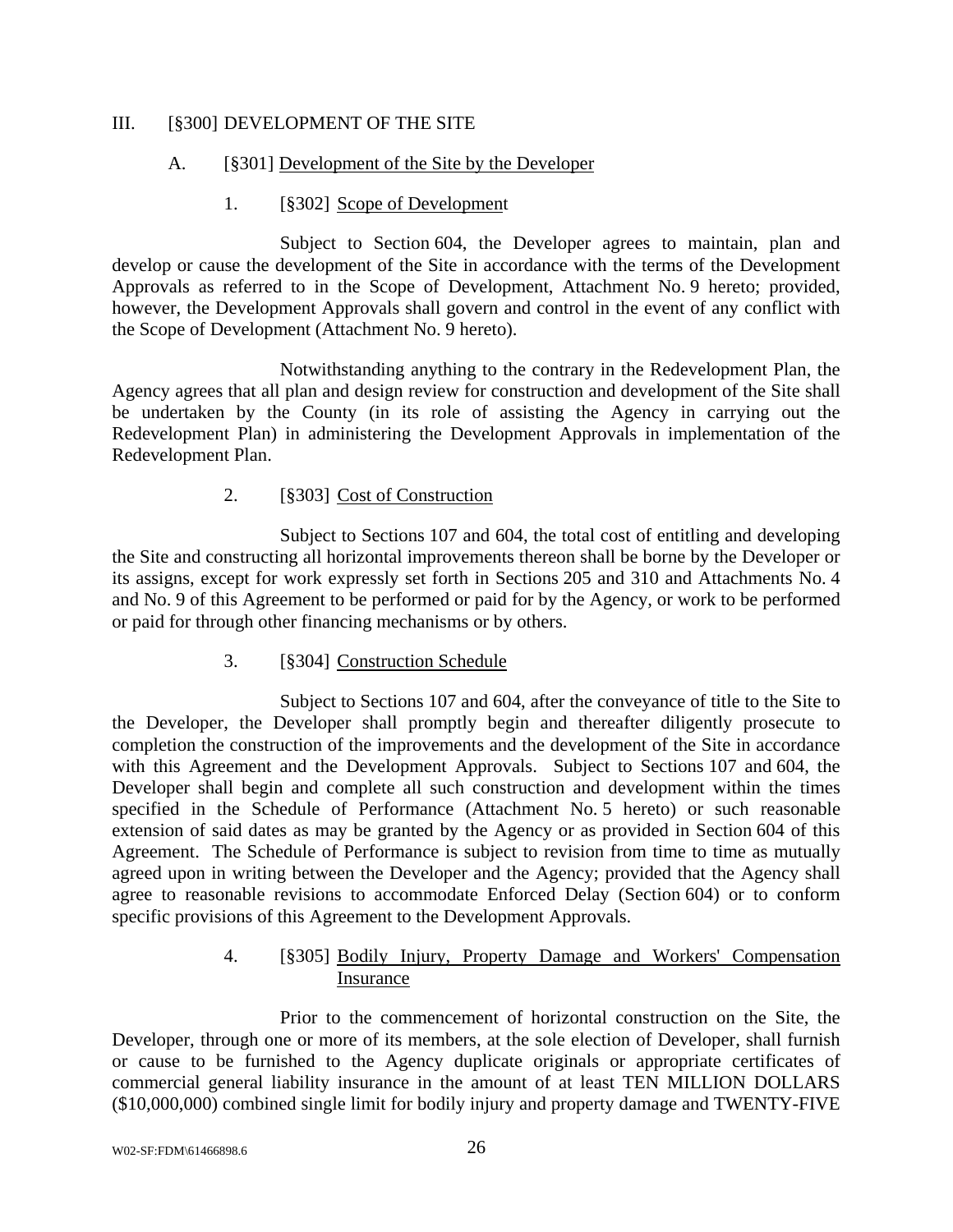MILLION DOLLARS (\$25,000,000) general aggregate limit, with an endorsement naming the Agency and County as additional or coinsureds. The Developer shall, upon request, also furnish or cause to be furnished to the Agency and the County evidence satisfactory to the Agency and the County that any contractor with whom it has contracted for the performance of work on the Site carries workers' compensation insurance as required by law. All insurance policies maintained in satisfaction of this Section 305 shall contain a provision requiring the insurance carrier to provide thirty (30) days written notice of any cancellation or termination to the Agency and the County. The obligations set forth in this Section 305 shall remain in effect only until a final Certificate of Completion has been issued for the completion of horizontal development for the entire Site as hereinafter provided in Section 320, or the Developer no longer has an interest in the Site, whichever first occurs, with a ten- (10-) year period ("tail") for filing of claims following any such event.

The Developer may satisfy the requirements of this Section 305 by obtaining an endorsement naming the Agency and the County as additional insureds to any insurance maintained by the Developer pursuant to the Development Approvals to the extent such insurance otherwise satisfies the requirements of this section.

Insurance requirements for vertical development to be met by vertical developers shall be based on industry standards for the type and scale of vertical development and shall comply with the limits included in the Assignment and Assumption Agreement (Attachment No. 16 hereto).

### 5. [§306] County and Other Governmental Agency Permits

Before commencement of construction or development of any buildings, structures or other work of improvement upon the Site, the Developer shall, at its own expense, secure or cause to be secured any and all permits that may be required by the County or any other governmental agency affected by such construction, development or work. The Agency shall provide all assistance reasonably deemed appropriate by the Agency to the Developer in securing these permits.

### 6. [§307] Rights of Access

For the purposes of assuring compliance with this Agreement, representatives of the Agency and the County shall have the reasonable right of access to the Site without charges or fees and at normal construction hours during the period of construction for the purposes of this Agreement, including, but not limited to, the inspection of the work being performed in constructing the improvements. Such representatives of the Agency or the County shall be those who are so identified in writing by the Executive Director of the Agency. The Agency and the County shall indemnify the Developer and defend and hold it harmless from any damage caused or liability arising out of the sole negligence or willful misconduct of the Agency or the County or their respective Related Parties (as defined in Section 204 hereof) during the exercise of this right to access.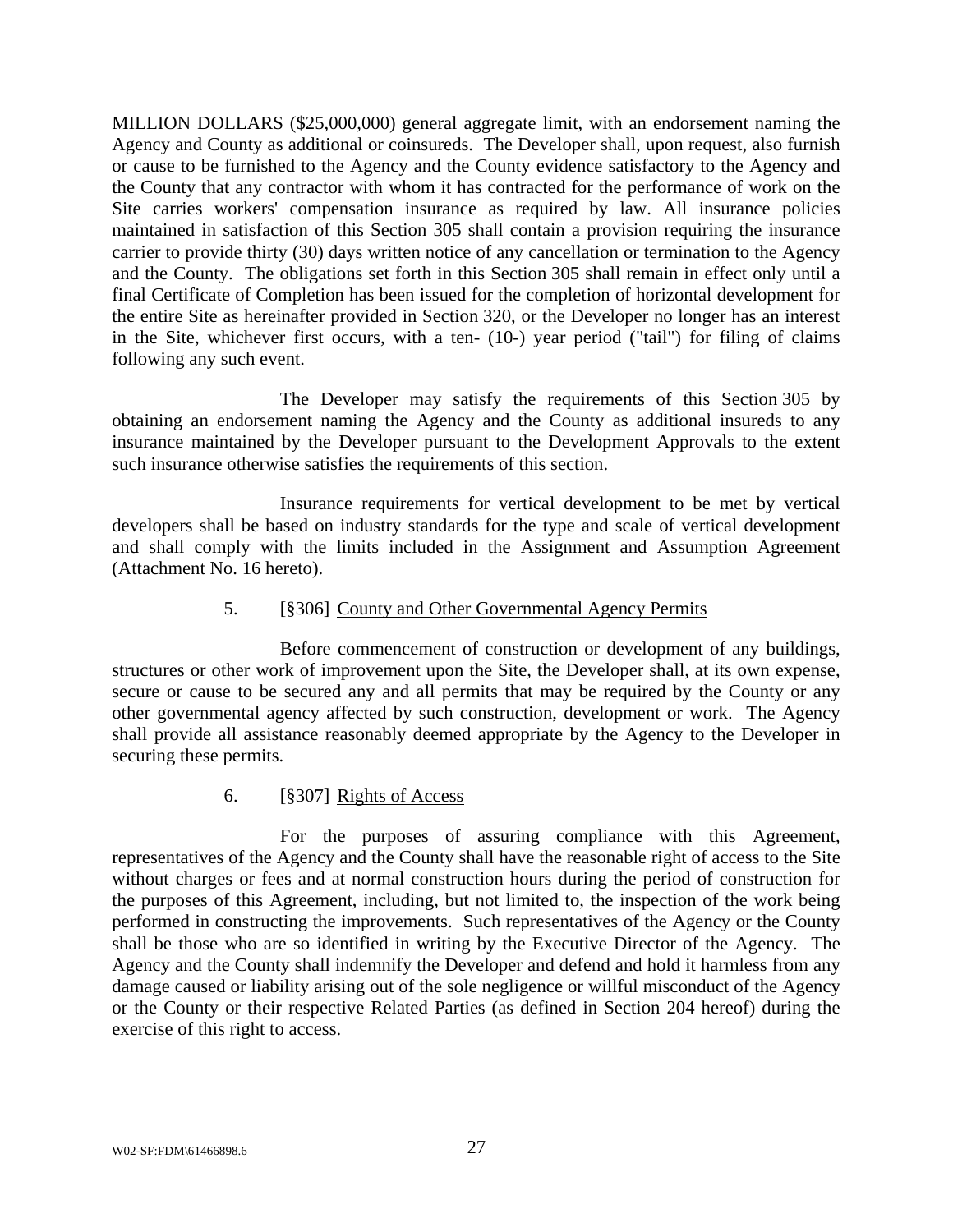#### 7. [§308] Local, State and Federal Laws

The Developer shall carry out the construction of the improvements in conformity with all applicable laws, including all applicable federal and state labor standards, including the payment of prevailing wages as provided in Section 321 hereof, if and to the extent required.

#### 8. [§309] Antidiscrimination During Construction

The Developer, for itself and its successors and assigns, agrees that in the construction of the improvements provided for in this Agreement, the Developer will comply with all the applicable federal, state or local antidiscrimination laws.

### B. [§310] Responsibilities of the Agency

The Agency, without expense to the Developer or assessment or claim against the Site, shall perform, or cause to be performed, all work specified herein and in the Scope of Development (Attachment No. 9 hereto) for the Agency to perform or cause to be performed by others within the times specified in the Schedule of Performance (Attachment No. 5).

The Agency and County shall diligently cooperate with the Developer and use their best efforts to provide, subject without limitation to any applicable requirements for environmental review that may be required, or cause to be provided (by the Army, FORA, the County or others), such easements, licenses, dedications and rights-of-way or other rights of entry to, and use of, property outside of the Site, to facilitate the development of the Site. To the extent that such rights are required to comply with the terms of this Agreement or the Development Approvals, the obtaining of such rights shall be a condition to close of escrow for the Site.

The Agency shall diligently attempt to satisfy the conditions for conveyance of the Site set forth in Section 202 hereof, including but not limited to, those conditions precedent to be satisfied by the Agency pursuant to Subsection (22) of Section 202, and shall cooperate with the County and the Developer to secure the satisfaction of all other conditions precedent to the conveyance of the Site, including conditions requiring action or approvals by the County and other government entities.

The Agency shall at all times cooperate with the Developer and County in carrying out and effectuating the Development Approvals and shall undertake its responsibilities under this Agreement in a reasonable and timely manner.

### C. [§311] Taxes, Assessments, Encumbrances and Liens

The Developer shall pay when due all real estate taxes and assessments assessed and levied on the Site for any period subsequent to conveyance of title for the Site and delivery of possession thereof to the Developer. Subject to the provisions of Section 314 below, prior to the issuance of a Certificate of Completion for the Site or a Phase or any portion thereof, the Developer shall not place or allow to be placed on the Site or such Phase or portion thereof, as applicable, any mortgage, trust deed, encumbrance or lien unauthorized by this Agreement. The Developer shall remove or have removed any unpermitted levy or attachment made on the Site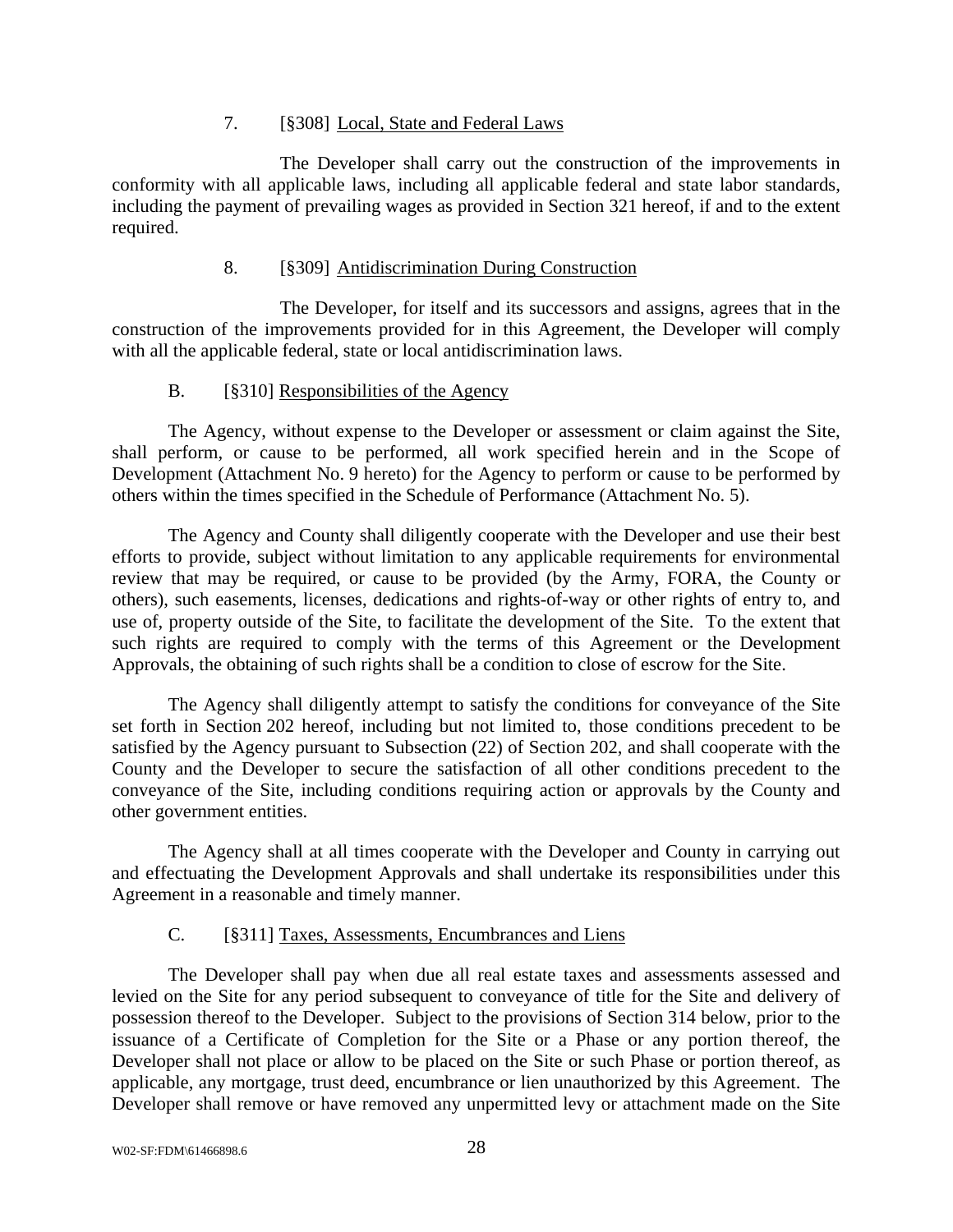(or any portion thereof), or shall assure the satisfaction thereof, within a reasonable time, but in any event prior to a sale thereunder.

Nothing herein contained shall be deemed to prohibit the Developer or its successors or assigns from contesting the validity or amounts of any tax, assessment, encumbrance or lien, nor to limit the remedies available to the Developer in respect thereto; provided, however, that for a period of five (5) years following the issuance by the Agency of the allocation bonds to finance all or a part of its obligations under this Agreement, the Developer or a successor or assign undertaking vertical development on the Site (exclusive of home buyers or purchasers or tenants of completed buildings) shall not contest the assessor's valuation of taxable property owned by it to obtain a reduction in such assessed valuation below that amount of the property valuation for property tax purposes relied upon by the Agency to project Agency receipt of annual tax increment to support the issuance of tax allocation bonds by the Agency, if as a direct result of such reduction in the assessed value of the property the Agency will experience a shortfall in its receipt of the amount of tax increment below the amount required to make annual debt service payments and maintain required debt service ratios under such tax allocation bonds ("Bond Deficiency"). If the Developer or a successor or assign undertaking vertical development on the Site shall be in violation of the preceding sentence, then, in such event and for so long as such violation continues and there is a Bond Deficiency resulting therefrom, the Developer or such successor or assign, as applicable, shall make annual payments directly to the Agency, as in lieu property tax payments ("In Lieu Property Tax Payments") in the amount of such Bond Deficiency but in no event greater than the amount (when added to the amount of property taxes payable with respect to the property) that would have been paid in property taxes had the assessed valuation of the property not been successfully contested. The provision of this Section shall be included in every Assignment and Assumption Agreement with an approved assignee under Section 107 hereof and shall be binding upon such assignees irrespective of whether such provisions are included in the Assignment and Assumption Agreement. The Developer shall not be responsible or liable hereunder for a violation of this Section by an approved assignee.

### D. [§312] Prohibition Against Transfer of Site, the Buildings or Structures Thereon and Assignment of Agreement

Subject to the provision of Section 314 below, after conveyance of title and prior to the issuance by the Agency of a Certificate of Completion for the Site or any portion thereof pursuant to Section 320, the Developer shall not, except as expressly permitted by Section 107 of this Agreement, sell, transfer, convey, assign or lease the whole or any part of the Site not covered by a Certification of Completion or the existing buildings or improvements thereon without the prior written approval of the Agency which shall not be unreasonably withheld, conditioned or delayed. This prohibition shall not apply subsequent to the issuance of the Certificate of Completion for the Site or any portion thereof for which a Certificate of Completion has been issued. This prohibition shall not be deemed to prevent the granting of easements or permits to facilitate the development of the Site, or prohibit or restrict the sale or leasing of any part or parts of a building or structure conditioned upon completion of said improvements as evidenced by a Certificate of Completion, or to restrict any construction financing therefor.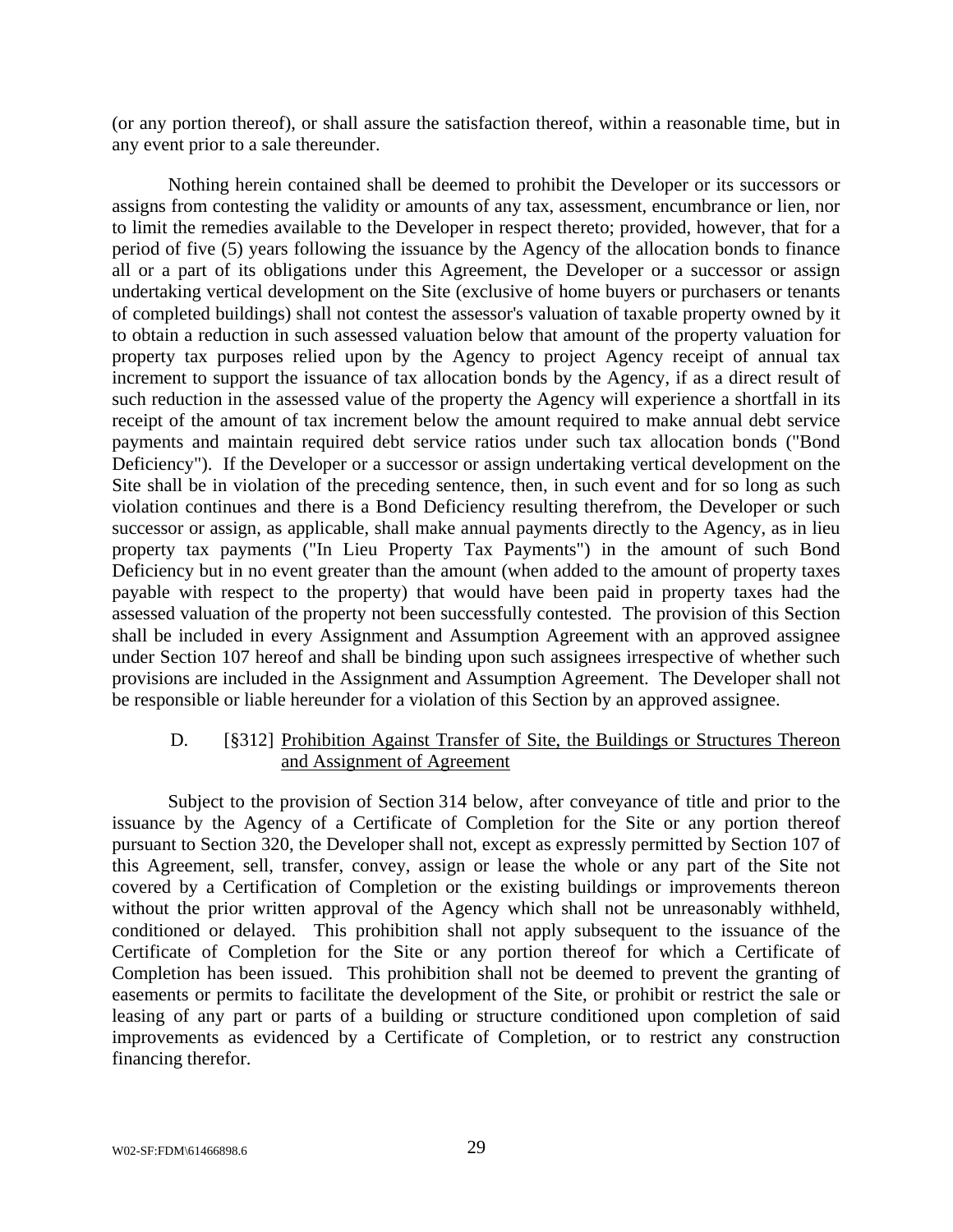In the absence of specific written agreement by the Agency, no such transfer or assignment or approval by the Agency shall be deemed to relieve the Developer or any other party from any obligations under this Agreement until completion of development as evidenced by the issuance of a Certificate of Completion for the Site or a portion thereof unless the Agency has approved an Assignment and Assumption Agreement with respect to such transaction pursuant to Section 107.

#### E. [§313] Security Financing; Rights of Holders

### 1. [§314] No Encumbrances Except Mortgages, Deeds of Trust, Sales and Lease-Backs or Other Financing for Development

Notwithstanding Sections 107, 311 and 312 of this Agreement, mortgages, deeds of trust, sales and lease-backs or any other form of conveyance required for any reasonable method of financing (including the financing transaction referenced in subsection (g) of Section 107 which financing transaction the Agency may approve or disapporve in its sole and absolute discretion) are permitted before issuance of any Certificate of Completion, but only for the purpose of securing loans of funds to be used for financing the acquisition of the Site, the entitlement, development and/or construction of improvements on the Site or any Phase or portion thereof and any other expenditures necessary and appropriate to develop the Site or any Phase or portion thereof under this Agreement and the Development Approvals, subject to the Agency's reasonable approval with respect to mortgage and deed of trust financing transactions, but provided that any sale and lease-back financing, as well as any financing of the type described in subsection (g) of Section 107 shall be subject to the approval of the Agency in its sole and absolute discretion. The Developer shall notify the Agency in advance of any mortgage, deed of trust, sale and lease-back or other form of conveyance for financing if the Developer proposes to enter into the same before issuance of a Certificate of Completion for the Site or any Phase or portion thereof. The Developer shall not enter into any such conveyance for financing without the prior written approval of the Agency (unless the lender shall be one of the twenty-five (25) largest banking or financial institutions doing business in the State of California, or one of the twenty-five (25) largest insurance lending institutions in the United States qualified to do business in the State of California or a lender on the List of Pre-approved Lenders attached hereto as Attachment No. 11), which approval the Agency agrees to give if any such conveyance is given to a responsible financial or lending institution or other acceptable person or entity as reasonably determined by the Agency. Such lender shall be deemed approved unless rejected in writing by the Agency within ten (10) days after notice thereof to the Agency by the Developer. In any event, the Developer shall promptly notify the Agency of any mortgage, deed of trust, sale and lease-back or other financing conveyance, encumbrance or lien that has been created or attached to the Site or any Phase or portion thereof prior to the issuance of a Certificate of Completion for the Site, or such Phase or portion thereof, whether by voluntary act of the Developer or otherwise. The words "mortgage" and "deed of trust," as used herein, include all other appropriate modes of financing real estate acquisition, construction and land development, including equity financing and mezzanine financing.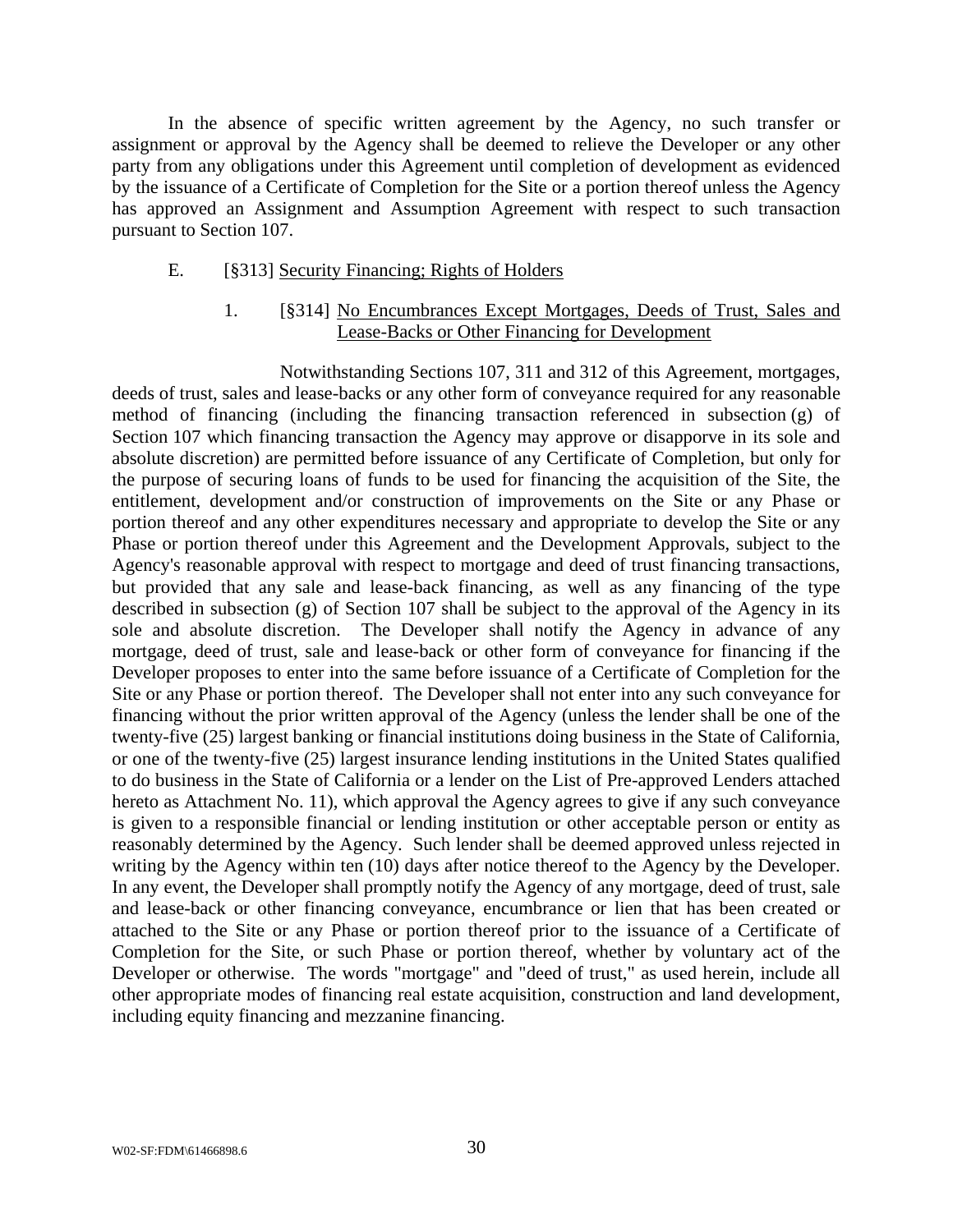#### 2. [§315] Holder Not Obligated to Construct Improvements

The holder of any mortgage, deed of trust or other security interest authorized by this Agreement shall in no way be obligated by the provisions of this Agreement to construct or complete any improvements or to guarantee such construction or completion, nor shall any covenant or any other provision in the grant deed for the Site be construed so to obligate such holder. Nothing in this Agreement shall be deemed to construe, permit or authorize any such holder to devote the Site to any uses or to construct any improvements thereon other than those uses or improvements provided for or authorized by this Agreement.

#### 3. [§316] Notice of Default to Mortgage, Deed of Trust or Other Security Interest Holders; Right to Cure

Whenever the Agency shall deliver any notice or demand to the Developer with respect to any breach or default by the Developer under this Agreement, the Agency shall at the same time deliver a copy of such notice or demand to each holder of record of any mortgage, deed of trust or other security interest authorized by this Agreement who has previously made a written request to the Agency therefor. Each such holder shall (insofar as the rights of the Agency are concerned) have the right, at its option, within ninety (90) days after the receipt of the notice, to cure or remedy or commence to cure or remedy any such default and to add the cost thereof to the security interest debt and the lien of its security interest. In the event there is more than one such holder, the right to cure or remedy a breach or default of the Developer under this Section 316 shall be exercised by the holder first in priority or as the holders may otherwise agree among themselves, but there shall be only one exercise of such right to cure and remedy a breach or default of the Developer under this Section 316. Nothing contained in this Agreement shall be deemed to permit or authorize such holder to undertake or continue the construction or completion of the improvements (beyond the extent necessary to conserve or protect the improvements or construction already made) without first having expressly assumed the Developer's obligations to the Agency by written agreement satisfactory to the Agency. The holder in that event must agree to complete, in the manner provided in the Development Approvals, including, but not limited to, this Agreement, the improvements to which the lien or title of such holder relates and submit evidence satisfactory to the Agency that it has the qualifications and financial responsibility necessary to perform or cause to be performed such obligations. Any such holder properly completing such improvements shall be entitled, upon written request made to the Agency, to a Certificate of Completion from the Agency.

### 4. [§317] Failure of Holder to Complete Improvements

In any case where, six (6) months after default by the Developer in completion of construction of improvements under the Development Approvals, including, but not limited to, this Agreement, the holder of any mortgage, deed of trust or other security interest creating a lien or encumbrance upon the Site or any Phase or portion thereof has not exercised the option to construct, or if it has exercised the option and has not proceeded diligently with construction, the Agency may purchase the mortgage, deed of trust or other security interest by payment to the holder of all amounts owing the holder under the mortgage, deed of trust and/or other security documents creating a lien or encumbrance upon the Site or any Phase or portion thereof and related documents, including, without limitation any unsecured and/or unpaid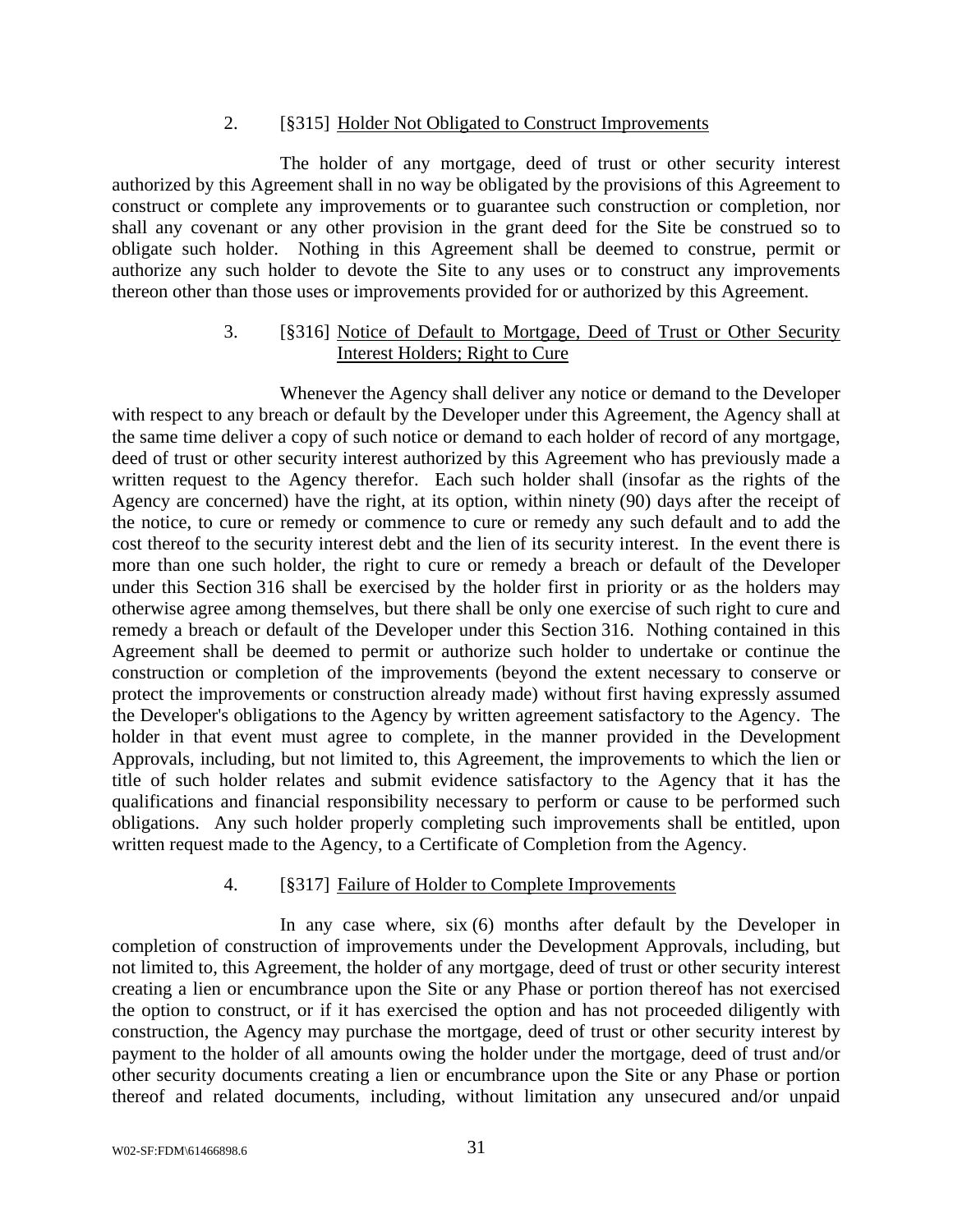interest, costs and/or penalties. If the ownership of the Site has vested in the holder, the Agency, if it so desires, shall be entitled to a conveyance of the Site from the holder to the Agency upon payment to the holder of all amounts that were and/or are still owing the holder under its mortgage, deed or trust and/or other security documents creating a lien or encumbrance upon the Site or portion thereof and related documents, including, without limitation, any unsecured and/or unpaid interest, costs and/or penalties.

### 5. [§318] Right of Agency to Cure Mortgage, Deed of Trust or Other Security Interest Default

In the event of a default or breach by the Developer under a mortgage, deed of trust or other security interest with respect to the Site prior to the completion of development under the Development Approvals, including, but not limited to, this Agreement, and if the holder has not exercised its option to complete the development, the Agency may cure the default prior to completion of any foreclosure if such cure by the Agency is permitted under the terms of a mortgage, deed of trust or other security interest. In such event, the Agency shall be entitled to reimbursement from the Developer of all costs and expenses reasonably incurred by the Agency in curing the default. The Agency shall also be entitled to a lien upon the Site to the extent of such costs and disbursements. Any such lien shall be subject and subordinate to all mortgages, deeds of trust or other security interests executed for the sole purpose of obtaining funds to purchase and develop the Site as authorized herein.

### F. [§319] Right of the Agency to Satisfy Other Liens on the Site After Title Passes

After the conveyance of title to the Site and prior to the issuance of a Certificate of Completion pursuant to Section 320 hereof, and after the Developer has had a reasonable time to challenge, cure or satisfy any liens or encumbrances not permitted on the Site under this Agreement, the Agency shall have the right to satisfy any such liens or encumbrances, provided, however, that nothing in this Agreement shall require the Developer to pay or make provision for the payment of any tax, assessment, lien or charge so long as the Developer in good faith shall contest the validity or amount thereof, and so long as such delay in payment shall not subject the Site to forfeiture or sale.

### G. [§320] Certificate of Completion

Upon completion of all construction and development to be completed by the Developer under this Agreement or the Development Approvals upon the Site or any Phase or portion thereof (including, without limitation, individual facilities, improvements, buildings and structures separately owned or financed), the Agency shall furnish the Developer with a Certificate of Completion, substantially in the form attached hereto as Attachment No. 12, with respect to the Site or applicable Phase or portion thereof, within thirty (30) days following written request therefor by the Developer. A Certificate of Completion shall also be provided by the Agency upon completion of all construction and development of all or a portion of the Site or any portion of any Phase thereof by an approved assignee, transferee or successor in interest or any lender of Developer. Any such Certificate(s) of Completion shall be executed in such form as to permit it to be recorded in the Office of the County Recorder of Monterey County.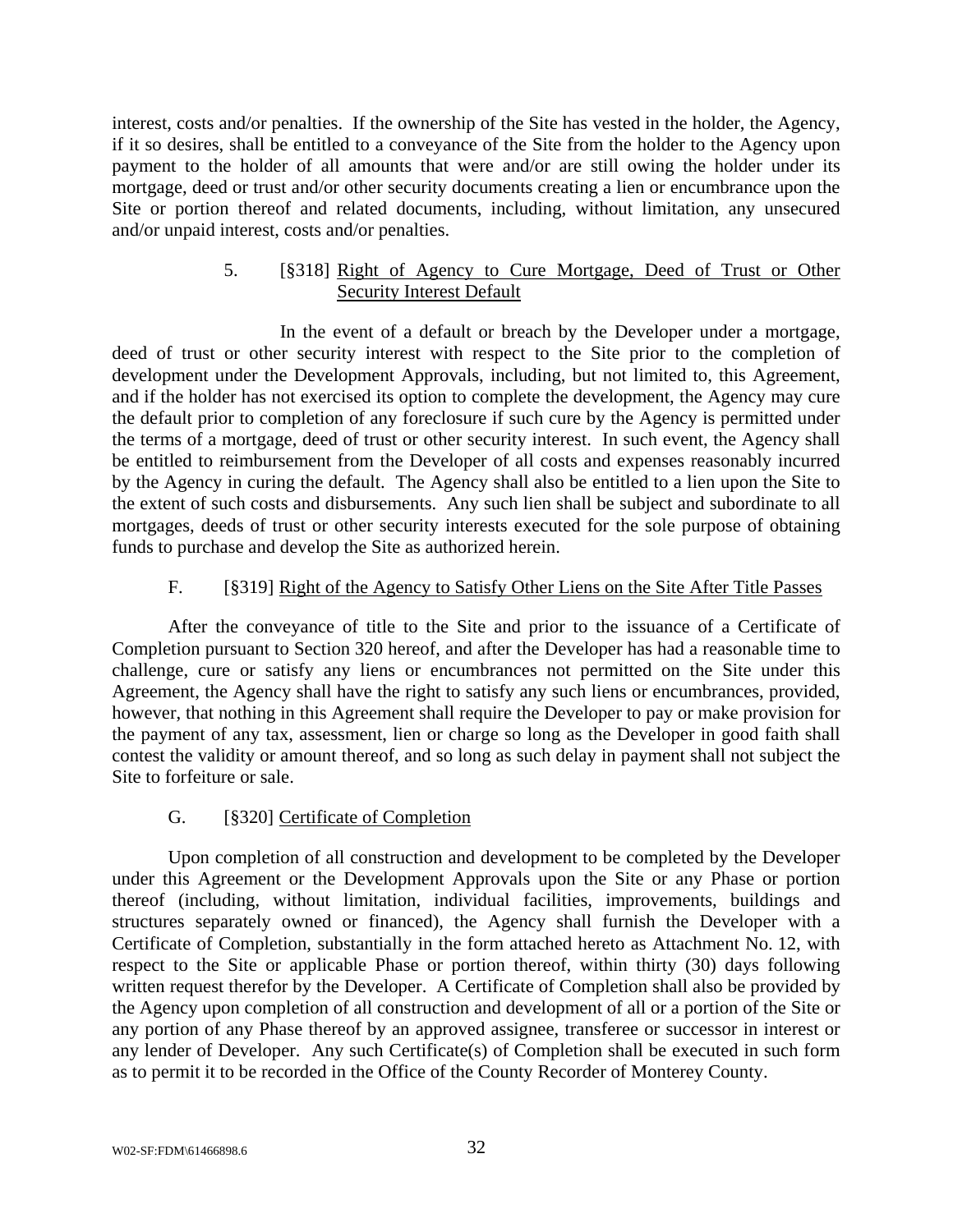A Certificate of Completion shall be, and shall so state that it is, a conclusive determination of satisfactory completion of the construction required by this Agreement upon the Site or such applicable Phase or portion thereof and of full compliance with the terms hereof. After issuance of such Certificate of Completion, any party then owning or thereafter purchasing, leasing or otherwise acquiring any interest in the Site or such Phase or portion thereof covered by said Certificate of Completion shall not (because of such ownership, purchase, lease or acquisition) incur any obligation or liability under this Agreement, except that such party shall be bound by any covenants contained in the deed, lease, mortgage, deed of trust, contract or other instrument of transfer, including without limitation those contained in Sections 401-405 of this Agreement. Except as otherwise provided herein, after the issuance of a Certificate of Completion for the Site or any Phase or portion thereof, neither the Agency, the County nor any other person shall have any rights, remedies or controls with respect to the Site or such Phase or portion thereof that it would otherwise have or be entitled to exercise under this Agreement as a result of a default in or breach of any provision of this Agreement, and the respective rights and obligations of the parties with reference to the Site or applicable Phase or portion thereof shall be as set forth in the grant deed of the Site from the Agency to the Developer, which shall be in accordance with the provisions of Sections 401-405 of this Agreement.

The Agency shall not unreasonably withhold, delay or condition the issuance of any Certificate of Completion. If the Agency refuses or fails to furnish a Certificate of Completion for the Site or applicable Phase or portion thereof after written request from the Developer, the Agency shall, within thirty (30) days after receipt of such written request, provide the Developer with a written statement of the reasons the Agency refused or failed to furnish a Certificate of Completion. The statement shall also contain the Agency's opinion of the action the Developer must take to obtain a Certificate of Completion. If the reason for such refusal is confined to the immediate unavailability of specific items or materials for landscaping, the Agency will issue its Certificate of Completion upon the posting of a bond by the Developer with the Agency in an amount representing a fair value of the work not yet completed. If the Agency shall have failed to provide such written statement within said thirty (30) day period (which may be extended by mutual written consent), the Developer shall be deemed entitled to the Certificate of Completion and the Agency shall be obligated to provide same.

Such Certificate of Completion shall not constitute evidence of compliance with or satisfaction of any obligation of the Developer to any holder of a mortgage or any issuer of a mortgage securing money loaned to finance the improvements or any part thereof. Such Certificate of Completion is not notice of completion as referred to in California Civil Code Section 3093.

### H. [§321] Prevailing Wages

When improvements identified below are considered to be a Public Work for purposes of prevailing wages under State law when constructed by the Developer or any successor or assign, the Developer or such successor or assign shall and shall cause the contractor and subcontractors to pay prevailing wages in the construction of the improvements as those wages are determined pursuant to Labor Code Sections 1720 *et seq*. and implementing regulations of the Department of Industrial Relations and comply with the other applicable provisions of Labor Code Sections 1720 *et seq*. and implementing regulations of the Department of Industrial Relations.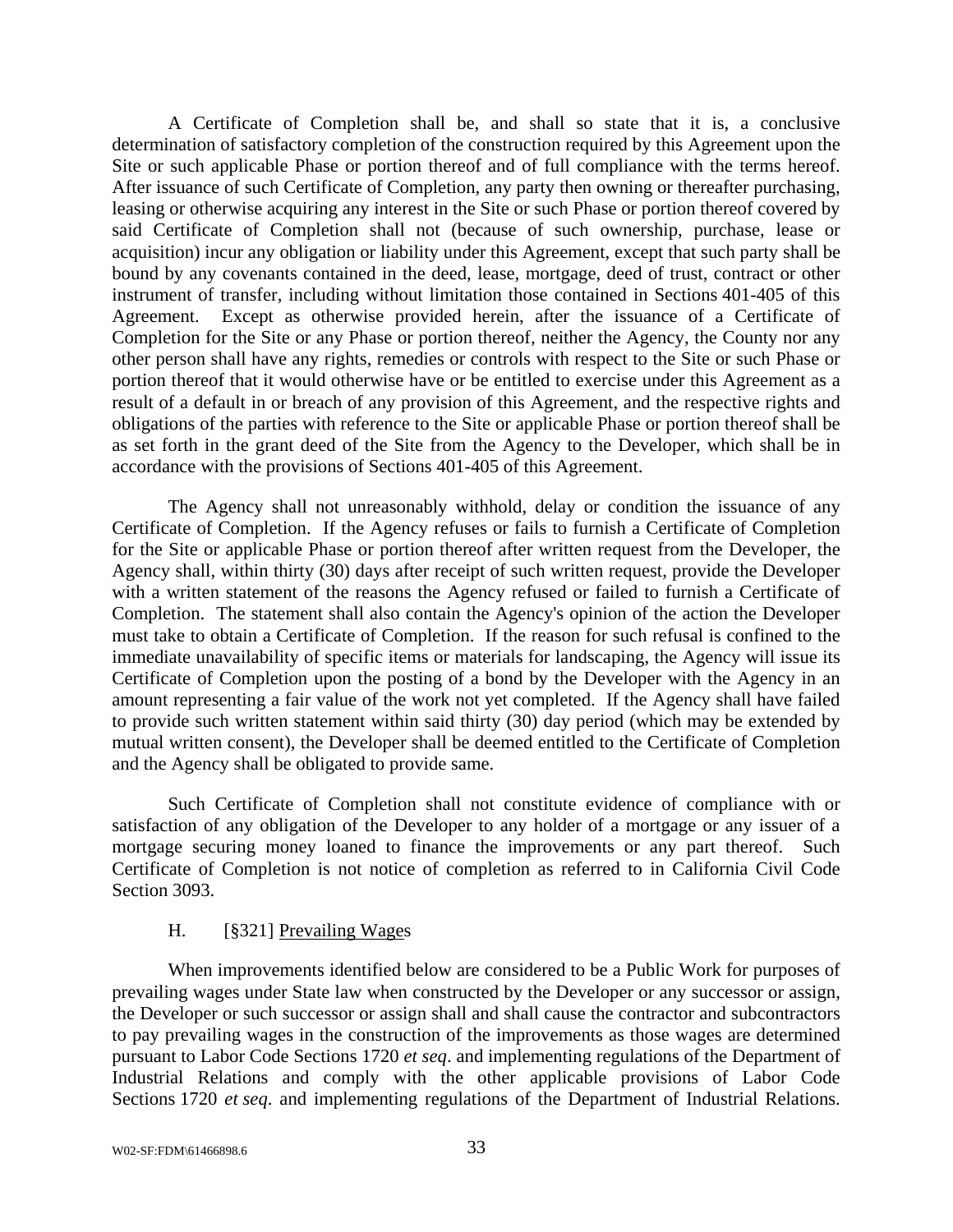The Developer or any such successor or assign shall cause its contractors and/or subcontractors to post at the site of the work the applicable prevailing wages and to keep and retain such records as are necessary to determine that prevailing wages have been paid as required by law. The applicable per diem prevailing wages shall be available to Developer and its contractors by the State Department of Industrial Relations. The improvements to which this section may apply are as follows:

> All work for which prevailing wages are required to be paid under the FORA Master Resolution; and

> Any construction of vertical improvements for which prevailing wages are required to be paid under Labor Code Sections 1720 *et seq*.;

provided, that the foregoing provisions shall not be deemed a determination by either the Agency or the Developer that any element of the vertical improvements will or will not be subject to prevailing wages, and provided, further, that a determination that an improvement is a Public Work for purposes of prevailing wages shall not mean that such improvement is a Public Work under State law for any other purpose, because certain private construction may be subject to prevailing wages under State Law merely by reason of a source of public funding involved in the construction but not be subject, by way of example, to public competitive bidding requirements.

From time to time, the Developer may request a determination by the State Department of Industrial Relations (which the Agency may join in) whether prevailing wage requirements are or are not applicable to certain improvements or construction to be undertaken by the Developer or others in connection with the development of the Site or a Phase or portion thereof. If the Department determines, or if it is determined under the FORA Master Resolution, that prevailing wages must be paid, successors and assigns of the Developer shall, as a condition to closing escrow on parcels to be transferred for vertical development, include in their building trades construction contracts for vertical construction, in such form as shall be reasonably required by the Agency and County, provisions for bi-weekly or other periodic reporting to and monitoring by the County of payroll records, and providing the County with the right, after noltice and a 30-day cure period, to stop work or take other remedial action against a building trades contractor (but not with respect to work being performed by other contractors) in the event of an uncured violation of the law requiring the payment of prevailing wages by such building trades contractor. The County's reasonable costs of such reporting and monitoring shall be borne by the vertical developer and/or its contractor(s) and reimbursed to the County.

Developer or any such successor or assign, as applicable, shall indemnify, hold harmless and defend (with counsel reasonably acceptable to the Agency) the Agency and County against any claim for claims, losses, liabilities, damages, compensation, fines, penalties, causes of action, administrative and judicial proceedings and orders, judgments, remedial action or requirements, enforcement actions of any kind, and all costs and expenses incurred therewith (including but not limited to reasonable attorneys' fees and costs) or other amounts arising out of the failure or alleged failure of the Developer or such successor or assign, or their contractors and subcontractors, to pay prevailing wages pursuant to the first paragraph of this Section 321. Developer in giving this indemnification acknowledges the provisions of Labor Code Section 1781 and specifically waives any protection, rights or claims against the Agency that may accrue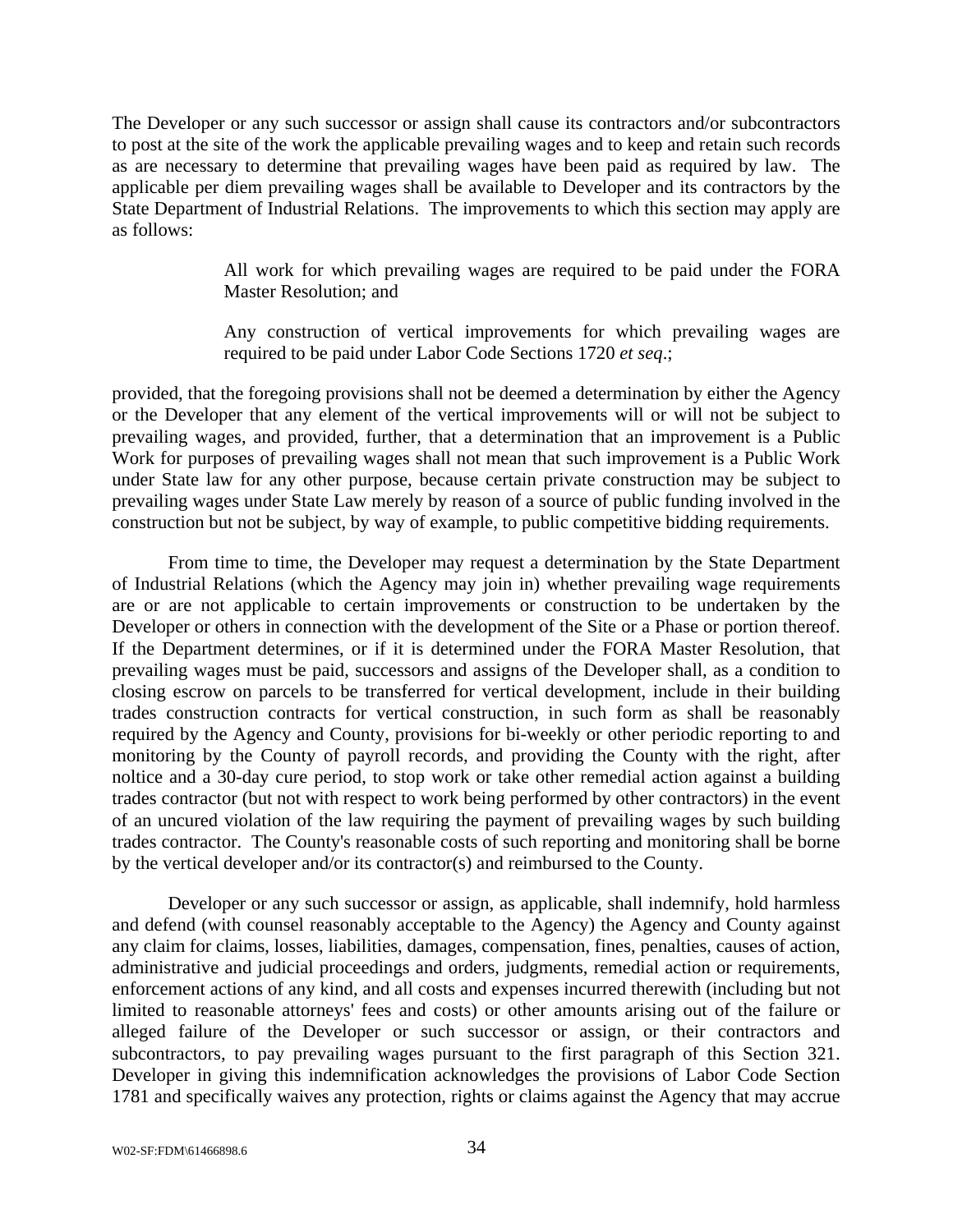to the Developer pursuant to Labor Code Section 1781. Following a permitted assignment of a portion of the Site pursuant to Section 107 hereof, Developer's assignee shall be subject to and assume the obligations of this Section 321 with respect to the portion of the Site subject to the assignment, and Developer shall be relieved of such obligations with respect to construction by its assignee. Nothing in this Section 321 shall be construed to relieve contractors or subcontractors of the Developer or any successor or assign from their respective obligations to comply with applicable prevailing wage and labor laws.

### IV. [§400] USE OF THE SITE

### A. [§401] Uses

The Developer covenants and agrees for itself, its successors, its assigns, its transferees and every successor in interest that during construction and thereafter, the Developer and its successors, transferees and assignees shall devote the Site and Phases thereof to the uses specified in the Redevelopment Plan, the deed from the Agency to the Developer, the Development Approvals and this Agreement for the periods of time specified therein; provided that in the event of any conflict between the foregoing, the Development Approvals shall govern and control. The foregoing covenant shall run with the land for the period set forth in Section 404 hereof.

### B. [§402] Obligation to Refrain From Discrimination

The Developer covenants by and for itself and any successors in interest that there shall be no discrimination against or segregation of any person or group of persons on account of race, color, creed, religion, sex, marital status, ancestry or national origin in the sale, lease, sublease, transfer, use, occupancy, tenure or enjoyment of the Site, nor shall the Developer itself or any person claiming under or through it establish or permit any such practice or practices of discrimination or segregation with reference to the selection, location, number, use or occupancy of tenants, lessees, subtenants, sublessees or vendees of the Site. The foregoing covenants shall run with the land.

### C. [§403] Form of Nondiscrimination and Nonsegregation Clauses

The Developer shall refrain from restricting the rental, sale or lease of the Site or any Phase or portion thereof on the basis of race, color, creed, religion, sex, marital status, ancestry or national origin of any person. As required by Section 33337 of the Health and Safety Code (a part of the Community Redevelopment Law), all such deeds, leases or contracts shall contain or be subject to substantially the following nondiscrimination or nonsegregation clauses:

> 1. In deeds: "The grantee herein covenants by and for himself or herself, his or her heirs, executors, administrators and assigns, and all persons claiming under or through them, that there shall be no discrimination against or segregation of any person or group of persons on account of race, color, creed, religion, sex, marital status, national origin or ancestry in the sale, lease, sublease, transfer, use, occupancy, tenure or enjoyment of the premises herein conveyed, nor shall the grantee, or any person claiming under or through him or her, establish or permit any such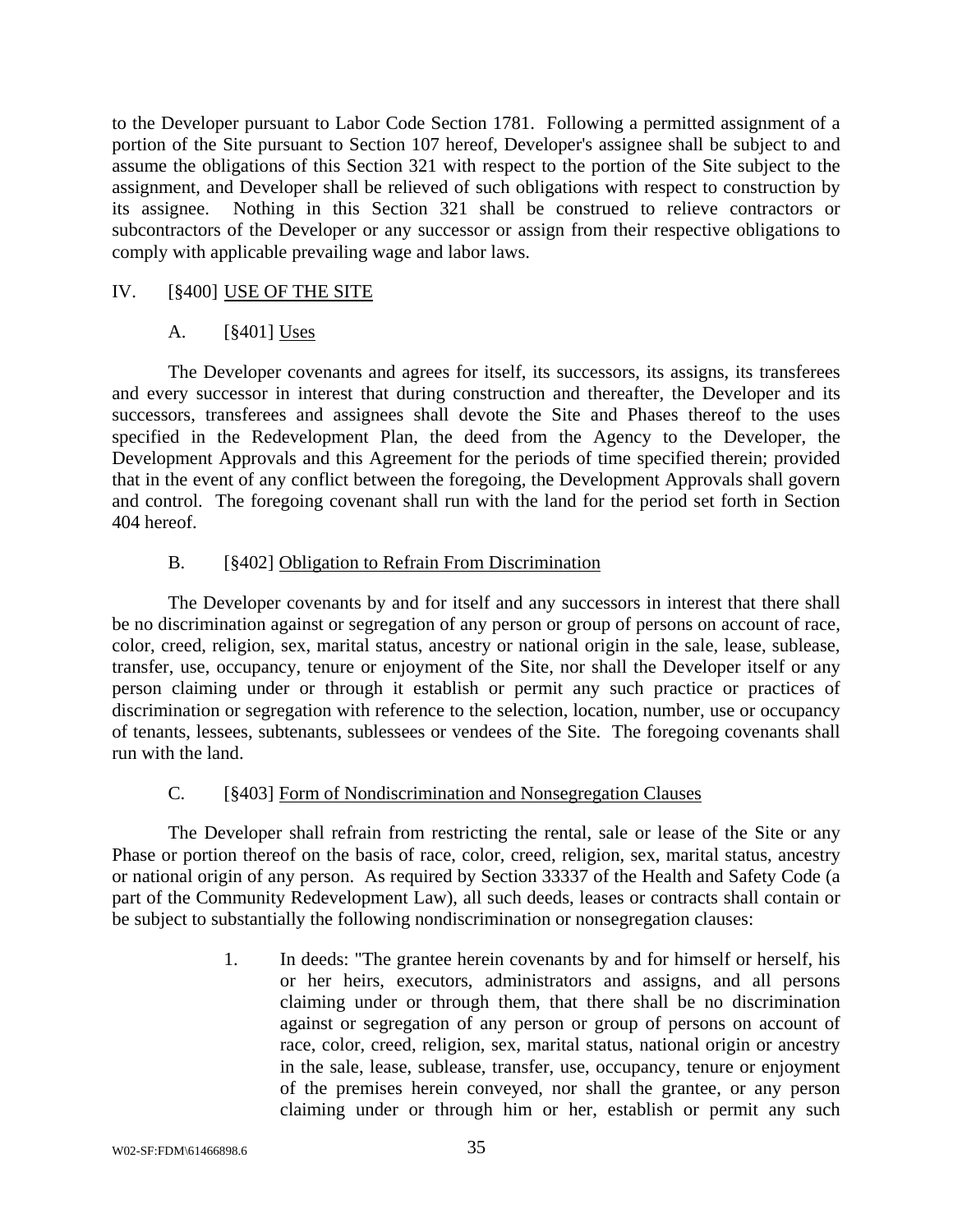practice or practices of discrimination or segregation with reference to the selection, location, number, use or occupancy of tenants, lessees, subtenants, sublessees or vendees in the premises herein conveyed. The foregoing covenants shall run with the land."

2. In leases: "The lessee herein covenants by and for himself or herself, his or her heirs, executors, administrators and assigns, and all persons claiming under or through him or her, and this lease is made and accepted upon and subject to the following conditions:

 That there shall be no discrimination against or segregation of any person or group of persons on account of race, color, creed, religion, sex, marital status, national origin or ancestry, in the leasing, subleasing, transferring, use, occupancy, tenure or enjoyment of the premises herein leased, nor shall the lessee himself or herself, or any person claiming under or through him or her, establish or permit any such practice or practices of discrimination or segregation with reference to the selection, location, number, use or occupancy of tenants, lessees, subtenants, sublessees or vendees in the premises herein leased."

3. In contracts: "There shall be no discrimination against or segregation of any person or group of persons on account of race, color, creed, religion, sex, marital status, national origin or ancestry in the sale, lease, sublease, transfer, use, occupancy, tenure or enjoyment of the premises, nor shall the transferee himself or herself, or any person claiming under or through him or her, establish or permit any such practice or practices of discrimination or segregation with reference to the selection, location, number, use or occupancy of tenants, lessees, subtenants, sublessees or vendees of the premises."

### D. [§404] Effect and Duration of Covenants

Except as otherwise provided in this Agreement (including, without limitation, Sections 312, 314 and 320), the covenants contained in this Agreement and the deed shall remain in effect until the termination date of the Redevelopment Plan as such Redevelopment Plan may be amended pursuant to the provisions of Section 701. Under Section 1100.2 of the Redevelopment Plan, the Redevelopment Plan terminates 30 years from the date the County Auditor certifies to the Director of Finance, pursuant to Health and Safety Code Section 53492.9, as the date of the final day of the first fiscal year in which One Hundred Thousand Dollars (\$100,000) or more of tax increment funds from the Redevelopment Project Area are or have been paid to the Agency. When the date of termination of the Redevelopment Plan is established, the Agency shall issue a recordable instrument setting forth such date for purpose of this section and the Redevelopment Plan, and such date shall be inserted in all deeds and other instruments referring to such date. The covenants against discrimination shall remain in effect in perpetuity. Further, environmental covenants or indemnifications by the Army and/or FORA for their grantees, transferees and successors and assigns shall also remain in place in perpetuity. The covenants established in this Agreement and the grant deed shall, without regard to technical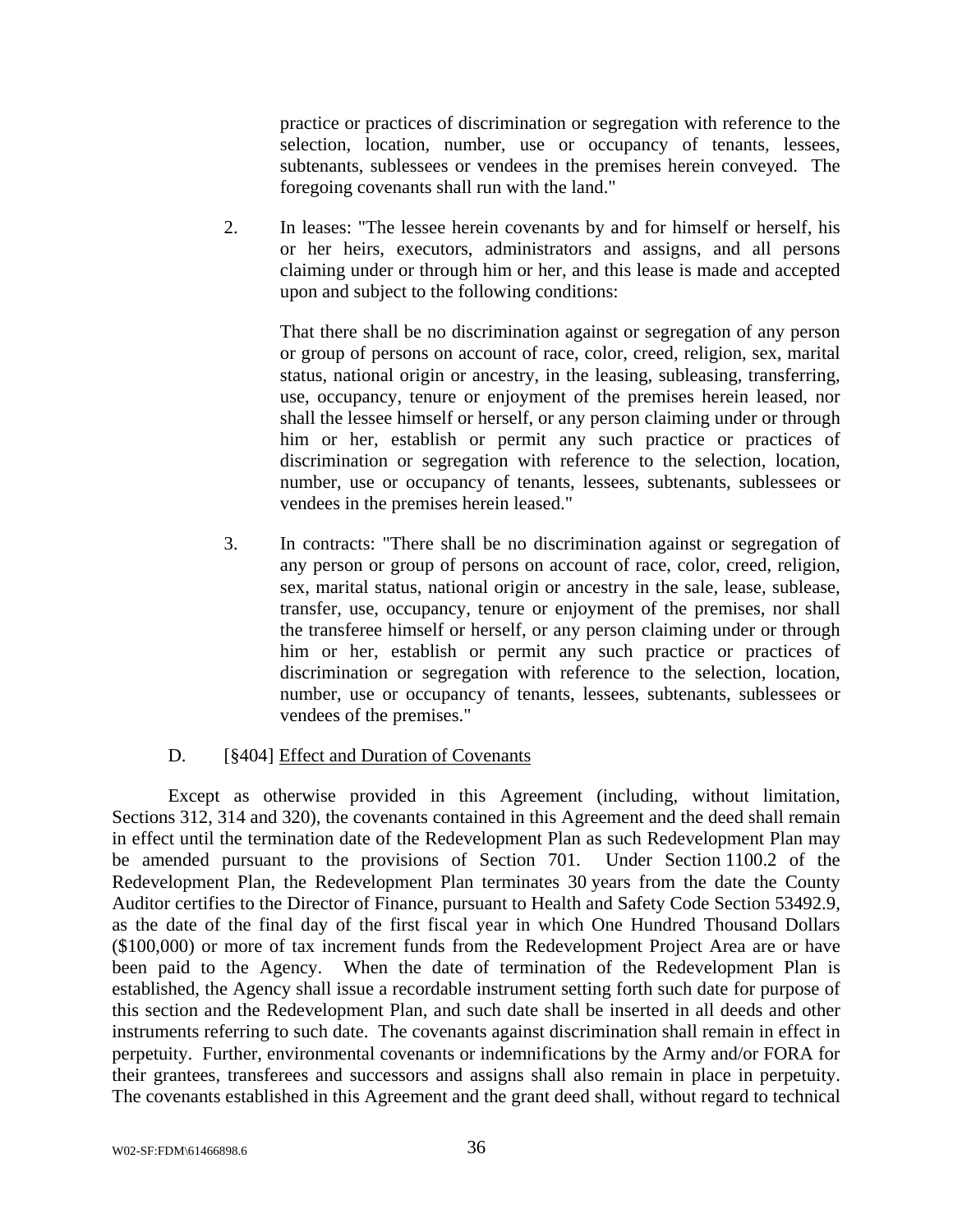classification and designation, be binding for the benefit and in favor of the Agency, its successors and assigns, the Developer and any successor in interest to the Site or any part thereof.

The Agency and the Developer are each deemed the beneficiary of the terms and provisions of this Agreement and of the covenants running with the land for and in its own rights and for the purposes of protecting the interests of the community and other parties, public or private, in whose favor and for whose benefit this Agreement and the covenants running with the land have been provided. This Agreement and the covenants shall run in favor of the Agency and the Developer without regard to whether the Agency or the Developer has been, remains or is an owner of any land or interest therein in the Site, any parcel or subparcel, or in the Redevelopment Project Area. The Agency and the Developer shall have the right, if this Agreement or the covenants are breached, to exercise all rights and remedies and to maintain any actions or suits at law or in equity or other proper proceedings to enforce the curing of such breaches to which it may be entitled.

### E. [§405] Rights of Access – Public Improvements and Facilities

During the term of this Agreement, the Agency, for itself and for the County and other public agencies and their respective Related Parties, at their sole risk and expense, reserves the right to enter the Site or any part thereof at all reasonable times and with as little interference as possible for the purposes of construction, reconstruction, maintenance, repair or service of any public improvements or public facilities located on the Site. Any such entry shall be made only after reasonable notice to the Developer, and the Agency shall indemnify, defend and hold the Developer harmless from any claims or liabilities pertaining to any entry. Any damage or injury to the Site resulting from such entry shall be promptly repaired at the sole expense of the Agency or the public agency responsible for the entry.

Before any entry on the Site or any part thereof by the Agency, County, other public entity, or their respective Related Parties (as defined in Section 204 hereof) the Agency shall provide or cause to be provided evidence to the reasonable satisfaction of the Developer that the Agency, County or other public entity, and their respective Related Parties, as the case may be, has and will maintain in effect property damage and liability insurance or self insurance adequate to insure the entry or activities of the Agency, County other public entity, and their respective Related Parties as the case may be, under this section, which insurance, or comparable self insurance, shall be not less than One Million Dollars (\$1,000,000) combined single limit, for bodily injury and property damages, and Five Million Dollars (\$5,000,000) general aggregate limit, naming the Developer as additional or co-insured (or in the case of self insurance, covering the Developer) with respect to such entry.

### V. [§500] DEFAULTS, REMEDIES AND TERMINATION

### A. [§501] Defaults – General

Subject to the provisions of Section 513 and to the extensions of time set forth in Section 604, failure or delay by either party to perform any term or provision of this Agreement when required by the express terms of this Agreement constitutes a default under this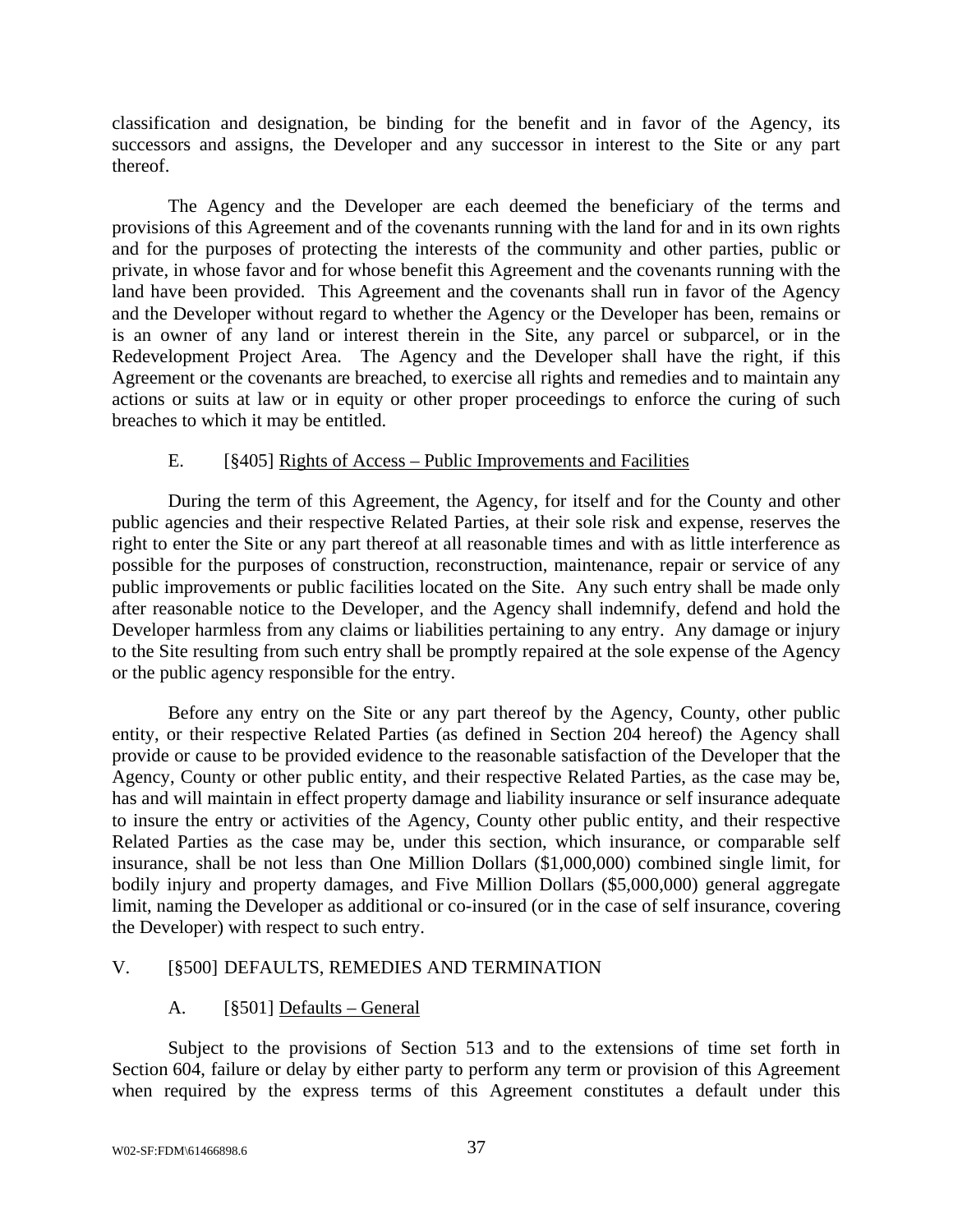Agreement. The party who so fails or delays must immediately upon receipt of notice of default commence to cure, correct or remedy such failure or delay and shall complete such cure, correction or remedy with reasonable diligence and during any period of curing shall not be in default.

The injured party shall give written notice of default to the party in default specifying the default complained of by the injured party. Except as required to protect against further damages and except as otherwise expressly provided in Sections 507 and 508 of this Agreement, the injured party may not institute proceedings against the party in default until after giving such notice and the expiration of the applicable cure period. Failure or delay in giving such notice shall not constitute a waiver of any default nor shall it change the time of default.

Except as otherwise expressly provided in this Agreement, any failure or delay by either party in asserting any of its rights or remedies as to any default shall not operate as a waiver of any default or of any such rights or remedies or deprive such party of its right to institute and maintain any actions or proceedings that it may deem necessary to protect, assert or enforce any such rights or remedies.

### B. [§502] Legal Actions

### 1. [§503] Institution of Legal Actions

Subject to the provisions of Sections 513 and 604, in addition to any other rights or remedies, and following delivery of the required notices of default and expiration of the applicable cure or other periods provided for hereunder, either Party may institute legal action to cure, correct or remedy any default, or recover damages, subject to Section 507, for any default, or to obtain any other remedy consistent with the terms and purpose of this Agreement. Such legal actions must be instituted in the Superior Court of the County of Monterey, State of California.

### 2. [§504] Applicable Law; Interpretation

The laws of the State of California shall govern the interpretation and enforcement of this Agreement (without regard to choice-of-law principles of the law of such State that would require the application of the laws of a jurisdiction other than such State).

This Agreement has been negotiated at arm's length and between persons sophisticated and knowledgeable in the matters dealt with herein. In addition, each party has been represented by experienced and knowledgeable legal counsel. Accordingly, any rule of law (including California Civil Code Section 1654) or legal decision that would require interpretation of any ambiguities in this Agreement against the party that has drafted it is not applicable and is waived. The provisions of this Agreement shall be interpreted in a reasonable manner to effect the purposes of the Parties and this Agreement.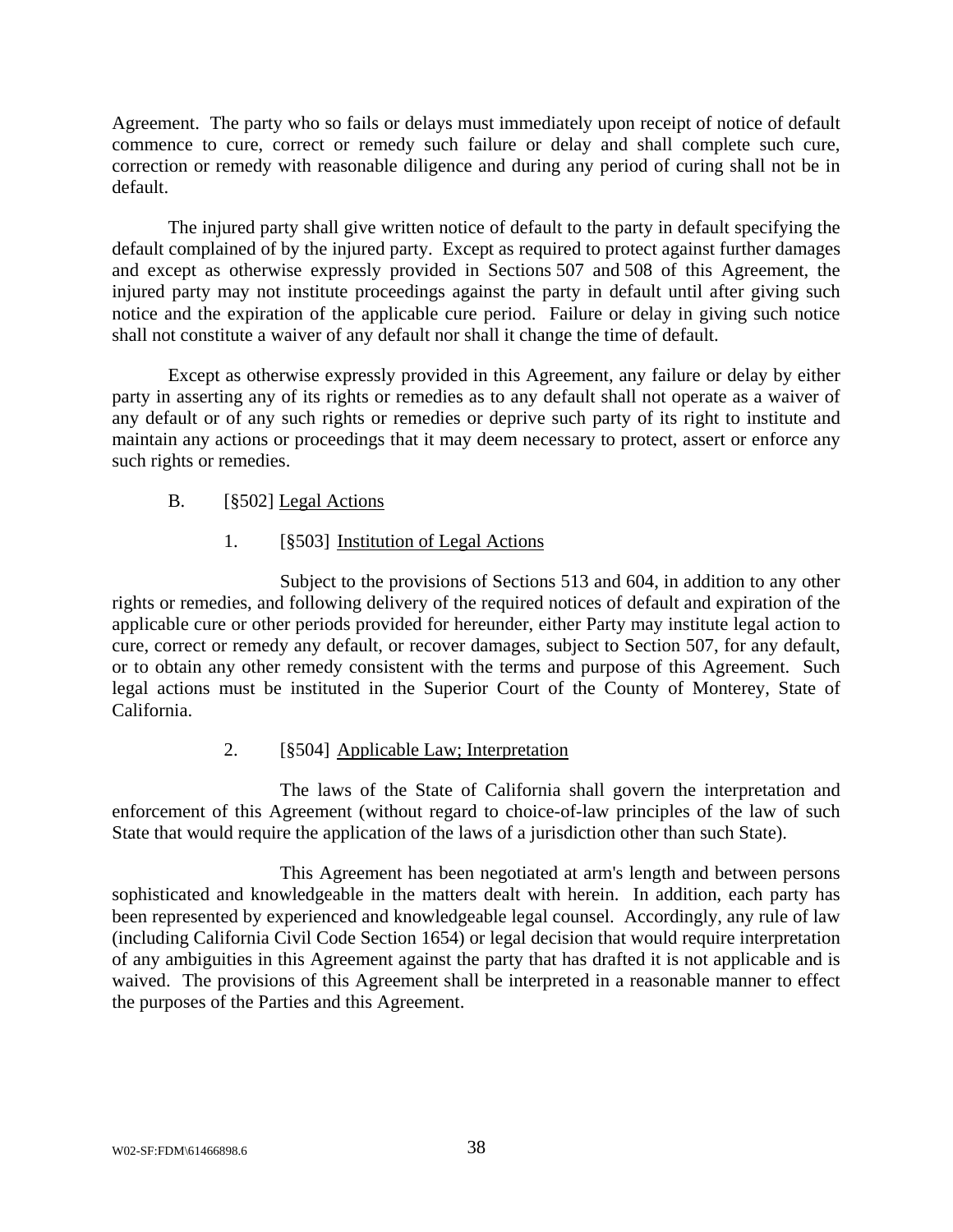### 3. [§505] Acceptance of Service of Process

In the event that any legal action is commenced by the Developer against the Agency, service of process on the Agency shall be made by personal service upon the Clerk of the Board of Supervisors or in such other manner as may be provided by law.

In the event that any legal action is commenced by the Agency against the Developer, service of process on the Developer shall be made by personal service upon the Developer or in such other manner as may be provided by law and shall be valid whether made within or without the State of California.

### C. [§506] Rights and Remedies are Cumulative

Except as otherwise expressly stated in this Agreement, the rights and remedies of the parties are cumulative, and the exercise by any party of one or more of such rights or remedies shall not preclude the exercise by it, at the same time or different times, of any other rights or remedies for the same default or any other default by the other party.

# D. [§507] Damages

If the Developer or the Agency defaults with regard to any of the provisions of this Agreement, the nondefaulting party shall serve written notice of such default upon the defaulting party. Subject to the provisions of Sections 513 and 604, if the default is not cured or commenced and be diligently proceeding to be cured by the defaulting party within the applicable time periods set forth in Sections 510 and 511 or otherwise within sixty (60) days after service of the notice of default, the defaulting party shall be liable to the other party for damages caused by such default which damages shall be limited to:

(1) Liquidated Damages to which the Agency may be entitled under Section

511;

(2) Amounts then accrued and owed by one Party to the other Party and not paid at the time of default; and

(3) In addition, if all conditions precedent in Section 202 to be fulfilled by the Developer for the close of escrow for conveyance of the Site have been satisfied or waived in accordance with this Agreement, but the Agency has willfully failed to fulfill any condition precedent in Section 202 to be fulfilled by the Agency or the Agency has otherwise willfully failed to convey the Site to the Developer in violation of this Agreement, then the Developer may pursue specific performance or, at its sole discretion, elect to terminate this Agreement and pursue litigation against the Agency for recovery of the amount of the Developer's pre-development and pre-conveyance costs paid or incurred prior to the termination of this Agreement; provided, however, that: (a) in no event shall the Agency be liable for monetary damages in excess of Fifteen Million Dollars (\$15,000,000) and (b) the Developer may recover any damages awarded only from the net proceeds resulting from a sale or transfer of the Agency's interests in the Site or portion thereof (which sale or transfer shall be for an amount not less than the fair market value of the Site or portion thereof at the time of such sale or transfer by the Agency), and not from any of the Agency's other assets.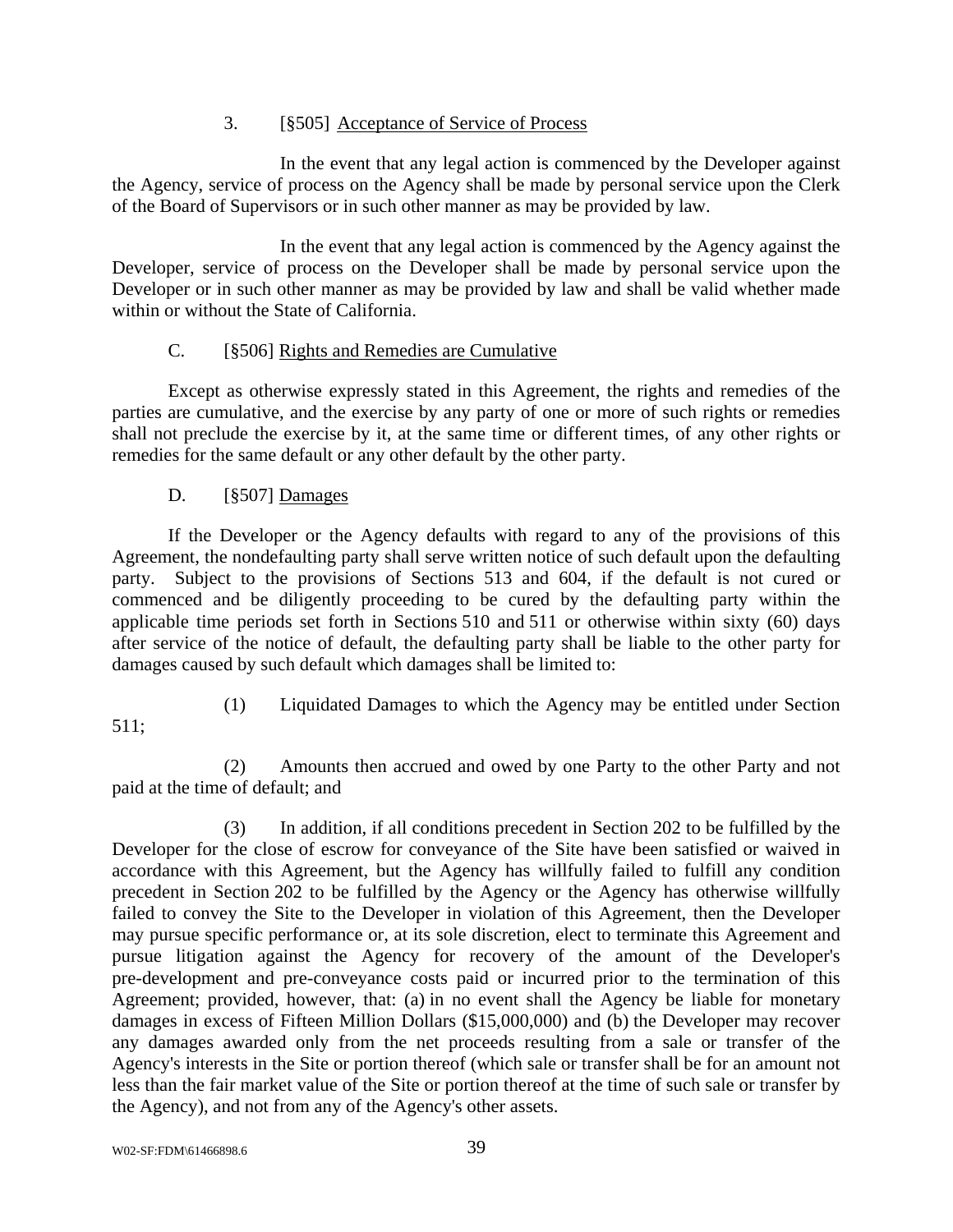### E. [§508] Specific Performance

If the Developer or the Agency defaults under any of the provisions of this Agreement, the nondefaulting party shall serve written notice of such default upon the defaulting party. Subject to the provisions of Sections 513 and 604, if the default is not commenced to be cured by the defaulting party within the applicable time periods set forth in Sections 510 and 511 or otherwise within sixty (60) days of service of the notice of default, the nondefaulting party, at its option, may institute an action for specific performance of the terms of this Agreement.

### F. [§509] Remedies and Rights of Termination Prior to Conveyance of the Site to the Developer

### 1. [§510] Termination by the Developer

Subject to the provisions of Sections 513 and 604, in the event that prior to conveyance of title to the Site to the Developer:

- a. The Developer is not in default under Section 511 and any of the conditions precedent to conveyance of the Site are not satisfied by the times set forth in this Agreement, and such failure is not cured within sixty (60) days after written notice from Developer or, if such failure cannot be reasonably cured within such 60-day period, the Agency is not reasonably acting to cure such failure in a timely manner; or
- b. The Agency does not tender conveyance of the Site or possession thereof in the manner and condition and by the date provided in this Agreement, and any such failure is not cured within sixty (60) days after written demand by the Developer or, if such failure cannot be reasonably cured within such 60-day period, the Agency is not reasonably acting to cure such failure in a timely manner; or
- c. The Agency is in default under any other provisions of this Agreement and such default is not cured within the applicable time period under Section 501, 507 or 508 hereof;

then this Agreement may, at the option of the Developer, be terminated by written notice thereof to the Agency. Upon such termination, Developer shall retain, and shall not be deemed to have waived, any and all remedies (including but not limited to Section 507 hereof) available to Developer under this Agreement or the Development Approvals arising from the circumstances giving rise to Developer's termination of this Agreement, and the Deposit referenced in Section 201.a (including any interest earned or accrued thereon) shall be returned to the Developer.

2. [§511] Termination by the Agency

Subject to the provisions of Sections 513 and 604, in the event that prior to conveyance of title to the Site to the Developer: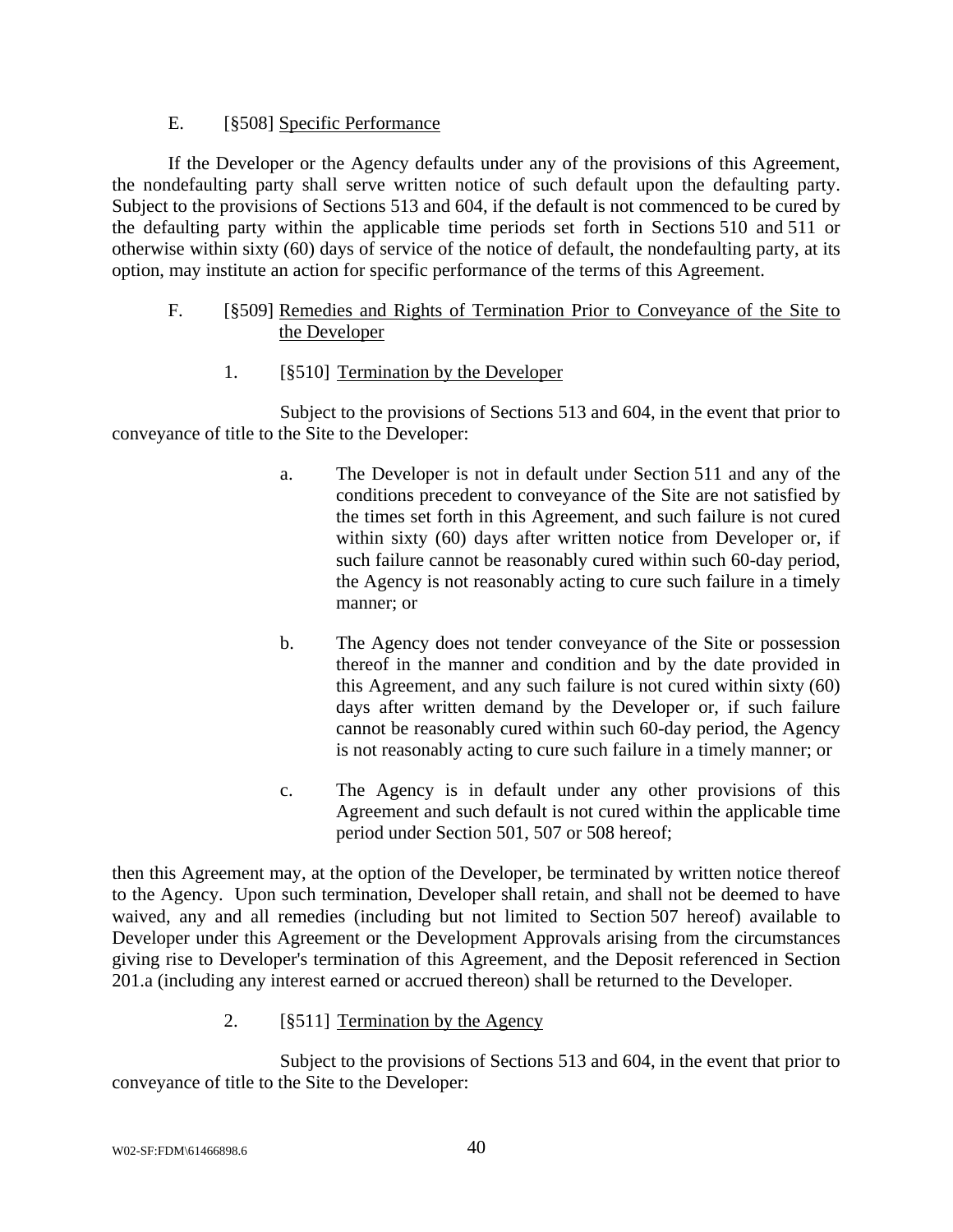- a. The Developer transfers or assigns or attempts to transfer or assign this Agreement or any rights herein or in the Site in violation of this Agreement;
- b. There is a change in the ownership or identity of the Developer or the parties in control of the Developer in violation of the provisions of Section 107 hereof;
- c. Subject to Section 604 of this Agreement, the Developer does not satisfy the requirements of Section 202(22)(c) of this Agreement;
- d. Subject to Section 604 of this Agreement, the Developer does not pay the Initial Land Payment and take title to the Site under tender of conveyance by the Agency after satisfaction of all conditions precedent pursuant to this Agreement;
- e. The Developer is in breach or default with respect to any other material obligation of the Developer under this Agreement; and
- f. If any default or failure referred to in subdivision c., d., or e. of this Section shall not be cured within sixty (60) days after the date of written demand by the Agency or, if such default cannot be reasonably cured within such 60-day period, the Developer is not reasonably acting to cure such default in a timely manner;

then this Agreement, and any rights of the Developer or any assignee or transferee in this Agreement pertaining thereto or arising therefrom with respect to the Agency, may, at the option of the Agency, be terminated by the Agency by written notice thereof to the Developer; provided, however, that prior to the Agency's giving notice to terminate this Agreement, the Agency Governing Board and the County Board of Supervisors shall hold a joint public hearing (with reasonable notice to and an opportunity to be heard by the Developer) on the decision to terminate this Agreement and consideration of the reasons therefor and alternatives to termination including, without limitation, opportunities available to continue or mutually renegotiate terms of this Agreement with Developer's members and lenders.

In the event of termination of this Agreement pursuant to this Section 511, the Agency shall have (except as provided in Section 507 hereof) no further rights against the Developer, and the Developer shall have no further obligations, with respect to the Site; provided that the Agency may retain the Deposit as liquidated damages for the Developer's default under this Section 511.

**IN THE EVENT OF TERMINATION UNDER THIS SECTION 511 IN CONNECTION WITH A DEVELOPER DEFAULT OCCURRING PRIOR TO CONVEYANCE, THE DEPOSIT MAY BE RETAINED BY THE AGENCY AS LIQUIDATED DAMAGES FOR SUCH DEVELOPER DEFAULT AND AS AGENCY'S PROPERTY WITHOUT ANY DEDUCTION, OFFSET OR RECOUPMENT WHATSOEVER.**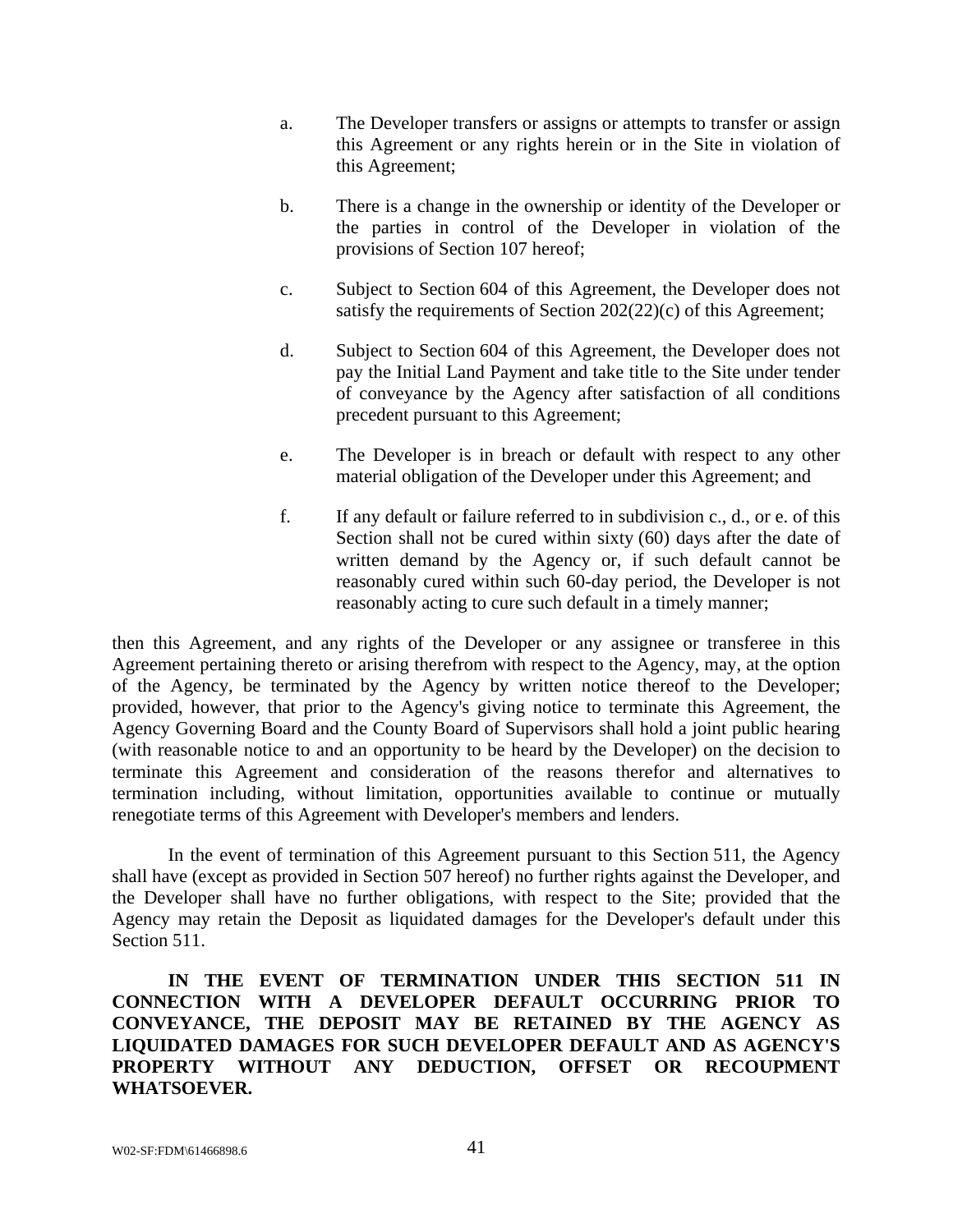**IF THE DEVELOPER SHOULD DEFAULT UNDER THIS SECTION 511, MAKING IT NECESSARY FOR THE AGENCY TO TERMINATE THIS AGREEMENT AND TO PROCURE ANOTHER PARTY OR PARTIES TO REDEVELOP THE SITE, THEN THE DAMAGES SUFFERED BY THE AGENCY BY REASON THEREOF WOULD BE UNCERTAIN. SUCH DAMAGES WOULD INVOLVE SUCH VARIABLE FACTORS AS THE CONSIDERATION WHICH SUCH PARTY WOULD PAY FOR THE SITE; THE EXPENSES OF CONTINUING THE OWNERSHIP AND CONTROL OF THE SITE; OF INTERESTING PARTIES AND NEGOTIATING WITH SUCH PARTIES; POSTPONEMENT OF TAX REVENUES THEREFROM TO THE COMMUNITY; AND THE FAILURE OF THE AGENCY TO EFFECT ITS PURPOSES AND OBJECTIVES WITHIN A REASONABLE TIME, RESULTING IN ADDITIONAL IMMEASURABLE DAMAGE AND LOSS TO THE AGENCY AND THE COMMUNITY. IT IS IMPRACTICABLE AND EXTREMELY DIFFICULT TO FIX THE AMOUNT OF SUCH DAMAGES TO THE AGENCY, BUT THE PARTIES ARE OF THE OPINION, UPON THE BASIS OF ALL INFORMATION AVAILABLE TO THEM, THAT SUCH DAMAGES WOULD APPROXIMATELY EQUAL THE APPLICABLE AMOUNTS OR PORTIONS OF THE DEPOSIT SET FORTH ABOVE IN THIS SECTION 511 AND HELD BY THE AGENCY AT THE TIME OF THE DEFAULT OF THE DEVELOPER, AND THE APPLICABLE AMOUNTS OR PORTIONS OF SUCH DEPOSIT AS SET FORTH ABOVE IN THIS SECTION 511 SHALL BE PAID TO THE AGENCY UPON ANY SUCH OCCURRENCE AS THE TOTAL OF ALL LIQUIDATED DAMAGES FOR THE APPLICABLE DEVELOPER DEFAULT(S) UNDER THIS SECTION 511, AND NOT AS A PENALTY, AND SUCH LIQUIDATED DAMAGES SHALL BE THE SOLE AND EXCLUSIVE REMEDY OF THE AGENCY WITH RESPECT TO THE APPLICABLE DEVELOPER DEFAULT(S) SET FORTH UNDER THIS SECTION 511. NOTWITHSTANDING THE FOREGOING, IN THE EVENT THAT THIS PARAGRAPH SHOULD BE HELD TO BE VOID FOR ANY REASON, THE AGENCY SHALL BE ENTITLED TO THE FULL EXTENT OF DAMAGES OTHERWISE PROVIDED BY LAW, AS LIMITED BY SECTION 507 HEREOF.** 

### **THE DEVELOPER AND THE AGENCY SPECIFICALLY ACKNOWLEDGE THIS LIQUIDATED DAMAGES PROVISION BY THEIR SIGNATURES HERE:**

#### **DEVELOPER:**

 $\mathbf{B} \mathbf{y}$ :

### **AGENCY:**

 $Bv:$ 

G. [§512] Right of Reverter

Subject to the provisions of Sections 513 and 604, the Agency shall have the right to re-enter and take possession of the conveyed Site or any Phase or portion thereof from Developer with all improvements thereon (the "Revested Parcel"), and revest in the Agency the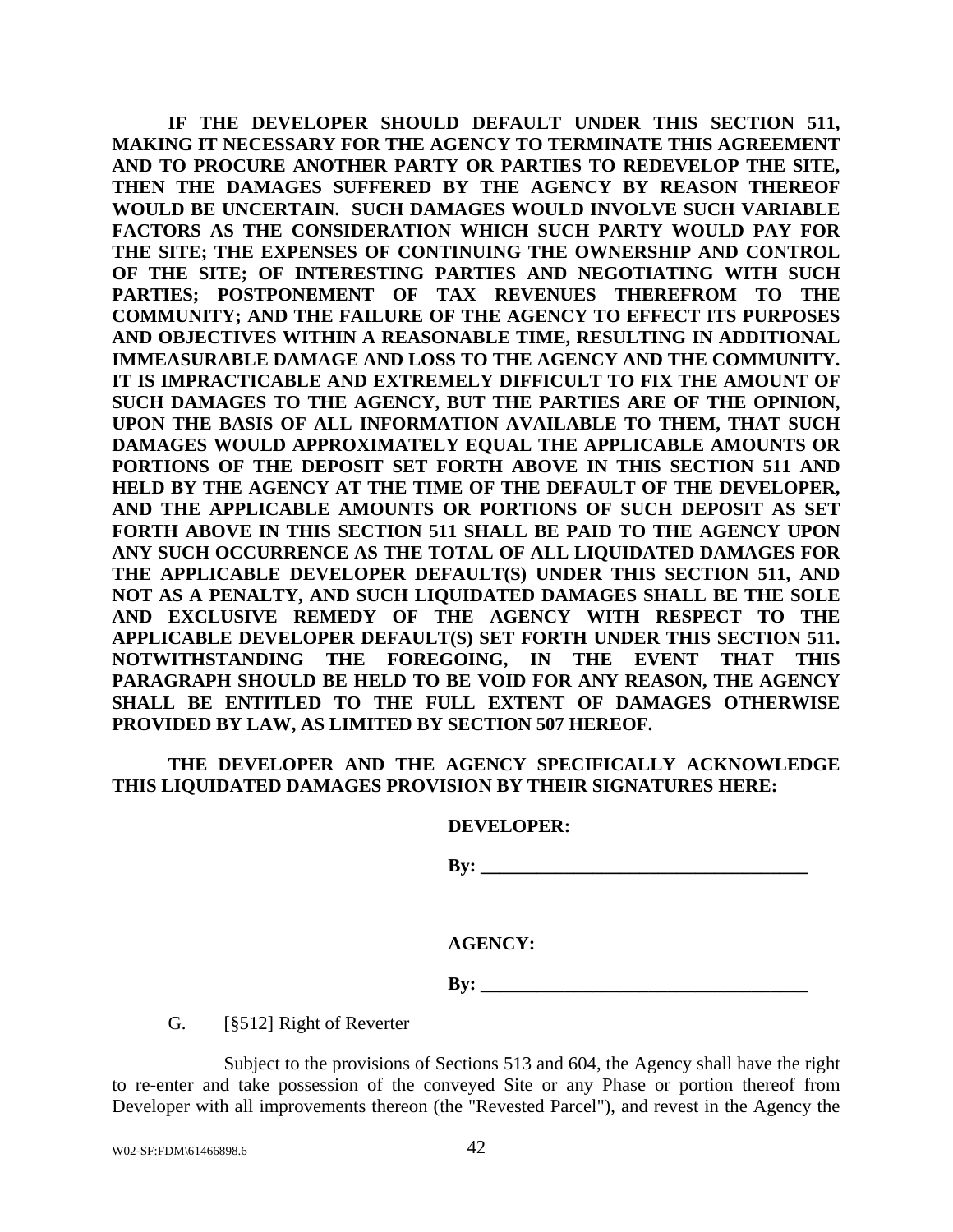estate previously conveyed to the Developer ("right of reverter") if after conveyance to Developer of title to the Site or such Phase or portion thereof and prior to the issuance of the Certificate of Completion therefor, the Developer shall, as to the Revested Parcel:

- a. Fail to commence construction of approved improvements on the Site or such Phase or portion thereof within the time set forth in the Schedule of Performance (Attachment 5 hereto) (unless such failure results from an Enforced Delay under Section 604 hereof or was caused by the Agency or County); for purposes of this provision, the Developer shall be deemed to "commence construction" when and only when the Developer has commenced rough grading on the Site or such Phase or portion thereof pursuant to a permit issued by the County for the construction of the improvements provided for herein;
- b. Once construction has been commenced in accordance with subparagraph a above, fail to diligently prosecute construction of the improvements through completion within the applicable time set forth in the Schedule of Performance, where such failure has not been cured within ninety (90) days after written notice thereof from the Agency (unless such failure results from an Enforced Delay under Section 604 hereof or was caused by the Agency or County);
- c. Abandon or substantially suspend construction of the improvements for a period of ninety (90) days after written notice of such abandonment or suspension from the Agency or, if such failure cannot be reasonably cured within such ninety (90) day period, failure to reasonably act to cure such failure in a timely manner (unless such abandonment or failure was caused by the Agency or County or resulted from an Enforced Delay under Section 604 hereof);
- d. Without the prior written consent of Agency, directly or indirectly, voluntarily or involuntarily sell, assign, transfer, dispose of or further encumber or agree to sell, assign, transfer, dispose of or further encumber or suffer to exist any other lien against all or any portion of or any interest in the Site or any Phase or portion thereof, except for any sale, transfer, disposition, assignment or encumbrance that is expressly permitted by the terms of this Agreement;
- e. If any event under a. through d., above, is caused by or is attributable to a successor, assignee or transferee of the Developer under an Assignment and Assumption Agreement, and the Developer shall fail, within ninety (90) days of written notice from the Agency either: (a) to commence to enforce the Developer's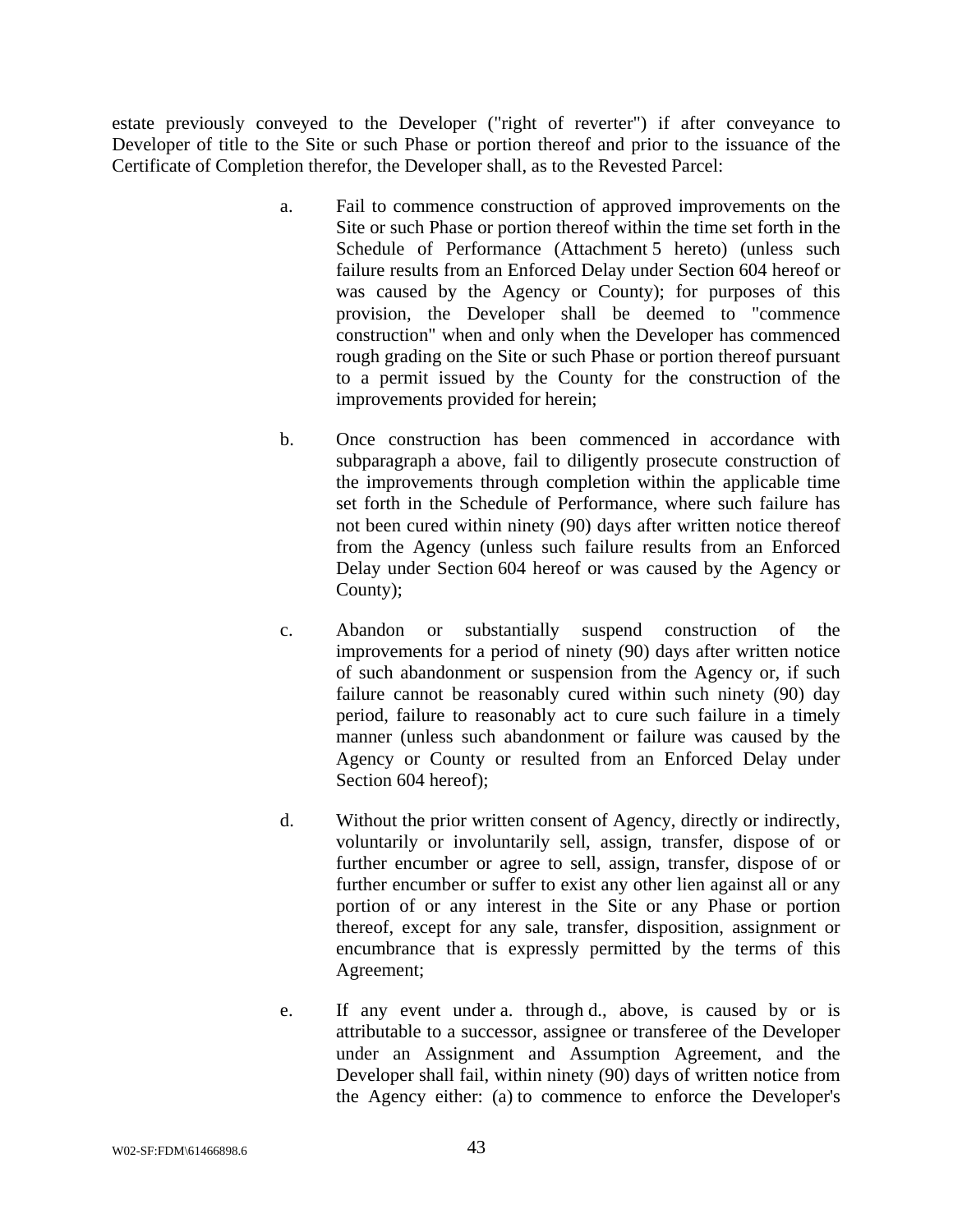remedies under the Assignment and Assumption Agreement to cause such successor, assignee or transferee to cure the failure, or (b) to commence to act to repurchase the Site or Phase or portion thereof and vest title in the Developer who shall have, upon such repurchase and revesting, a reasonable period of time to either (x) cure such failure or (y) resell the Site or Phase or portion thereof repurchased by the Developer to another assignee or transferee pursuant to an Assignment and Assumption Agreement approved by the Agency; and

f. Provided, however, that prior to the Agency's exercising its right of reverter under this Section 512, the Agency Governing Board and the County Board of Supervisors shall hold a joint public hearing (with reasonable notice to and an opportunity to be heard by the Developer) on the decision to exercise its right of reverter under this Section 512, and consideration of the reasons therefor and alternatives to such action by the Agency, including, without limitation, opportunities available to continue or mutually renegotiate terms of this Agreement with Developer's members and lenders.

Such right of reverter shall be subordinate and subject to and be limited by and shall not defeat, render invalid or limit:

1. Any mortgage, deed of trust or other security instrument permitted by this Agreement; or

2. Any rights or interests provided in this Agreement for the protection of the holder of such mortgages, deeds of trust or other security instruments;

3. Any rights or interests of bondholders or other parties under financing mechanisms adopted or approved by the County as part of the Development Approvals.

4. Upon revesting in the Agency of title to the Revested Parcel as provided in this Section 512, the Agency shall, pursuant to its responsibilities under state law, use its best efforts to resell the Revested Parcel as soon as possible, in a commercially reasonable manner and for not less than its fair reuse value and consistent with the objectives of such law and of the Redevelopment Plan, to a qualified and responsible party or parties (as determined by the Agency) who will assume the obligation of making or completing such improvements as are acceptable to the Agency in accordance with the uses specified for the Revested Parcel in the Redevelopment Plan and in a manner satisfactory to the Agency. Upon such resale of the Revested Parcel the proceeds thereof shall be applied as follows:

(a) First, to reimburse the Agency on its own behalf or on behalf of the County for all costs and expenses reasonably incurred by the Agency, including but not limited to salaries of personnel and legal fees directly incurred in connection with the recapture, management, and resale of the Revested Parcel (but less any income derived by the Agency from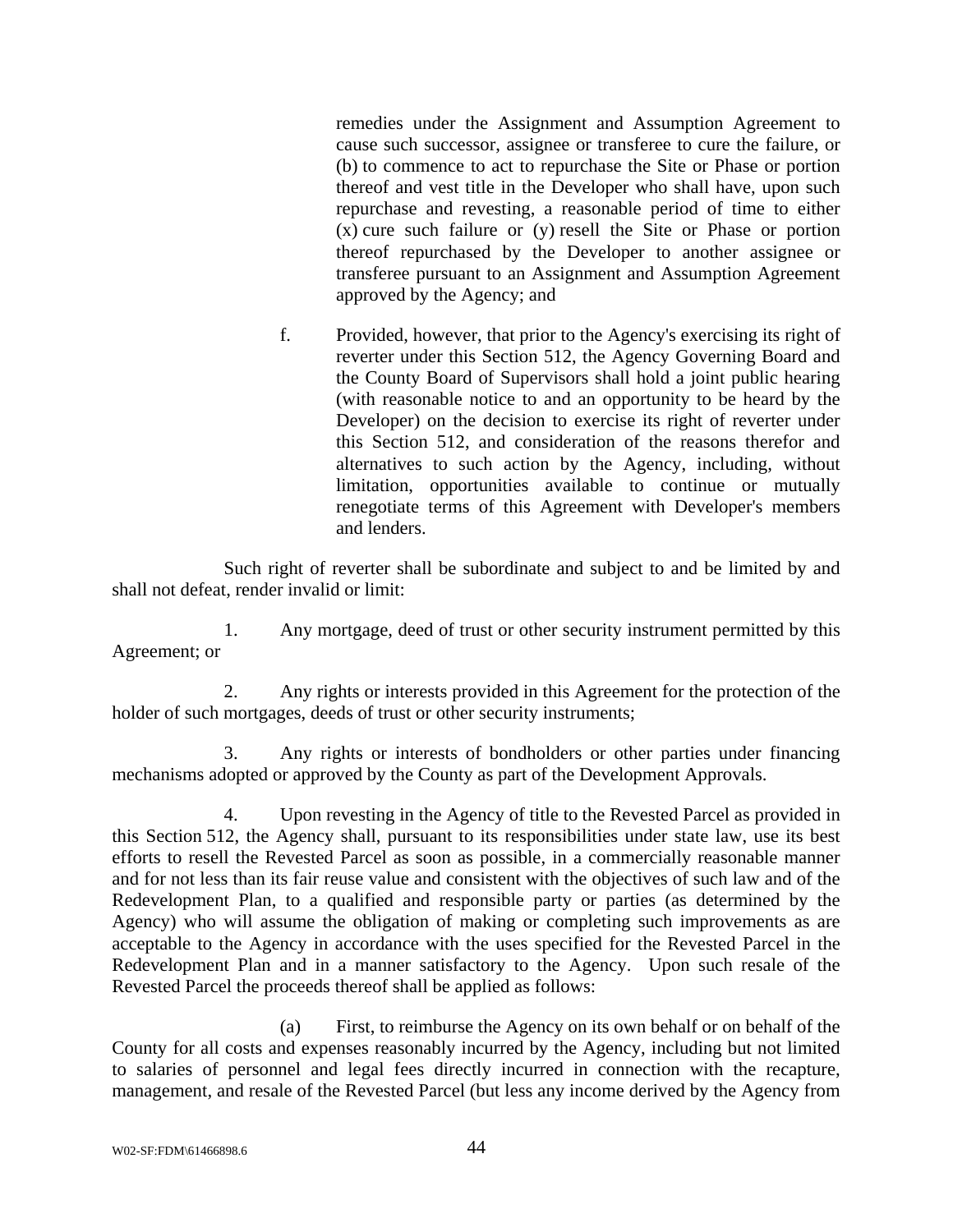any part of the Revested Parcel); all taxes and installments of assessments incurred and payable prior to resale, and water and sewer charges with respect to the Revested Parcel incurred and payable prior to sale; any payments made or required to be made to discharge any encumbrances or liens, except any FORA liens, existing on the Revested Parcel at the time of revesting of title in the Agency or to discharge or prevent from attaching or being made any subsequent encumbrances or liens due to obligations, defaults, or acts of the Developer, its successors or transferees; expenditures made or obligations incurred which are necessary or required to preserve the value or protect the Revested Parcel or any part thereof; and any amounts otherwise owing the Agency by the Developer and its successors or transferees.

(b) Second, to reimburse the Developer, its successors or transferees, up to the amount equal to the sum of the following:

- a. The Land Payment or portion thereof for the Revested Parcel paid by the Developer; plus
- b. The amounts of any Participation Payments for the Revested Parcel paid to the Agency pursuant to Section A.3. of Attachment No. 4 hereto; plus
- c. Pre-development and development costs paid or incurred by the Developer for the Revested Parcel; plus
- d. All other costs pertaining to the acquisition or development of the Revested Parcel, including but not limited to premiums and self-insured retentions for insurance (including the FORA PLL and any Developer excess or supplemental environmental insurance coverage), and loans made by the Developer to the Agency and not repaid;
- e. Payments made by the Developer pursuant to financing mechanisms adopted or approved by the County as part of the Development Approvals, and the costs actually incurred by the Developer for on-site labor and materials for the construction of the improvements existing or in process on the Revested Parcel or applicable portion thereof at the time of the repurchase, reentry and repossession, exclusive of amounts financed.

Included with the above amounts shall be the fair market value of the improvements the Developer has placed on the Revested Parcel, less any gains or income withdrawn or made by the Developer from the Revested Parcel or the improvements thereon. Notwithstanding the foregoing, the amount calculated pursuant to this subsection (b) shall not exceed the fair market value of the Revested Parcel together with the improvements thereon as of the date of the default or failure which gave rise to the Agency's exercise of the right of reverter.

(c) Any balance remaining after such reimbursements shall be retained by the Agency as its property.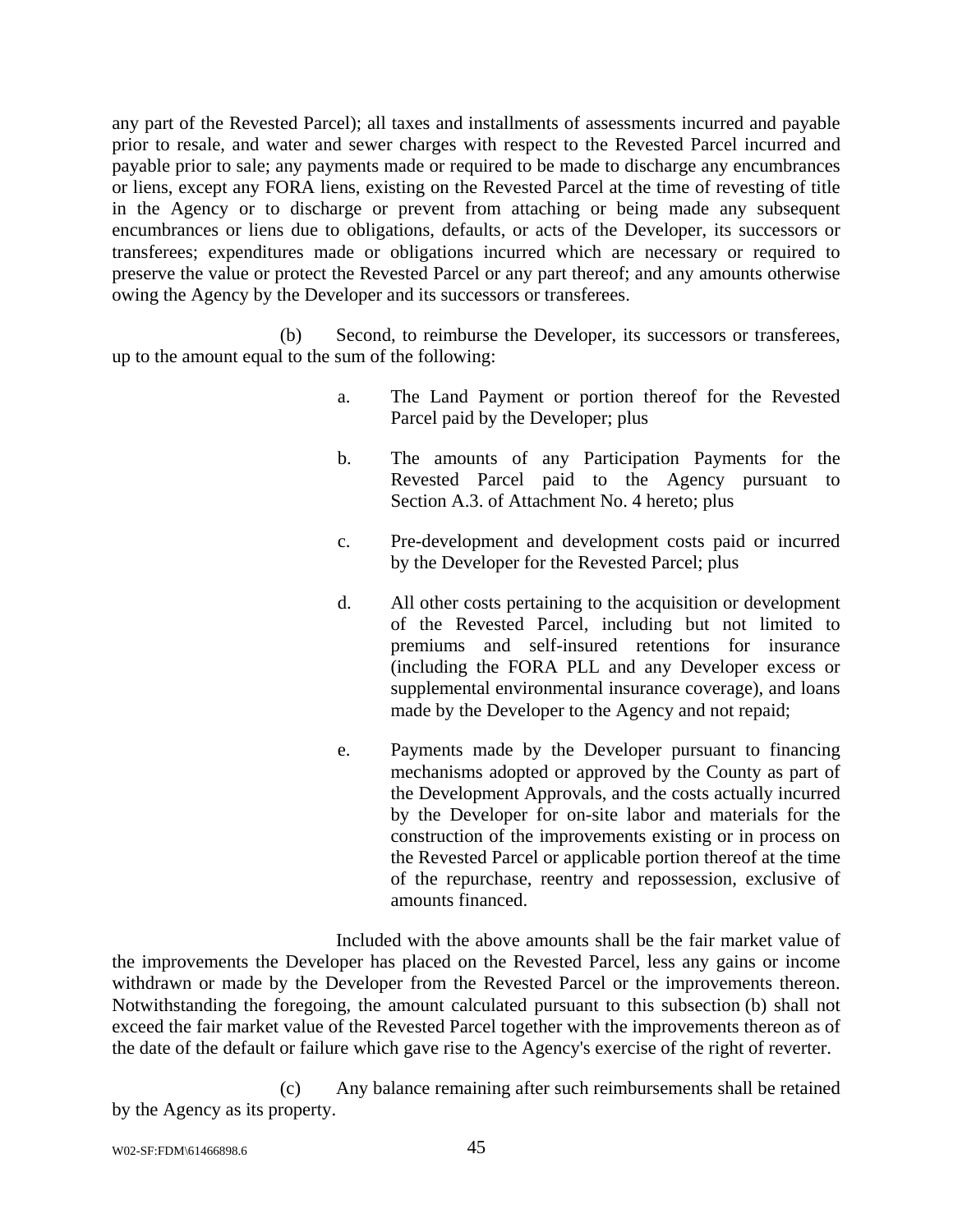### H. [§513] Dispute Resolution; Legal Action.

1. Informal Resolution. If any dispute arises between or among the Parties as to interpretation or application of any of the terms of this Agreement, the Parties shall attempt to resolve the dispute in accordance with this Agreement prior to judicial reference or formal court action. As to any such dispute, the Parties shall first meet and confer in good faith to resolve the matter between themselves. Each Party shall make all reasonable efforts to provide to the other Party or Parties all information relevant to the dispute, to the end that all Parties will have appropriate and adequate information to resolve the dispute.

2. Mediation. Before pursuing any administrative or judicial remedies to resolve any dispute or claim under this Agreement, the Parties hereto shall attempt in good faith to resolve any such dispute by mediation conducted by a mediator mutually selected by the Parties or in the absence of mutual agreement, a panel of three (3) mediators where each party selects one mediator, and those two mediators select the third mediator. The third mediator shall serve as chairperson and shall adhere to the Commercial Mediation Rules of the American Arbitration Association.

3. Judicial Reference. If mediation is not required under the provisions of this Agreement or mediation has not resolved the dispute and any Party to this Agreement commences a lawsuit relating to a dispute arising under this Agreement, all the issues in such action, whether of fact or law, shall be resolved by judicial reference pursuant to the provisions of California Code of Civil Procedure Sections 638.1 and 641 through 645.1. The Parties shall cooperate in good faith to ensure that all necessary and appropriate parties are included in the judicial reference proceeding. Neither Party shall be required to participate in the judicial reference proceeding unless it is satisfied that all necessary and appropriate parties will participate. The following shall apply to any such proceedings:

(a) The proceeding shall be brought and held in Monterey County, unless the Parties agree to an alternative venue.

(b) The Parties shall use the procedures adopted by JAMS/ENDISPUTE ("JAMS") for judicial reference and selection of a referee (or any other entity offering judicial reference dispute resolution procedures as may be mutually acceptable to the Parties).

(c) The referee must be a retired judge or a licensed attorney with substantial experience in relevant real estate matters.

(d) The parties to the litigation shall agree upon a single referee who shall have the power to try any and all of the issues raised, whether of fact or of law, which may be pertinent to the matters in dispute, and to issue a statement of decision thereon. Any dispute regarding the selection of the referee shall be resolved by JAMS or the entity providing the reference services, or, if no entity is involved, by the court in accordance with California Code of Civil Procedure Sections 638 and 640.

(e) The referee shall be authorized to provide all remedies available in law or equity appropriate under the circumstances of the controversy and consistent with this Agreement, other than punitive damages.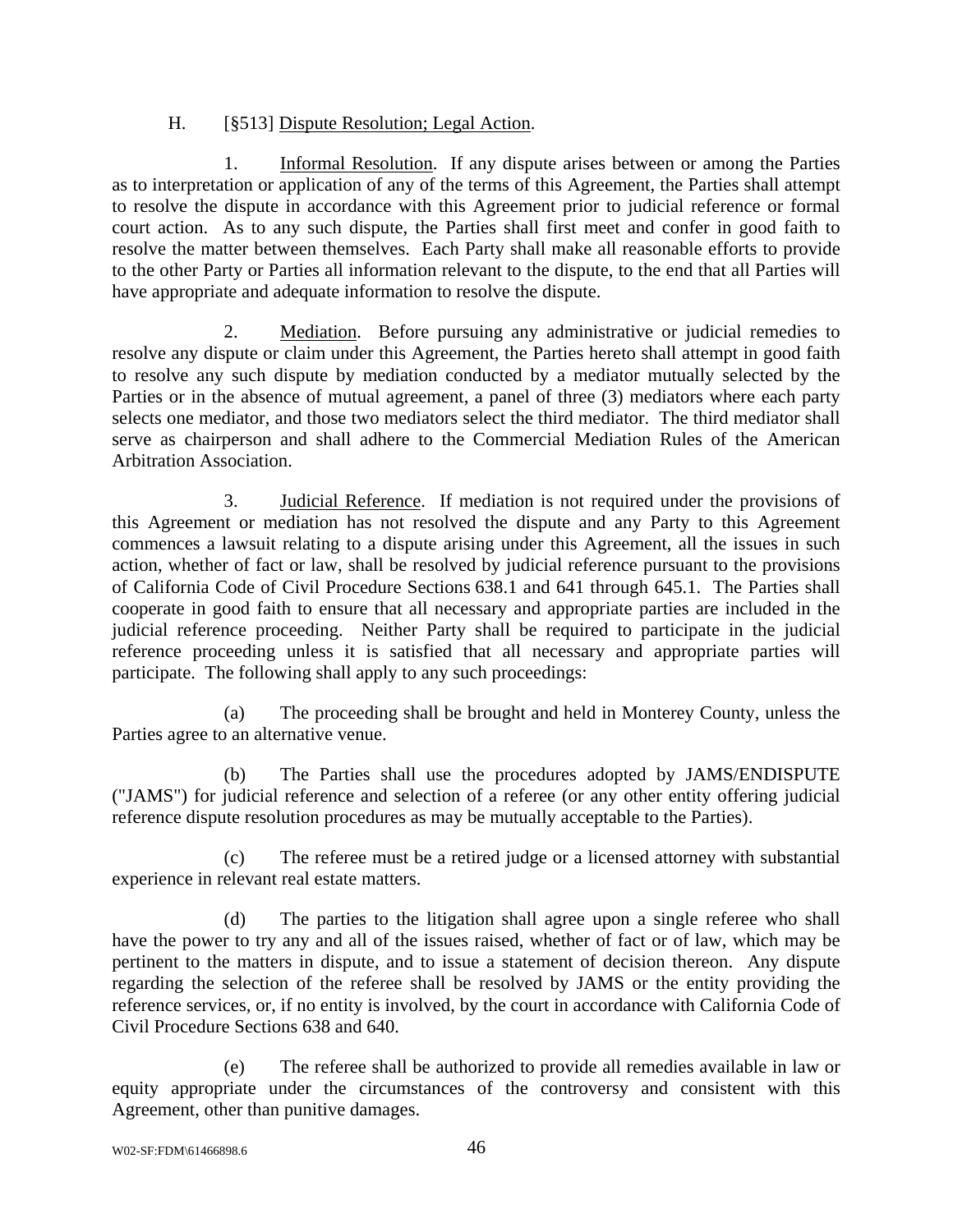(f) The referee may require one or more pre-hearing conferences.

(g) The Parties shall be entitled to discovery, and the referee shall oversee discovery and may enforce all discovery orders in the same manner as any trial court judge.

(h) A stenographic record of the trial shall be made.

(i) The referee's statement of decision shall contain findings of fact and conclusions of law to the extent applicable.

(j) The referee shall have the authority to rule on all post-hearing motions in the same manner as a trial judge.

(k) The Parties shall promptly and diligently cooperate with each other and the referee and perform such acts, as may be necessary for an expeditious resolution of the dispute.

(l) The costs of such proceeding, including the fees of a referee, shall be borne equally by the parties to the dispute.

(m) The statement of decision of the referee upon all of the issues considered by the referee shall be binding upon the Parties, and upon filing of the statement of decision with the clerk of the court, or with the judge where there is no clerk, judgment may be entered thereon. The decision of the referee shall be appealable as if rendered by the court. Except for actions for indemnification, the Parties acknowledge and accept that they are waiving their right to a jury trial to the extent such waiver is authorized by the Legislature in response to the decision of the California Supreme Court in *Grafton Partners v. Superior Court of Alameda County* (August 2005).

### VI. [§600] GENERAL PROVISIONS

### A. [§601] Notices, Demands and Communications Between the Parties

Formal written notices, demands, correspondence and communications between the Agency and the Developer shall be sufficiently given if delivered personally (including delivery by private courier), by certified mail, postage prepaid and return receipt requested, or delivered by nationally recognized overnight courier service, or by electronic facsimile transmission followed by delivery of a "hard" copy to the offices of the Agency and the Developer set forth in Section 105 hereof. Such written notices, demands, correspondence, and communications may be sent in the same manner to such persons and addresses the Agency or the Developer may from time to time designate in writing.

### B. [§602] Conflicts of Interest

No member, official or employee of the Agency shall have any personal interest, direct or indirect, in this Agreement, nor shall any such member, official or employee participate in any decision relating to this Agreement that affects his or her personal interests or the interests of any corporation, partnership or association in which he or she is directly or indirectly interested.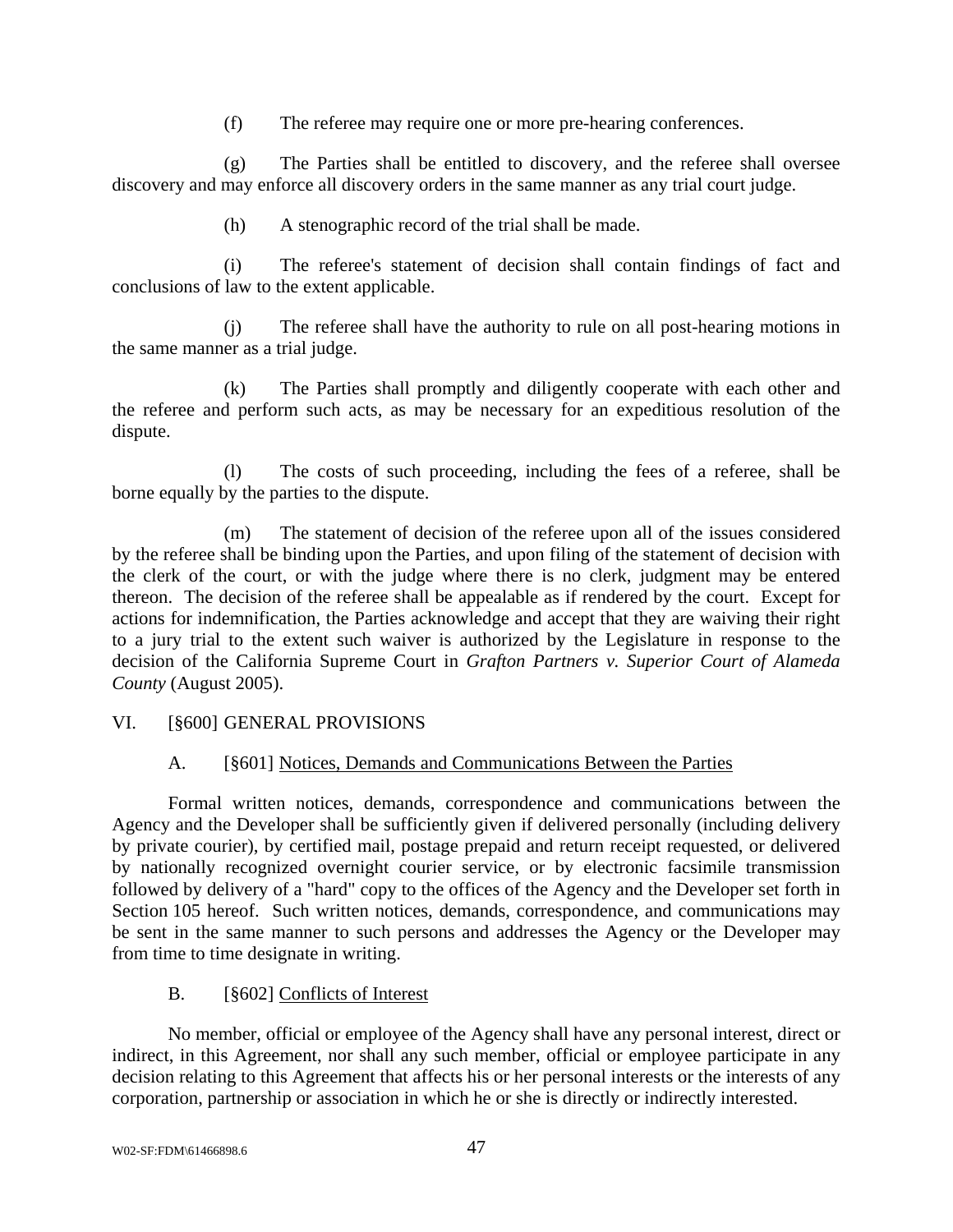The Developer warrants that it has not paid or given, and will not pay or give, any third person any money or other consideration as a brokerage fee or real estate commission for obtaining this Agreement.

#### C. [§603] Nonliability of Agency or Developer Officials and Employees

No member, official or employee of the Agency shall be personally liable to the Developer in the event of any default or breach by the Agency or for any amount that may become due to the Developer or on any obligations under the terms of this Agreement.

No direct or indirect member, official or employee of the Developer shall be personally liable to the Agency in the event of any default or breach by the Developer or for any amount which may become due to the Agency or on any obligation under the terms of this Agreement.

#### D. [§604] Enforced Delay; Extension of Times of Performance

In addition to the specific provisions of this Agreement, performance by any party hereunder shall not be deemed to be in default ("Enforced Delay") where delays or defaults are resulting from war; acts of terrorism; insurrection; strikes; lock-outs; riots; floods; earthquakes; fires; casualties; acts of God; acts of the public enemy; epidemics; quarantine restrictions; freight embargoes; lack of transportation; governmental restrictions or priority; environmental conditions (including, but not limited to, Hazardous Substances or munitions or explosives of concern ("MEC" or "UXO")) existing or discovered on or affecting the Site, and any delay caused or resulting from the investigation or remediation of such conditions, whether the responsibility of the Army, Developer or other parties; litigation which enjoins construction or other work on the Site, causes a lender to refuse to fund a loan or accelerate payment on a loan, or would cause a reasonably prudent developer either to forbear from commencing construction or other work on the Site or to suspend construction or other work on the Site; unusually severe weather; inability to secure necessary labor, materials or tools (provided that Developer has reasonably attempted to obtain such materials on a timely basis); delays of any contractor, subcontractor or supplier; acts or the failure to act of any public or governmental agency or entity (assuming such agency or entity was timely requested to act or otherwise has a duty to act) (except that acts or the failure to act of the Agency or the County shall not excuse performance by the Agency or County); moratorium, as defined in Government Code Section 66452.6(f); or any other causes beyond the reasonable control and without the fault of the Party claiming an extension of time to perform. Enforced Delay also includes, without limitation: (1) a drop of twenty-five percent (25%) or more (based on the most current edition of the Ryness report for Monterey County or comparable market report if the Ryness Report is not available) in market demand and absorption rate for sales of residential lots or homes in those market demand and absorption assumptions made in the Developer's financial projections reviewed and accepted by the Agency prior to the close of escrow, or (2) an increase in interest rates to a rate equal to 10% or more for construction and permanent financing or home mortgage interest rates, or (3) national or international economic or monetary conditions (including, but not limited to, those caused by acts of war or terrorism) materially adversely affecting the supply and/or cost of investment capital assumed to be available for the Project in the Developer's financial projections reviewed and accepted by the Agency prior to the close of escrow, (4) environmental conditions, pre-existing or discovered, delaying the construction or development of the Site or any portion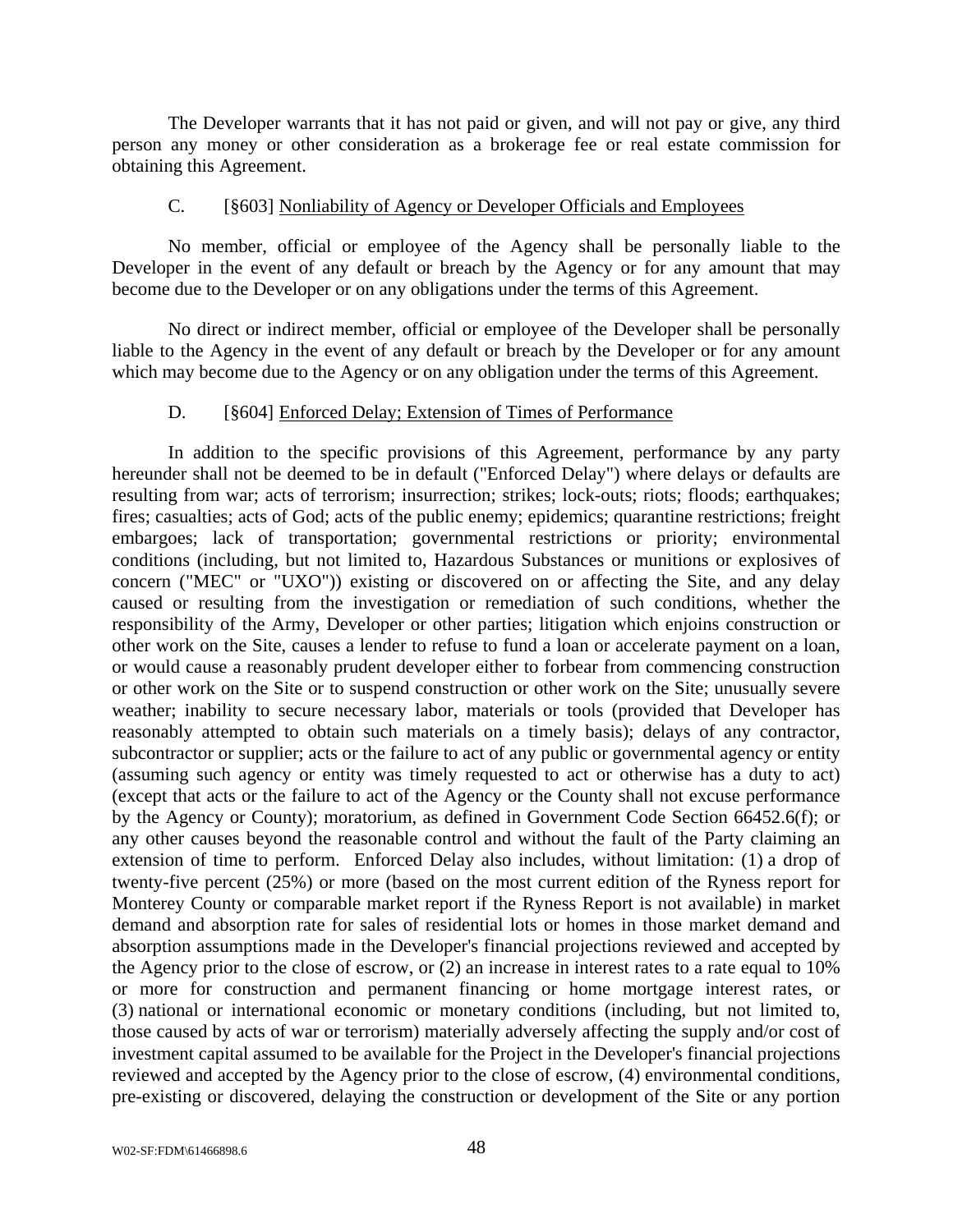thereof, (5) litigation or administrative proceedings challenging this Agreement, the Project or the Development Approvals, and (6) the inability of Developer or a Rental Affordable Housing Developer or their respective members or assignees, despite reasonable and timely efforts, to obtain tax credit allocations and/or bond financing on reasonable terms for the low and very low income affordable housing to meet the inclusionary housing requirements of the Project, provided that nothing in this Section 604 shall excuse the failure of the Developer to meet phasing requirements under Sections B.2 through B.6 of Attachment No. 3 to this Agreement. If such phasing requirements are not met, and William Lyon Homes, Inc. provides a completion guaranty pursuant to Section B.7 of Attachment No. 3, the obligations of William Lyon Homes, Inc. under such guaranty shall be subject to Enforced Delay under this Section 604.

An extension of time for any such cause shall only be for the period of the Enforced Delay, which period shall commence to run from the time of the commencement of the cause. If, however, notice by the Party claiming such extension is sent to the other Parties more than thirty (30) days after the commencement of the cause, the period shall commence to run only thirty (30) days prior to the giving of such notice. Times of performance under this Agreement may also be extended in writing by the Agency and the Developer.

Notwithstanding the foregoing paragraph, the time for completion of any action by the Agency or Developer pursuant to this Agreement shall constitute an Enforced Delay and shall be automatically extended for such additional period of time as may be required to complete: (1) compliance and certification of compliance with CEQA, or (2) any pending application for consideration by the County or Agency with respect to an approval by the County or Agency relating to any such action, provided that the Developer has timely taken all reasonable actions to obtain any such approval or action.

In the event extensions of time of performance for events of Enforced Delay shall exceed two (2) years, except for Enforced Delays as a result of litigation, moratoria, acts of war, terrorism or insurrection, or environmental conditions (including the presence, release or required remediation of Hazardous Substances or MEC or UXO), the Parties shall meet and confer on mutually acceptable ways or modifications to the Project to proceed with development notwithstanding the event or events causing such Enforced Delay. In the event the Parties are unable to agree, the question of whether a further extension of the period of Enforced Delay is reasonable under the circumstances shall be presented to the Agency Governing Board (with reasonable notice to and an opportunity to be heard by the Developer), which may then decide either to grant an extension or proceed with its remedies under this Agreement, including termination, subject to the rights of the Parties under Section 513.

#### E. [§605] Inspection of Books and Records

The Agency has the right, upon not less than seventy-two (72) hours written notice, at reasonable times and at its own expense, but not more often than once a year or more frequently if the Agency provides reasonable reasons therefore in its notice to inspect, subject to the requirement that the Agency keep such material confidential except as to the matters which are matters of public record, the books and records of the Developer pertaining to the Site as pertinent to the purposes of this Agreement, exclusive of communications subject to legal privilege. Developer shall retain its books and records pertaining to the development of the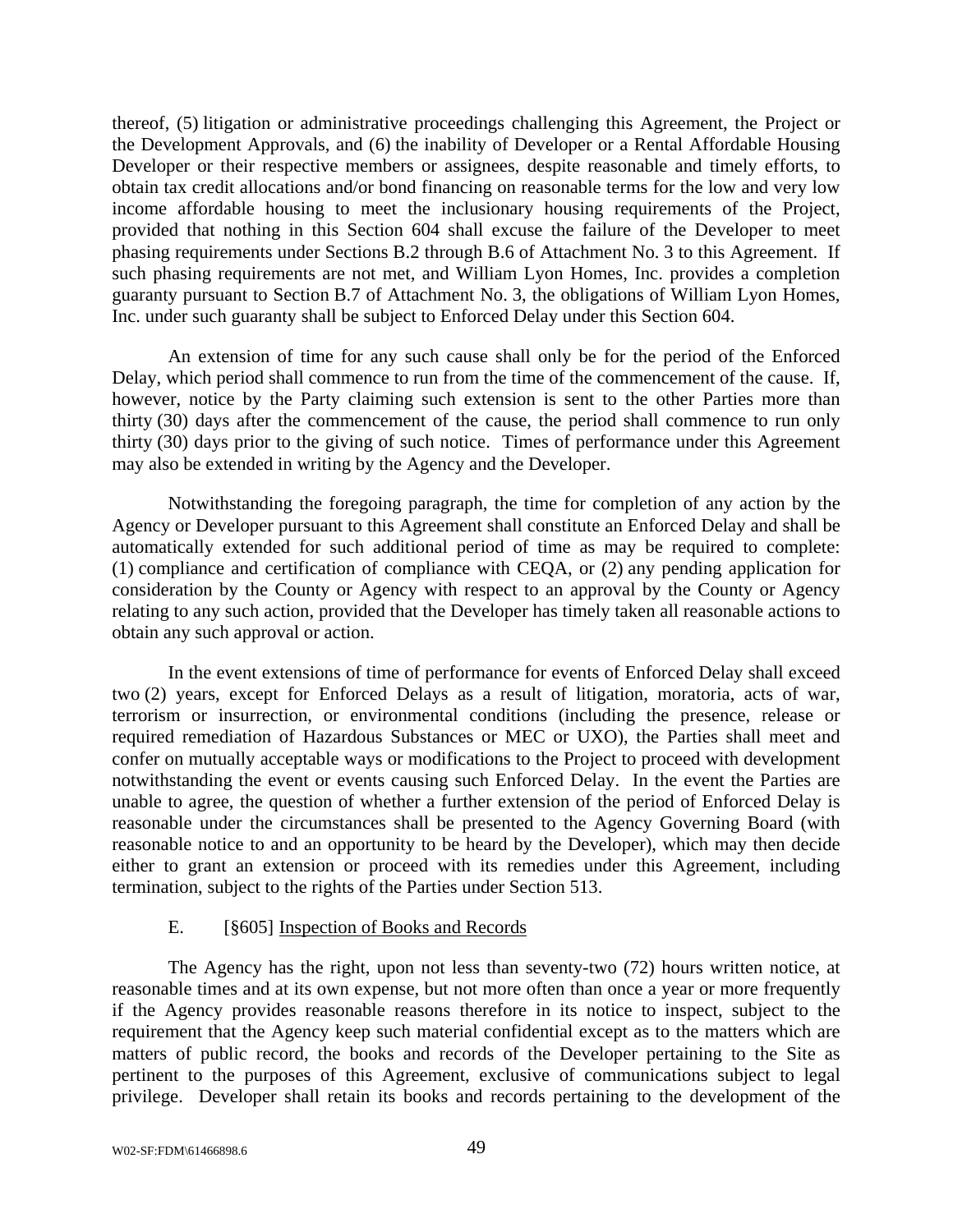Project for a period of three (3) years following the issuance of the last Certificate of Completion for improvements by the Developer in the Project.

The Developer also has the right, upon not less than seventy-two (72) hours written notice, at reasonable times but not more often than once a year or more frequently if Developer provides reasonable reasons therefore in its notice, to inspect, subject to the requirement that the Developer keep such material confidential except as to the matters which are matters of public record, the books and records of the Agency pertaining to the Site as pertinent to the purposes of this Agreement, exclusive of communications subject to legal privilege. Agency shall retain its books and records pertaining to the development of the Project for a period of three (3) years following the issuance of the last Certificate of Completion for improvements by the Developer in the Project.

### F. [§606] Plans and Data

If the Developer does not proceed with the purchase and development of the Site, and if this Agreement is terminated by the Agency pursuant to Section 511 hereof, the Developer shall deliver to the Agency any and all plans and data concerning the Site (unless Developer is precluded by the terms of any contract with any third party provider from doing so), and the Agency or any other person or entity designated by the Agency shall be free to use such plans and data, including plans and data previously delivered to the Agency, for any reason whatsoever without cost or liability therefor to the Developer or any other person.

### G. [§607] Attorneys' Fees

Should any action or proceeding under Section 513 be brought arising out of this Agreement including, without limitation, any action for declaratory or injunctive relief or arising out of the termination of this Agreement, each Party shall bear its own costs and any attorneys' fees.

### H. [§608] No Third Party Beneficiaries

The Agency and the Developer hereby renounce the existence of any third party beneficiary to this Agreement and agree that nothing contained herein shall be construed as giving any other person or entity third party beneficiary status.

I. [§609] [Intentionally Deleted]

### J. [§610] General Indemnity

The Developer shall indemnify, defend, and hold the Agency and the County, its directors, officers, employees, agents, and its successors and assigns harmless against all claims which arise from events occurring in connection with entry onto, ownership of, occupancy in, or construction on the Site by the Developer or the Developer's contractors, subcontractors, agents or employees. This indemnity obligation shall not extend to the extent of any claim arising from the sole negligence or willful misconduct of the Agency, County or their respective Related Parties (as defined in Section 204 hereof) or the Agency's or County's failure to perform its obligations under this Agreement, and shall survive termination of this Agreement. The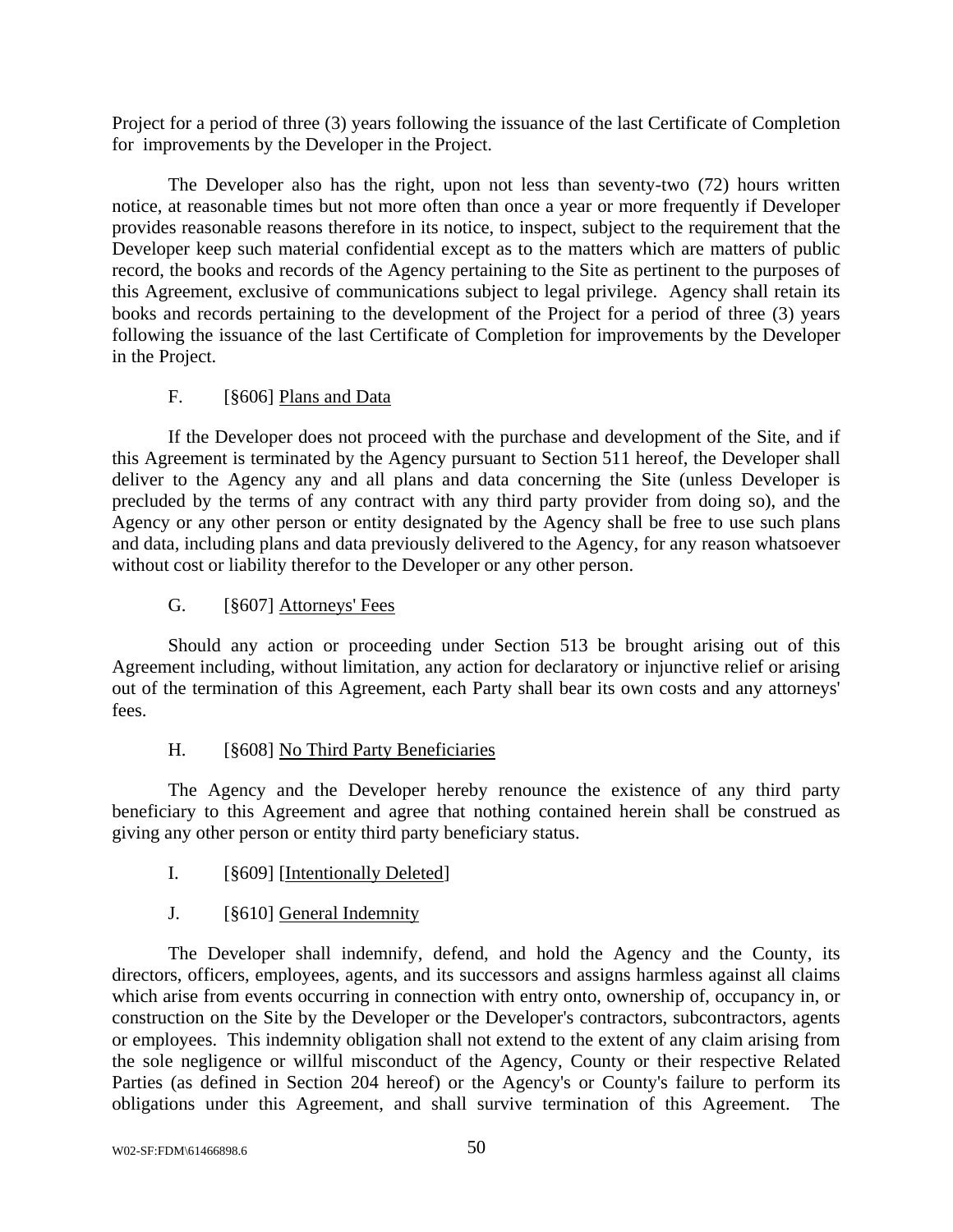indemnity under this Section 610 shall not apply to circumstances or acts or activities of the Developer where an indemnification for such acts or circumstances or activities is provided to the Agency and/or County under Section 204 hereof or other provisions of this Agreement or under the Development Approvals. This indemnity shall survive the termination of this Agreement.

### K. [§611] Mechanics' Liens

The Developer shall indemnify the Agency and hold the Agency harmless against and defend the Agency in any proceeding related to any mechanic's lien, stop notice or other claim brought by a subcontractor, laborer or material supplier who alleges having supplied labor or materials in the course of the construction of the Project by the Developer. This indemnity obligation shall survive the termination of this Agreement but shall not apply in the case where the Agency reacquires a portion of the Site pursuant to Section 512 in which case the Agency's rights shall be governed by Section 512.

### L. [§612] Government Functions of Agency; No Joint Venture or Third Party Liability

In entering into and enforcing the terms of this Agreement the Agency shall be deemed to be exercising discretionary governmental functions and responsibilities for public purposes delegated to it under the CRL, including, but not limited to, carrying out the Redevelopment Plan and, pursuant to Health and Safety Code §§ 33435 through 33439, inclusive, the imposition of obligations upon the Developer and its successors and assigns with respect to the use and construction of improvements on the Site and the provision for covenants or conditions running with the land (subject to Section 404 of this Agreement) to assure development of the Site in accordance with this Agreement, the Redevelopment Plan and the CRL. Nothing in this Agreement nor any of the actions by the Agency pursuant to this Agreement shall be construed as creating a joint venture or other active involvement by the Agency in the private development of the Site which would give rise to a claim by any third party or governmental agency against the Agency for injury or damages arising out of the activities of the Developer or a successor or assign under this Agreement.

### VII. [§700] SPECIAL PROVISIONS

### A. [§701] Amendment of Redevelopment Plan

The Agency staff agrees that for a period commencing on the Effective Date of this Agreement and continuing until the completion of the development of the Site in its entirety, staff will not recommend any amendment to the Redevelopment Plan which changes the uses or development permitted on the Site or changes the restrictions or controls that apply to the Site or otherwise directly affects the use or development of the Site or otherwise extends the duration of any of the covenants contained in this Agreement or the deed conveying the Site to the Developer without the prior written consent of the Developer, which shall not be unreasonably withheld, conditioned or delayed provided such recommended amendment will not materially interfere with the use, development, operation and/or maintenance of the Site (including, without limitation, costs of developing the Site) consistent with the Development Approvals. In no event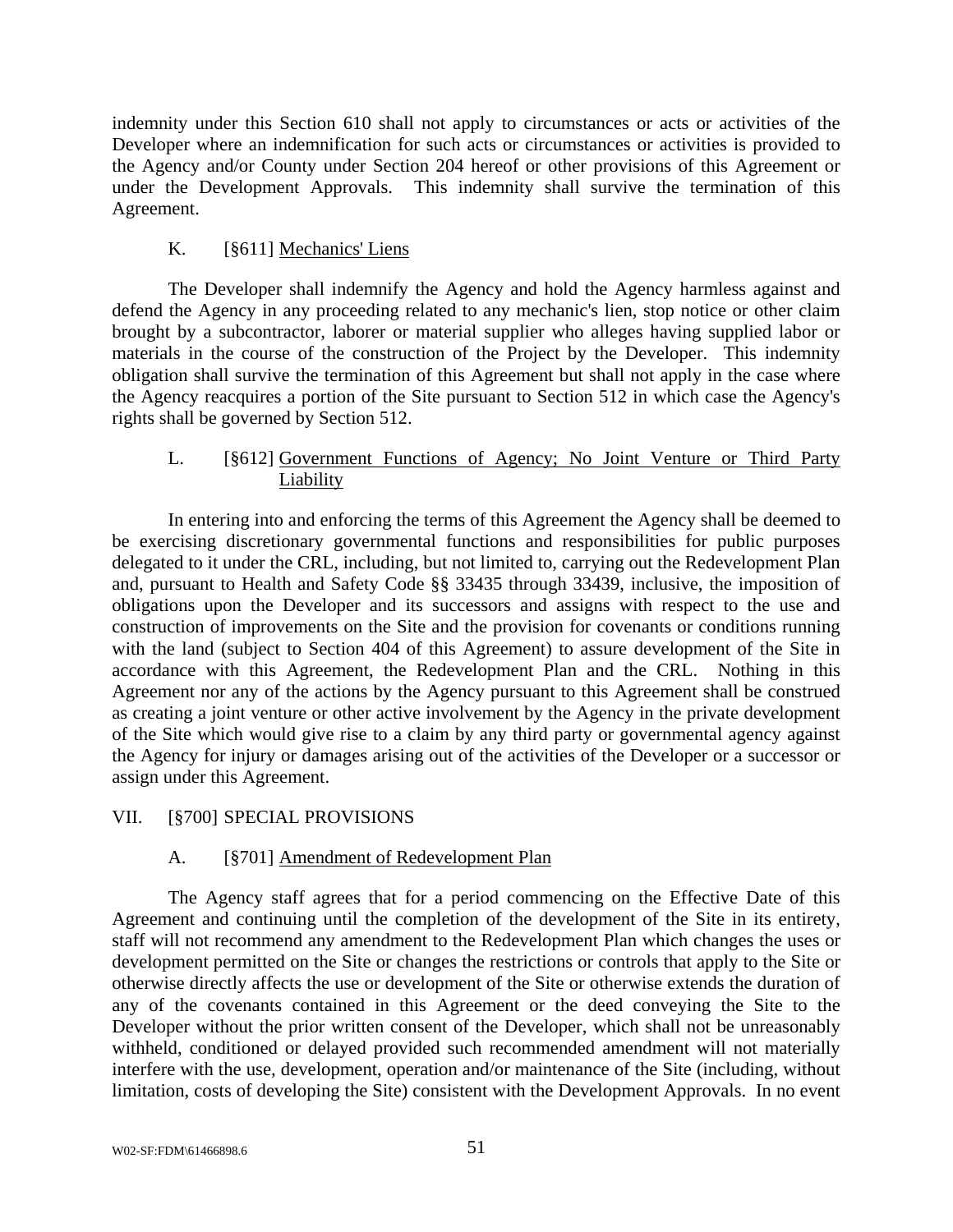shall any amendment to the Redevelopment Plan change or modify the Agency's tax increment pledge under Section 703 below or any other financial obligations of the Agency, without the express written consent of the Developer in its sole and absolute discretion.

### B. [§702] Amendments to this Agreement

The Developer and the Agency agree to mutually consider reasonable requests for amendments to this Agreement which may be made by any of the parties hereto, lending institutions, or bond counsel or financial consultants to the Agency, provided such requests are consistent with this Agreement and would not substantially alter the basic business terms included herein, and are consistent with applicable law, including CEQA.

### C. [§703] Agency Tax Increment Pledge

To the fullest extent permitted by law, during the term of this Agreement, the obligations of the Agency under Sections 205 and 310 and the Financial Terms (Attachment No. 4) of this Agreement constitute contractual obligations of the Agency according to their terms and are secured by a pledge of (and constitute an indebtedness of the Agency for purposes of carrying out the Redevelopment Plan which indebtedness is payable solely out of) taxes that are or will be levied by or for the benefit of taxing agencies in that portion of the Redevelopment Project Area which comprises the Site and which are available to the Agency pursuant to Health and Safety Code Section 33670 (b), subject to the limitations (including payments to FORA and other taxing agencies) of the Redevelopment Plan. From time to time, if feasible under the circumstances in the independent judgment of the Agency's bond consultants, the Agency, at the Developer's request, shall issue its tax allocation bonds to repay such indebtedness owed to the Developer in whole or in part. Except for the limitations in the Redevelopment Plan, such pledge and indebtedness of the Agency under this Section 703 shall be senior to any Agency bond indebtedness or other indebtedness or form of obligation incurred after the date of approval by the Agency of this Agreement.

### D. [§704] Option Agreement; Continuing Provisions

Certain provisions of the Option Agreement are continued in effect as part of this Agreement as modified, restated and set forth in or expressly referenced in the Attachments hereto. In addition, other provisions of the Option Agreement are given continuing effect as part of this Agreement pursuant to this Section 704, including those set forth in Sections 705, 706, 707 and 708 below.

### 1. [§705] Rights to Exclusive Negotiations: Option Parcels. [Source: based on Sections 2 and 6 (j) of Option Agreement].

Under the Fort Ord Reuse Plan, the County lands included in the Redevelopment Project Area have received an allocation of 3,100 homes plus a hotel and business park, programmed for the East Garrison and Parker Flats areas. The development of the Site will represent the first phase of these County lands. The lands at East Garrison and Parker Flats, exclusive of the Site, are referred to herein (and in the Development Agreement) for purposes of rights granted Developer under this Section, as the "Option Parcels," and are shown on the maps set forth in Attachment Nos. 13A and 13B hereto.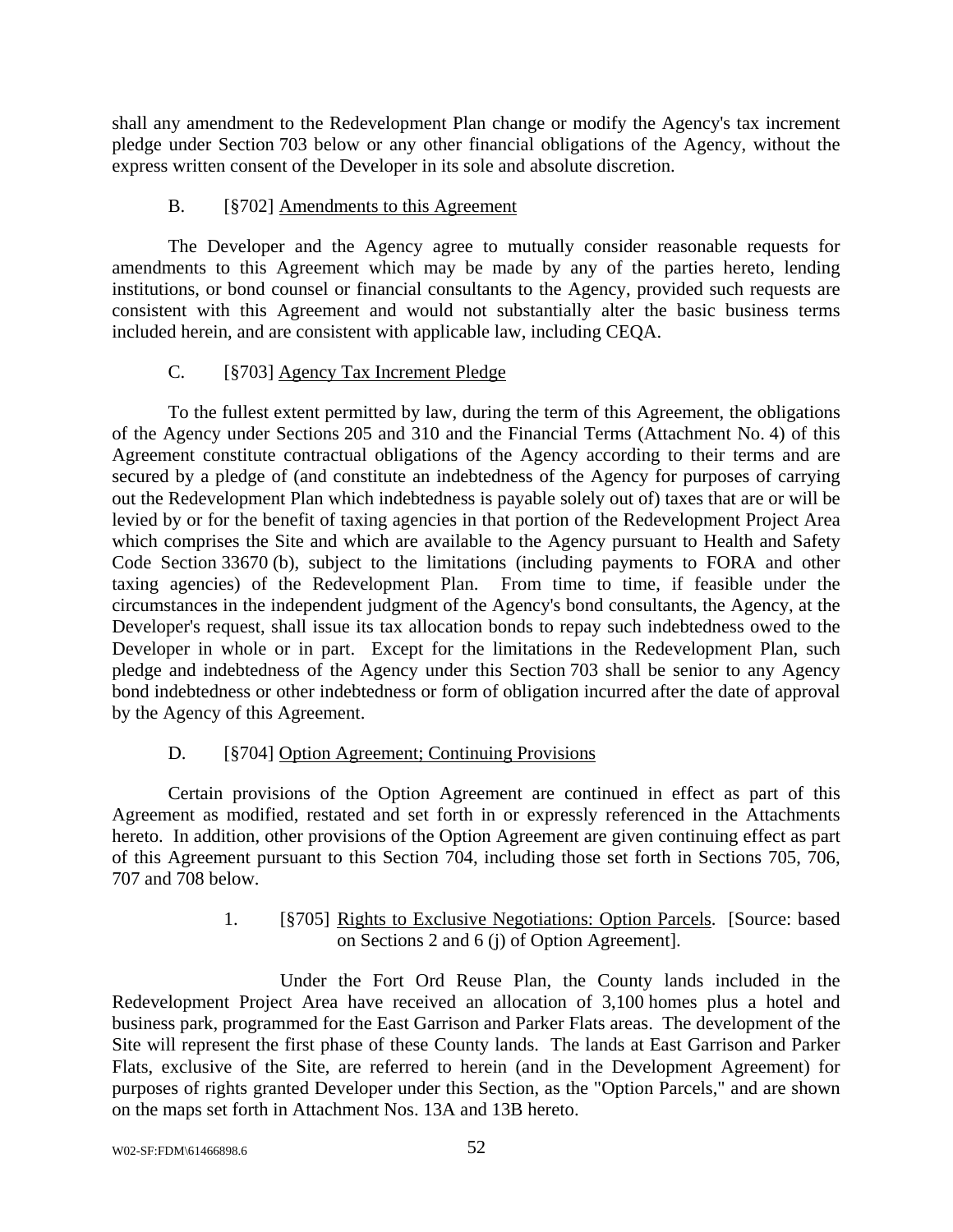The Agency and Developer acknowledge that Monterey Peninsula College ("MPC") has relinquished any rights to a site in East Garrison in exchange for a site in Parker Flats.

The Agency and the Developer agree to continue to investigate the feasibility of developing the Option Parcels, in whole or in part, and except as provided below, the Developer shall have the exclusive right, subject to this Agreement and the Development Agreement not being terminated for uncured default on the part of Developer in accordance with the respective terms thereof, to negotiate with the Agency regarding the Option Parcels for a period of four (4) years from the date of this Agreement, provided that if, in the reasonable judgment of the Agency, reasonable progress is being made in such negotiations, the period of exclusive negotiations may be extended for an additional period not to exceed an additional two (2) years.

The Agency and the Developer acknowledge that it may be necessary to provide a school site and an area for Native American uses either on lands at East Garrison outside of (and not including) the Site or on other lands at Fort Ord (not including the Site) within the jurisdiction of the County. The Agency and the Developer further acknowledge that as of the date of this Agreement the Agency is contemplating the conveyance of portions of Parker Flats to a private developer of an equestrian facility (the "Equestrian Developer"). If, by August 4, 2008**,** negotiations with the Equestrian Developer do not result in a binding agreement with the Agency providing for the conveyance of a portion of Parker Flats to the Equestrian Developer, then the exclusive negotiation rights of the Developer under this Section shall also include that portion of Parker Flats and such portion of Parker Flats shall no longer be considered by the Agency for an equestrian center or any other purpose without the express written consent of the Developer which consent may be withheld by the Developer in its sole and absolute discretion.

If pursuant to this Section the Agency and the Developer successfully conclude negotiations and reach agreement for the acquisition and development of the Option Parcels, in whole or in part, they shall incorporate such agreement into a new agreement, subject to applicable procedures required by the Agency, including CEQA compliance, and subject to the obtaining of necessary approvals from the County for land use and development entitlements, and Agency shall use its good faith reasonable efforts to assist Developer in obtaining such approvals from the County.

During the term of this Agreement the Agency and County agree that they shall not consider, negotiate or accept any oral or written inquiries, proposals or offers from any other parties, entities or sources with respect to all or any portion of the Site or the Option Parcels, in whole or in part (including, without limitation, for the use, leasing, acquisition or development thereof); provided, that the Agency and County may negotiate with the Equestrian Developer during the time period allowed in this Section with respect to relocating equestrian uses to a portion of Parker Flats, and the Agency and County may respond to inquiries over the status of the Site and the Option Parcels by referring to the existence of this Agreement and the provisions of this Section without further comment or expression of opinion.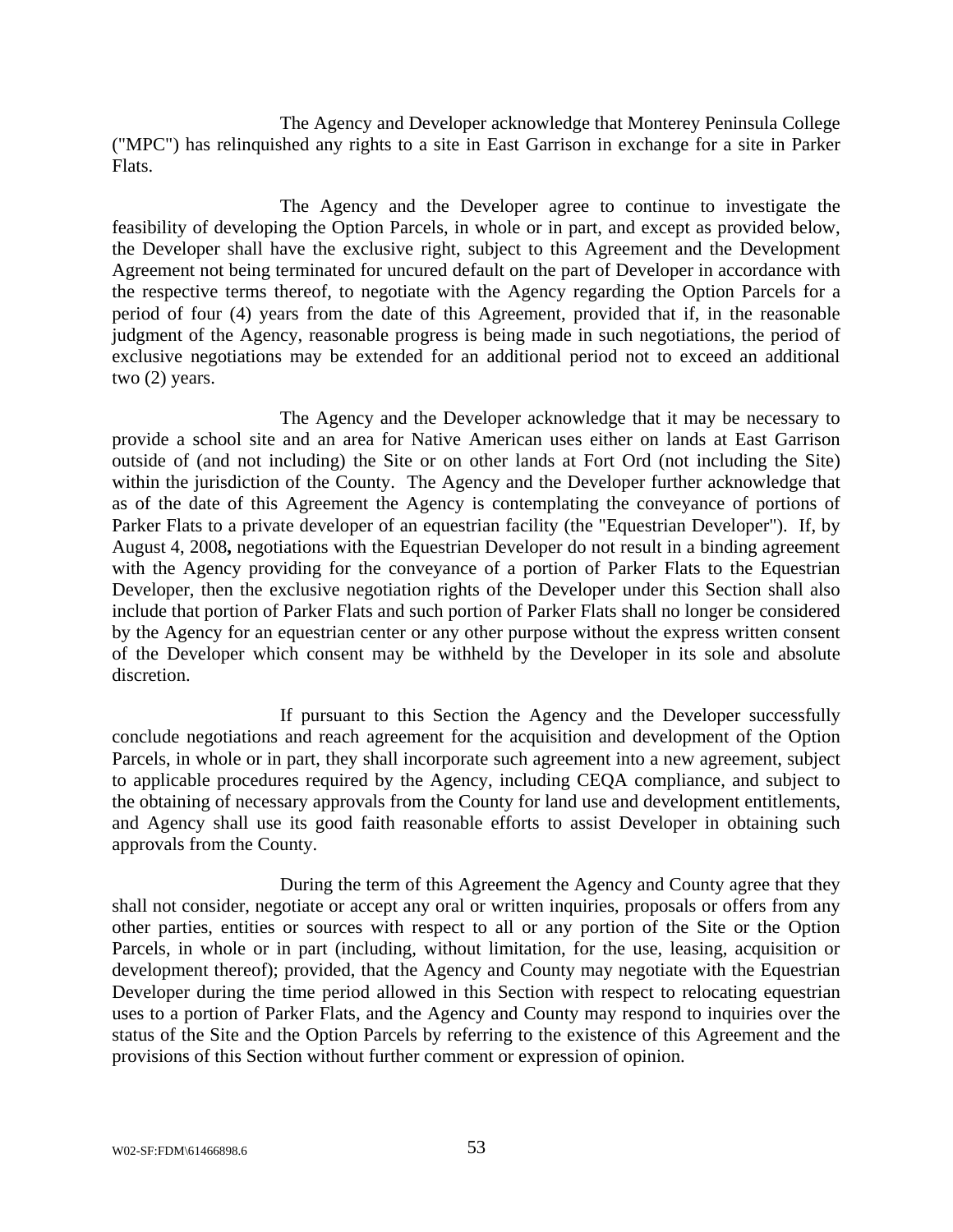Nothing in this Section shall be deemed to impose upon either the Agency or the Developer any obligation to conclude or enter into binding agreements with respect to the negotiations for the Option Parcels undertaken pursuant to this Section if, after good faith negotiations, they are unable to reach agreement.

> 2. [§706] Interim Property Management. [Source: based on Section 5 (c) of Option Agreement].

In the sole event that back-to-back closings of the conveyance of the Site from FORA to the Agency and from the Agency to the Developer are not possible, the Agency and Developer shall negotiate in good faith mutually acceptable terms of an agreement (a "Property Management Agreement"), to be effective as of the date the Agency accepts title to the Site or portion thereof from FORA, for the Developer to maintain and manage to minimum standards the Site or such Agency-owned portion thereof, from time to time, at Developer's reasonable expense, to be determined by Developer in its sole discretion, during the period it is owned by the Agency and prior to its conveyance to the Developer or earlier termination of the Developer's rights to receive such conveyance. The Agency acknowledges and agrees that the Property Management Agreement shall be for the sole purpose of relieving the Agency of costs of managing and maintaining the Site while it is owned by the Agency and that such Agreement shall not provide Developer with any other interest in the Site or with any beneficial use of the Site, except as otherwise permitted under this Agreement. The Parties acknowledge that it may not be possible for the Parties to reach agreement on the terms of a Property Management Agreement. Therefore, the Parties contemplate that the Property Management Agreement shall be expressly conditioned upon a requirement that the Property Management Agreement shall not result in the imposition of any possessory interest taxes or other taxes (including, without limitation, both general and special taxes), charges, levies, assessments, or any easements, liens or encumbrances unauthorized by this Agreement (collectively, "Impositions"), unless expressly agreed to by Developer in it sole business judgment.

A condition to the effectiveness of such an interim Property Management Agreement shall be that the Developer's undertakings thereunder on behalf of the Agency are covered to the satisfaction of the Developer and the Agency under the FORA PLL obtained by FORA as referenced in Section 204 hereof.

> 3. [§707] Reimbursement Agreement. [Source: based on Section 5 (e) of Option Agreement].

Pursuant to the Option Agreement the Developer has entered into an agreement with the Agency and County (the "Reimbursement Agreement") for the Developer to reimburse the Agency and the County for certain of their budgeted expenses relating to the planning for, negotiation of documents, and their respective costs prior to the conveyance of the Site to the Developer for development. Prior to and as condition to close of escrow under Section 202, the Developer shall have entered into a new reimbursement agreement for the Project with the Agency and the County, to the reasonable satisfaction of the Agency and the County ("Project Reimbursement Agreement"). The Reimbursement Agreement shall remain in full force and effect until the effective date of the Project Reimbursement Agreement. The Project Reimbursement Agreement shall provide for the Developer and its successors and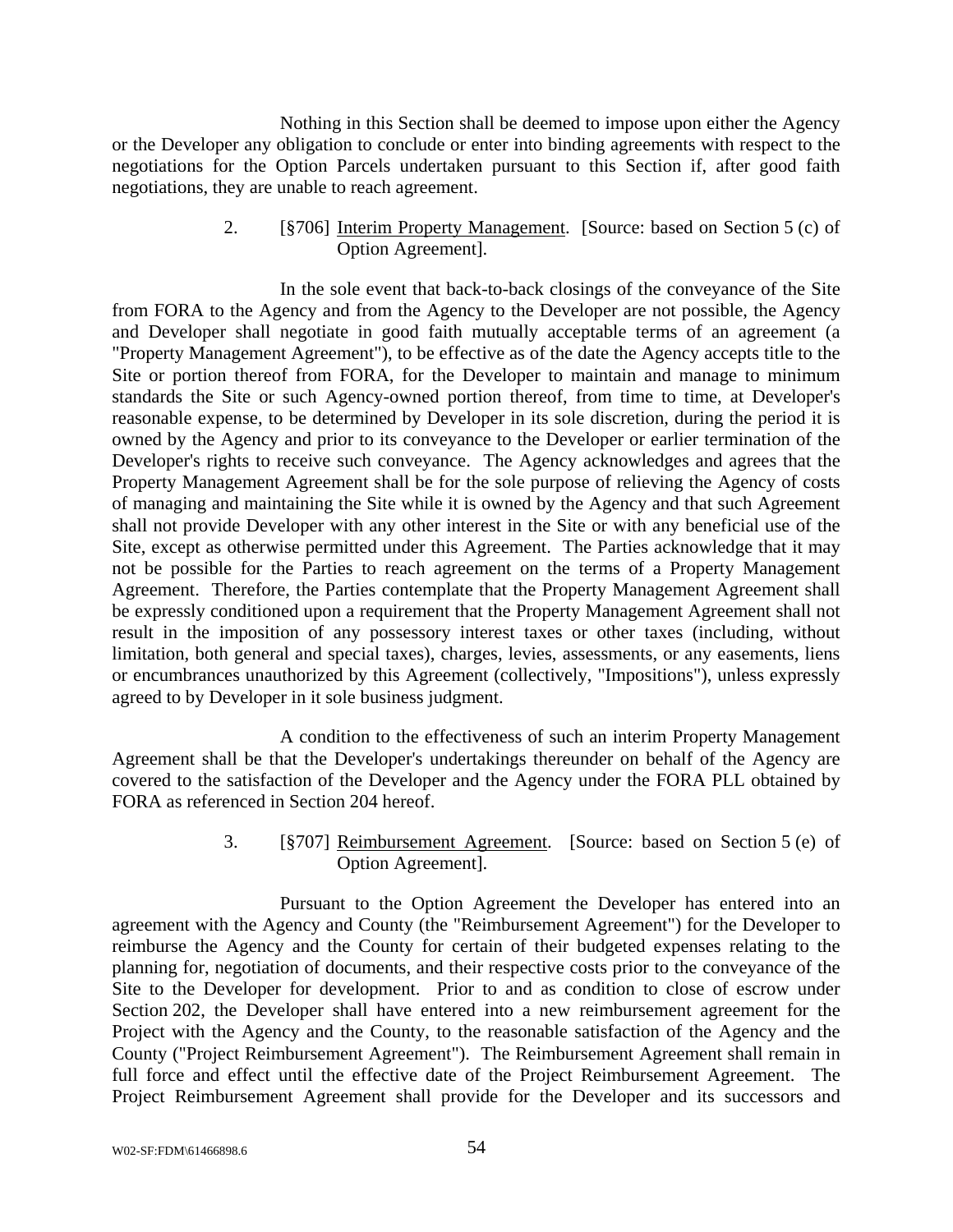assigns to reimburse the Agency and the County for reasonable and necessary costs of Agency and County staff and consultants in providing services in order to timely process, administer and implement this Agreement and the Development Approvals, including but not limited to, any services of County or Agency staff or consultants specifically requested by the Developer for such purpose or any services of County or Agency staff and consultants deemed necessary by the County Administrative Office or the Agency Executive Director for such purpose. Examples of such costs include, but are not limited to, costs of reviewing reports under Section A.3.g. (subject to a cap to be mutually agreed upon) of Attachment No. 4 to this Agreement and the costs of negotiating and drafting agreements with Artspace for the rehabilitation and operation of the Historic District and the costs of any litigation or administrative proceedings challenging the approval of this Agreement or the Development Approvals or their implementation. The Project Reimbursement Agreement shall include terms similar to those in the Reimbursement Agreement referred to in the first sentence of this Section 707 and shall not duplicate reimbursement for costs recovered by the Agency and County under other provisions of this Agreement or from the imposition of processing fees for Development Approvals under the Development Agreement.

> 4. [§708] No Third Party Rights to Use or Possession of the Site or Option Parcels. [Source: based on Sections 5 (c) and 6 (k) of Option Agreement].

The Agency and County acknowledge and agree that, as a material inducement to the Developer to undertake the commitments under the Option Agreement, this Agreement and the other Development Approvals, the Developer is relying on the timely transfer of the Site (and, if mutually agreed to during the period of exclusive negotiations under Section 705 above, the Option Parcels) free from all right, title and interest (including, without limitation, right of possession) of and by third parties that could impair the Developer's ability to construct the infrastructure and develop the Site and/or the Option Parcels, and subject only to the Approved Title Exceptions and any other title exceptions approved by the Developer. Accordingly, so long as this Agreement and the other Development Approvals are in effect the Agency and the County agree not to license, lease or provide for any rights of use or possession in the Site or the Option Parcels in favor of any third parties without the prior written consent of the Developer, which consent may be granted or denied by the Developer in the exercise of its reasonable discretion. The Agency and County further agree not to consent (if such consent is sought) to FORA's licensing, leasing or providing for any rights of possession with respect to the Site or the Option Parcels by third parties without the prior written consent of the Developer, which consent may be granted or denied in the exercise of its reasonable discretion; provided that, prior to conveyance of portions of the Site or Option Parcels to the Developer, the Agency, County or FORA may permit the entry of third parties on such unconveyed portions of the Site and Option Parcels for purposes related to health and safety without the consent of the Developer, provided Developer shall have no liability in connection therewith.

#### VIII. [§800] ENTIRE AGREEMENT, WAIVERS AND AMENDMENTS

This Agreement shall be executed in four (4) duplicate originals, each of which shall be deemed to be an original. This Agreement comprises pages 1 through \_\_\_, inclusive, and Attachment Nos. 1 through \_\_\_, attached hereto and incorporated herein by reference, all of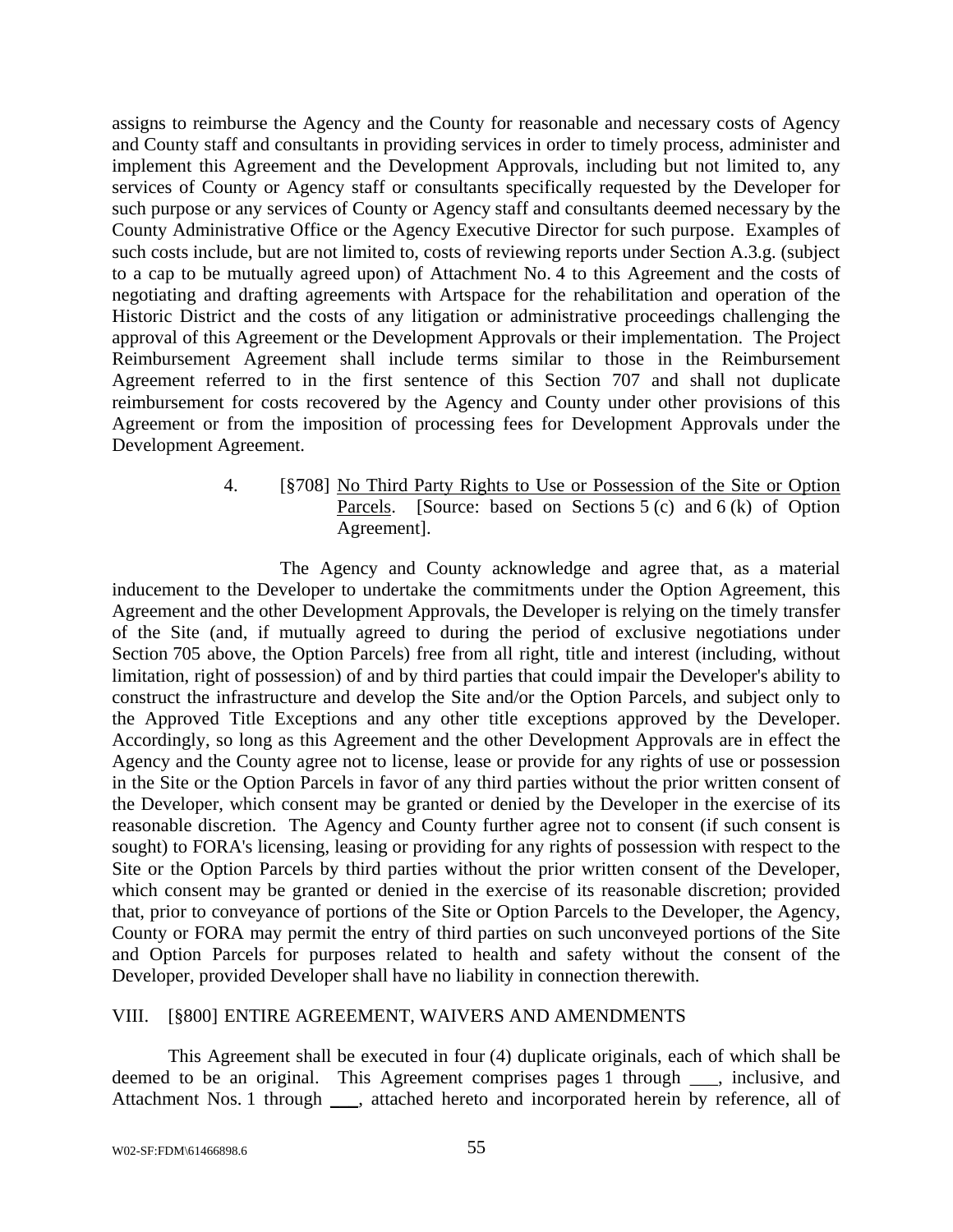which constitute the entire understanding and agreement of the parties with respect to the subject matter of this Agreement.

This Agreement integrates all of the terms and conditions mentioned herein or incidental hereto, and supersedes all negotiations or previous agreements between the parties with respect to all or any part of the subject matter hereof.

Any waivers of the provisions of this Agreement must be in writing and signed by the appropriate authorities of the Agency and the Developer, and any amendments hereto must be in writing and signed by the appropriate authorities of the Agency and the Developer.

The Parties may agree to record a mutually satisfactory Memorandum of this Agreement in the Records of the Monterey County Recorder in lieu of recording this entire Agreement.

#### [SIGNATURE PAGE TO FOLLOW]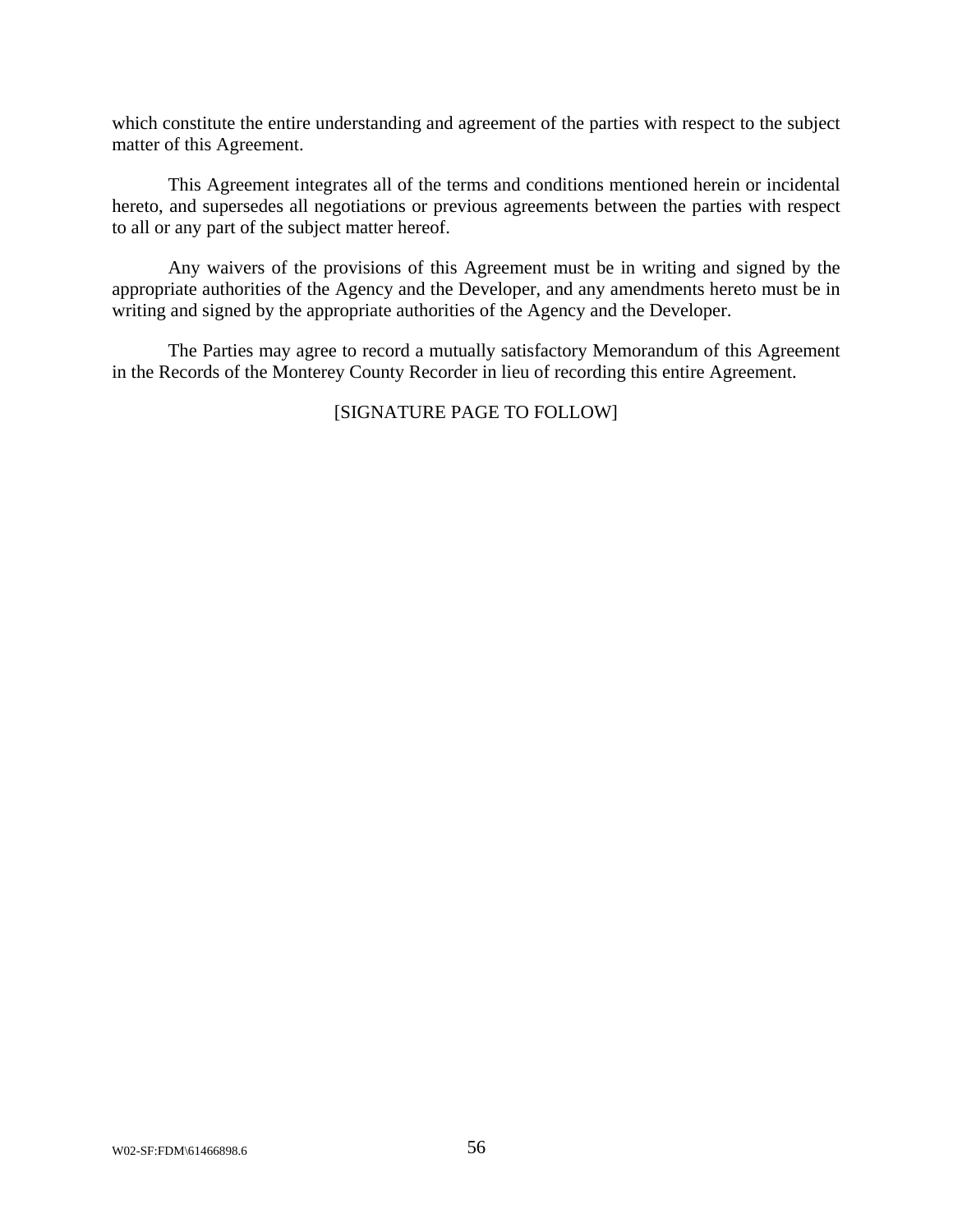, 2005

AGENCY:

### REDEVELOPMENT AGENCY OF THE COUNTY OF MONTEREY

By:\_\_\_\_\_\_\_\_\_\_\_\_\_\_\_\_\_\_\_\_\_\_\_\_\_\_\_\_\_\_

Executive Director

By:\_\_\_\_\_\_\_\_\_\_\_\_\_\_\_\_\_\_\_\_\_\_\_\_\_\_\_\_\_\_

Secretary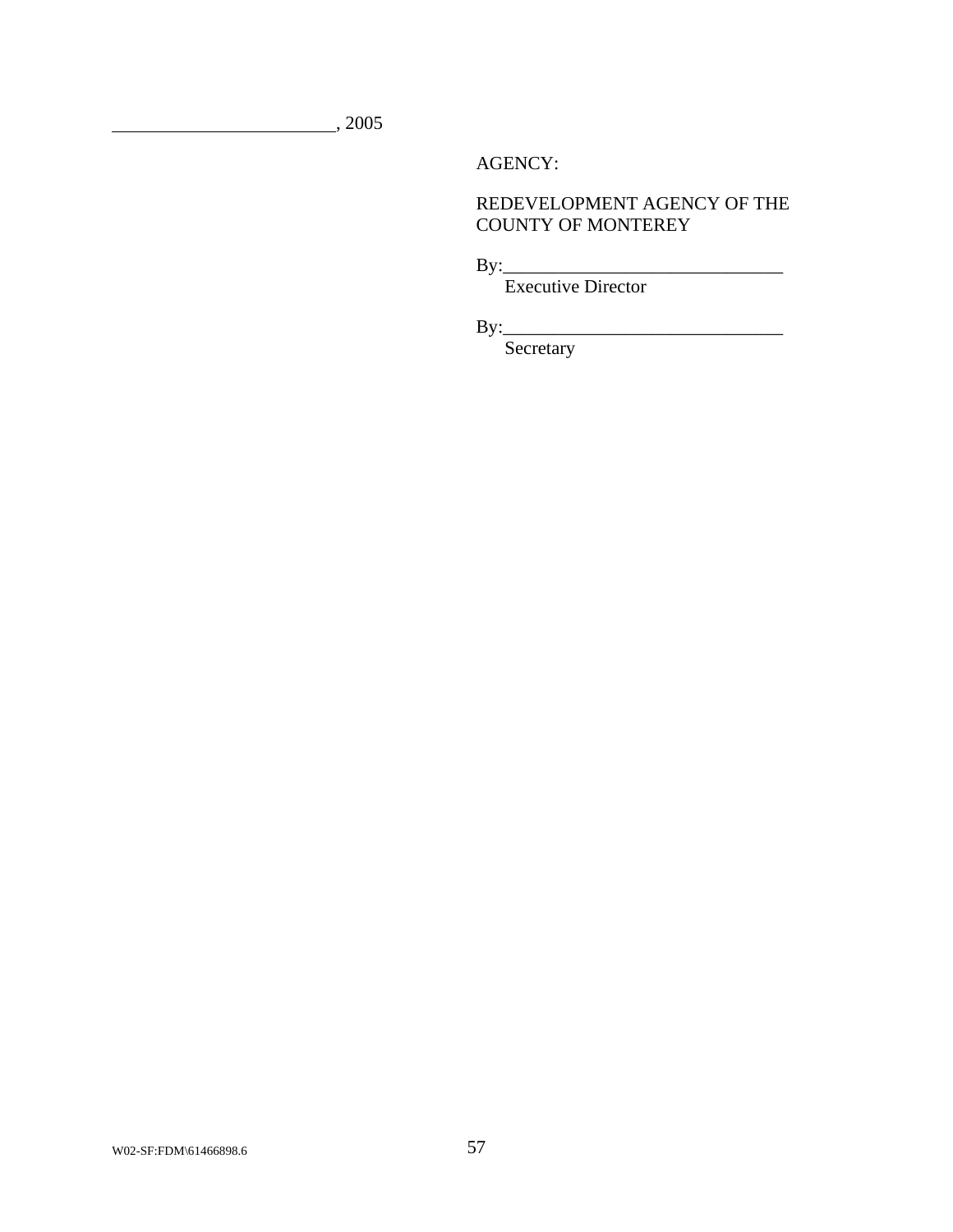## [ADD ACKNOWLEDGMENTS IF AGREEMENT WILL BE RECORDED]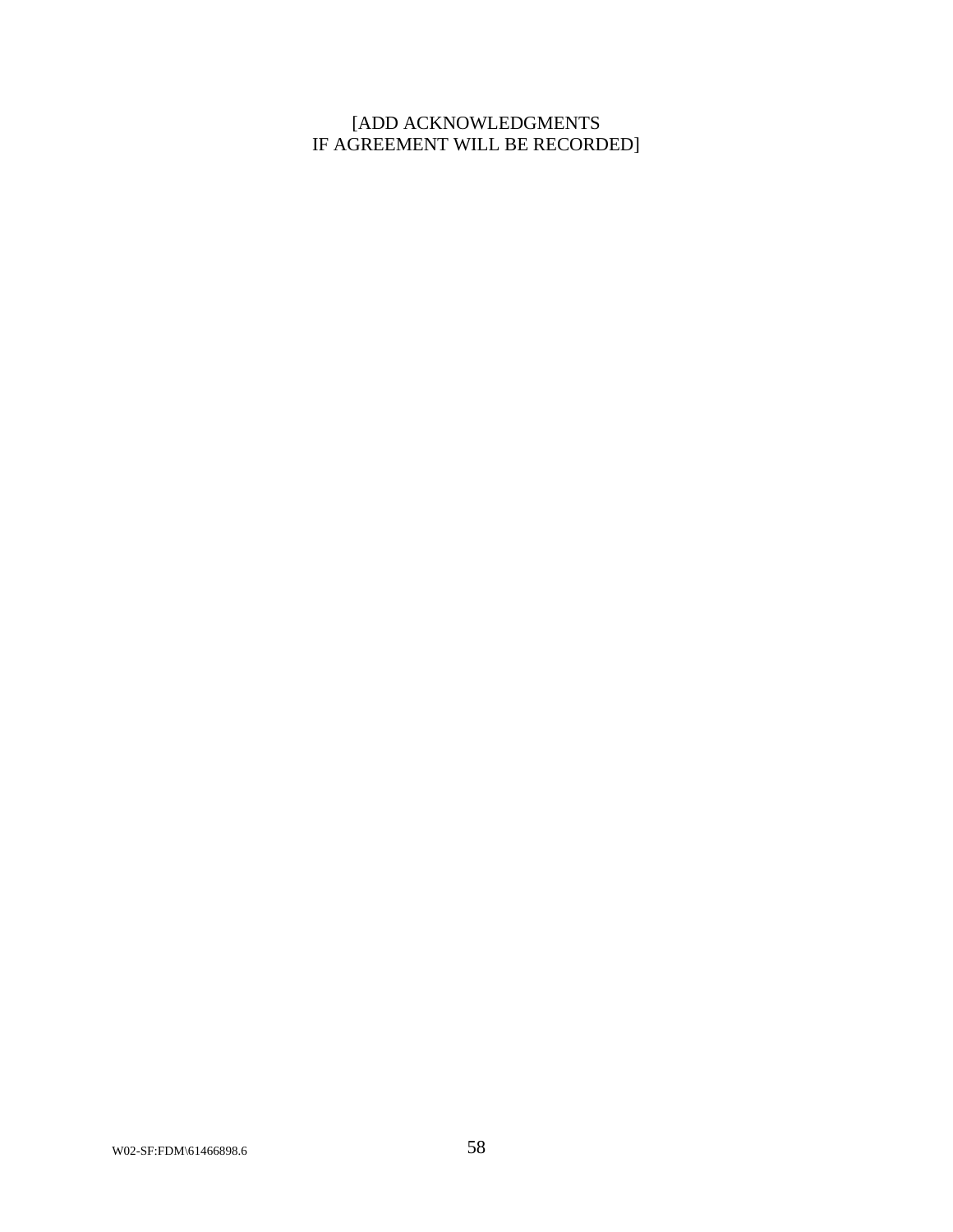DEVELOPER:

EAST GARRISON PARTNERS I, LLC, a California limited liability company

BY: WOODMAN DEVELOPMENT COMPANY LLC, a California limited liability company, as a member

 By: Woodman Development Company, Inc., a California corporation, as its managing member

By:\_\_\_\_\_\_\_\_\_\_\_\_\_\_\_\_\_\_\_\_\_\_\_\_\_\_\_\_\_

 John Anderson President

and

BY: LYON EAST GARRISON COMPANY I, LLC, a California limited liability company, as a member

 By: William Lyon Homes, Inc., a California corporation, as its managing member

 By: Its: By: Its:

[ADD ACKNOWLEDGMENTS IF AGREEMENT WILL BE RECORDED]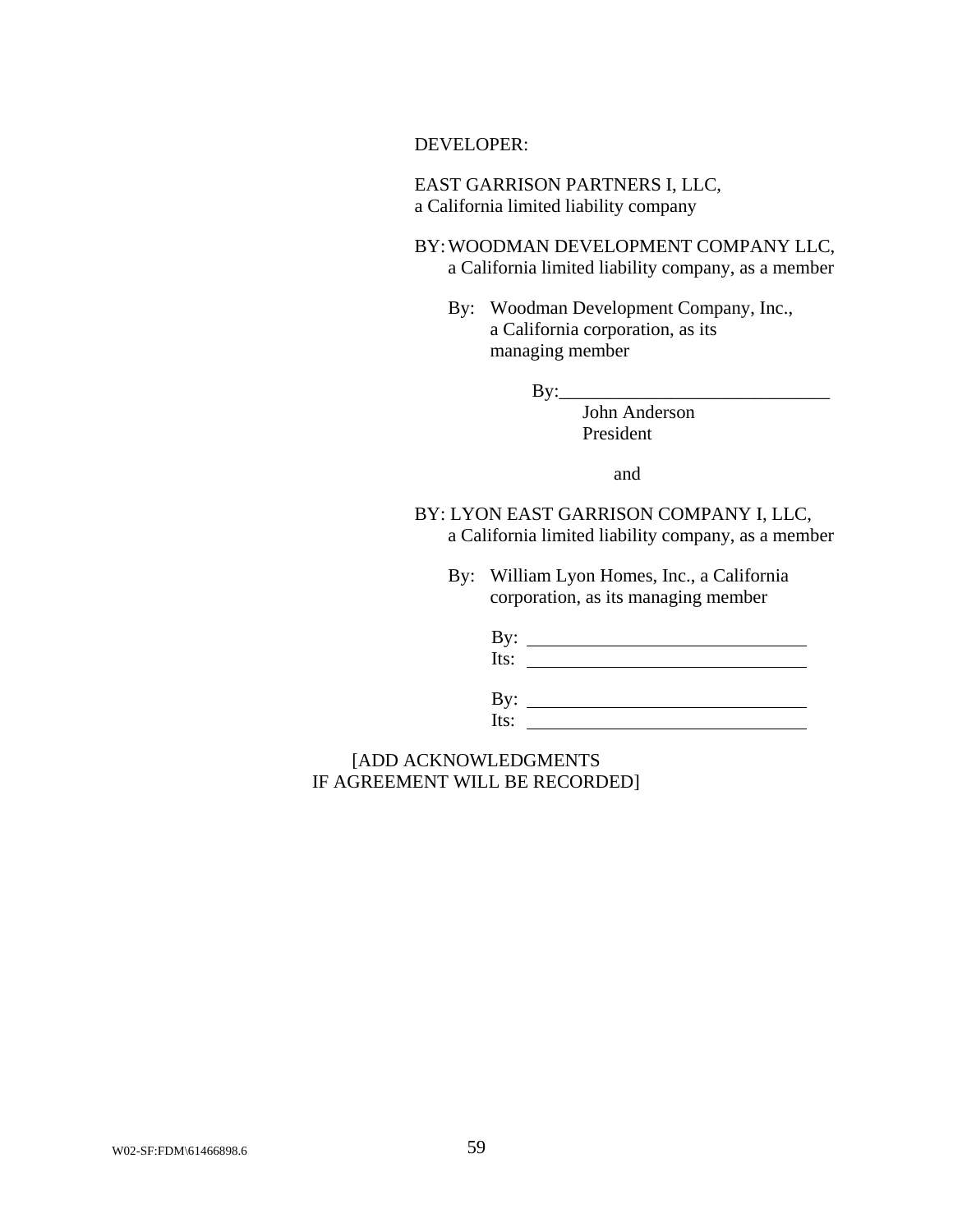#### CONSENT AND AGREEMENT OF THE COUNTY OF MONTEREY

In implementation of the Redevelopment Plan for the Fort Ord Redevelopment Project Area and to facilitate the planning and implementation of development of the East Garrison and Parker Flats areas, the County of Monterey hereby consents to the terms of the foregoing Disposition and Development Agreement (Together with Exclusive Negotiation Rights to Certain Property) (the "DDA") between the Redevelopment Agency of the County of Monterey (the "Agency") and East Garrison Partners I, LLC (the "Developer"), and does hereby agree, for itself and its officers, departments, boards and agencies:

1. To cooperate with the Agency and the Developer in implementing the provisions of the DDA;

2. To consider and act upon, in a timely and good faith manner, the matters submitted to it by the Agency and/or Developer;

3. To undertake, in a timely and good faith manner, subject to applicable legal requirements, those obligations, responsibilities and actions required of the County under and in furtherance of the DDA and to satisfy the conditions precedent to the conveyance of the Site to the Developer pursuant to the DDA, provided that nothing in the DDA shall constrain or limit the County in the lawful exercise of its discretion in accordance with CEQA and its regulatory responsibilities; and

4. To be bound by and comply with the terms of the DDA, to the extent expressly required under the DDA, including but not limited to Section 310 and the Financial Terms (Attachment No. 4) of the DDA, in the implementation of the Development Agreement and Development Approvals (as defined in the DDA).

#### COUNTY OF MONTEREY

Dated: as of By:

Its: